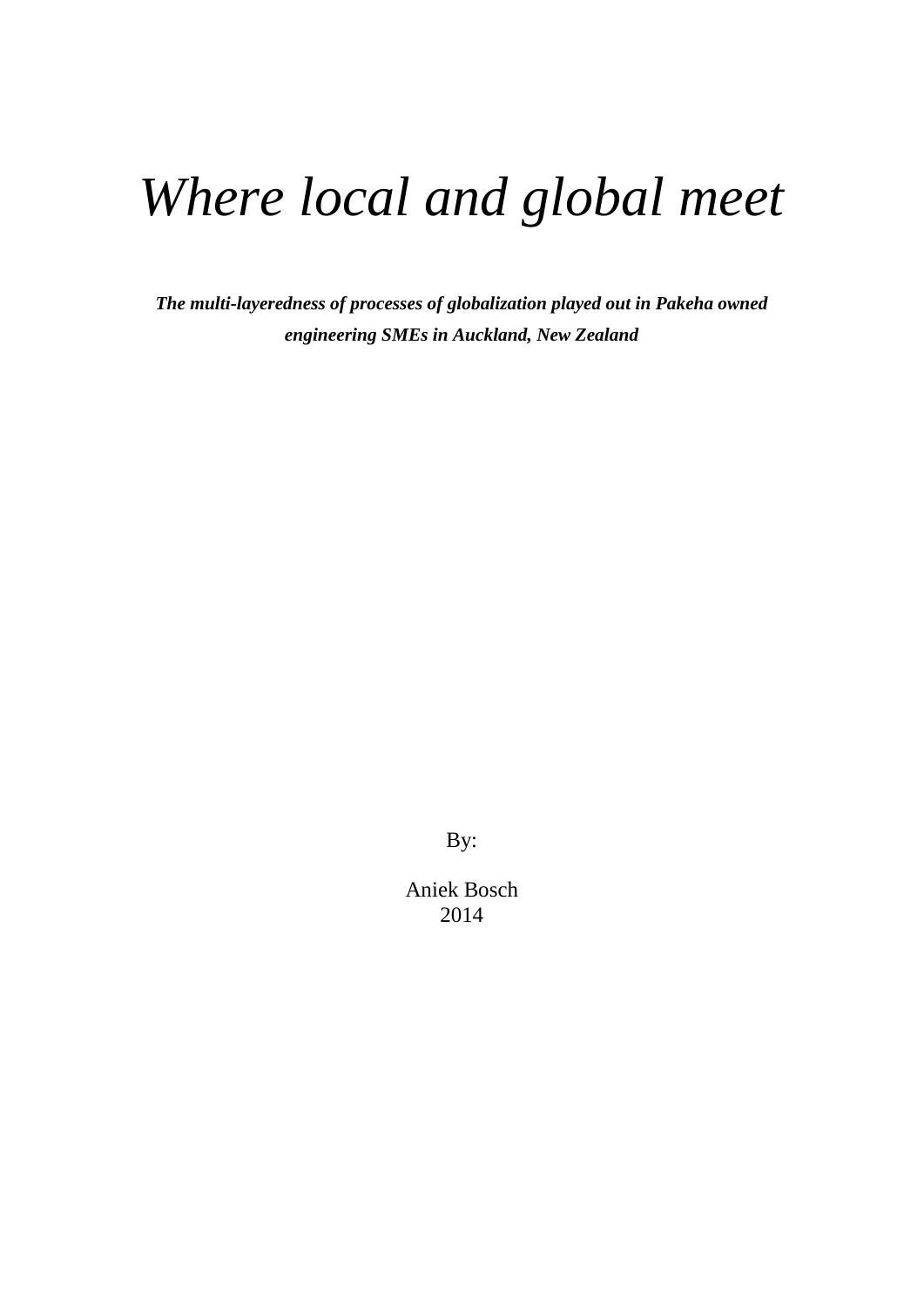# *Where local and global meet*

*The multi-layeredness of processes of globalization played out in Pakeha owned engineering SMEs in Auckland, New Zealand* 



# **Masterthesis ter afronding van de Master Multiculturalisme in Vergelijkend Perspectief Culturele Antropologie**

Aniek Bosch 3694291

Supervisor: Rutger-Jan Scholtens

Universiteit Utrecht, 2013/2014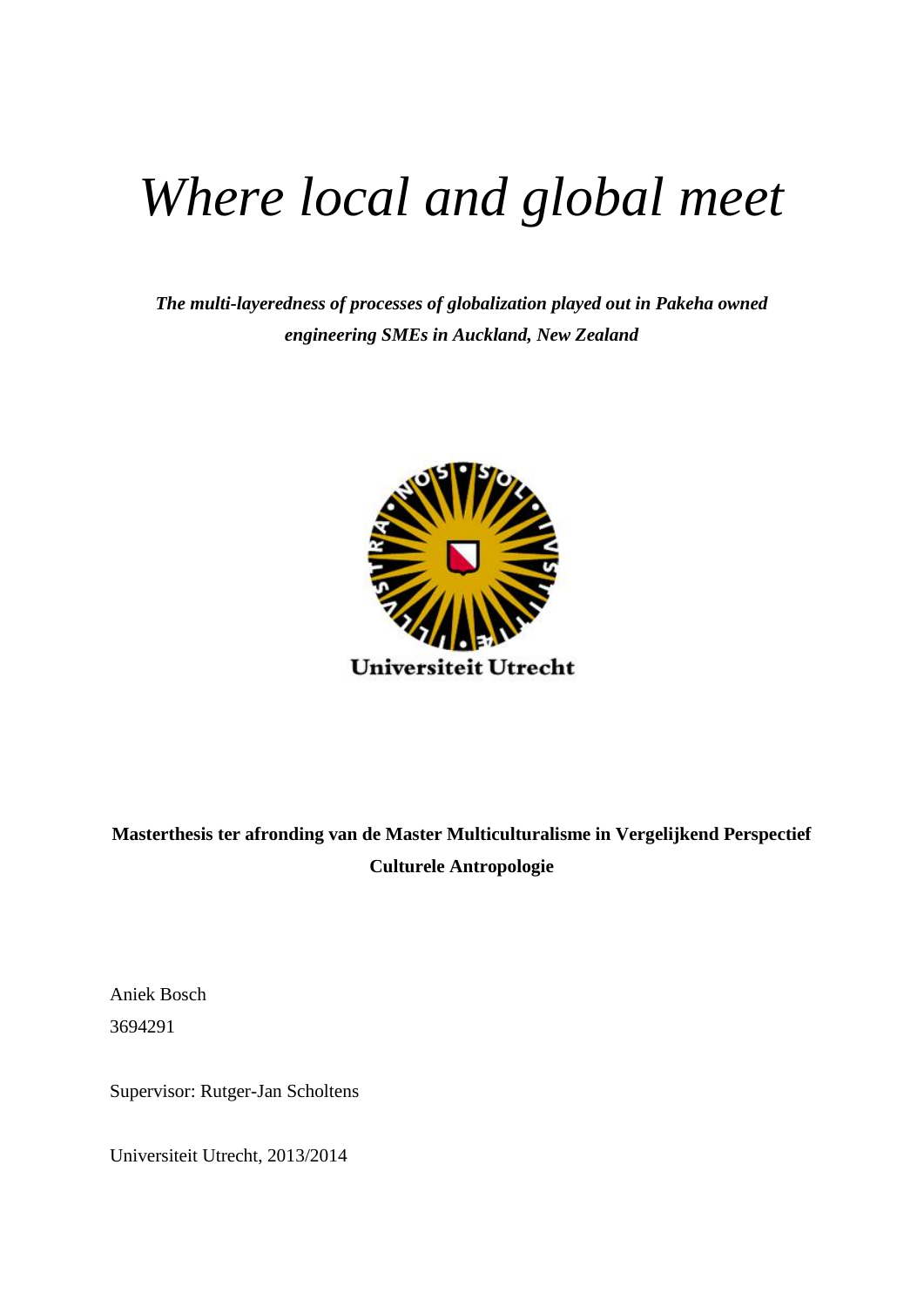# Content

| 31 |
|----|
|    |
|    |
|    |
|    |
|    |
|    |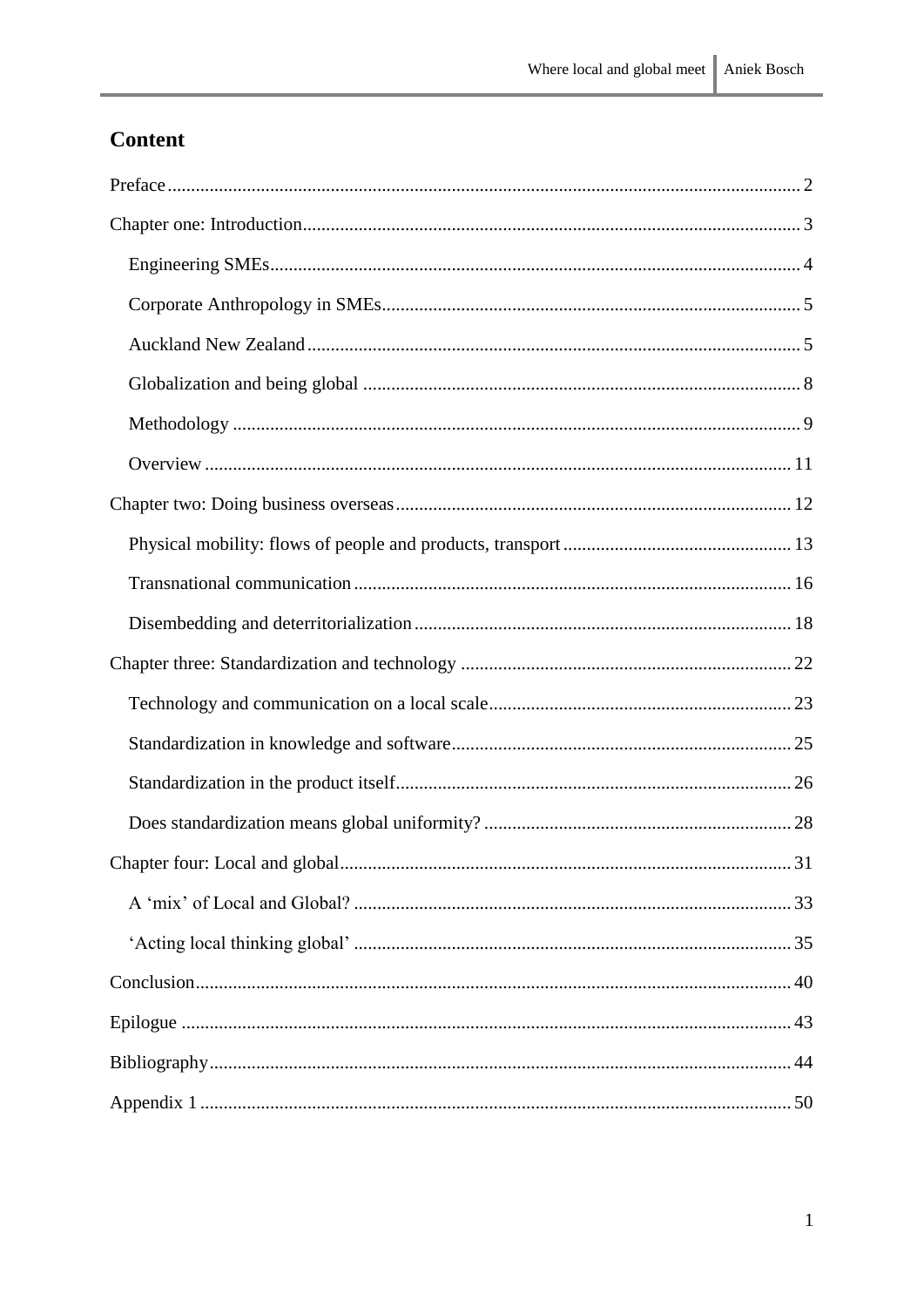# <span id="page-3-0"></span>**Preface**

One year ago, January 30, 2013. *It is around 10pm Ilsa and I are back in our room at the hostel in Mt Eden, one of Auckland, New Zealand, its suburbs. We're staying there for the first two nights. After a flight of more than 24 hours we arrived at Auckland Airport a few hours before, did some groceries at Countdown and ate a pizza. Looking both in our Lonely Planet, we are planning what to do and see before we start our bachelor research in Auckland. We are both really excited to be here and want to see so much more then we would be able to. Deciding that it might be better to make a more concrete plan tomorrow, we're going to sleep.* 

February 1, 2014. *I'm back in Auckland it is my first night, this time in a different hostel than last year. When Ilsa and I finished our bachelor research I decided to go back for my master research. I have just finished my quickly cooked dinner and on my way to my room. After closing the door I start realizing I'm really on my own this time, without Ilsa. I start eating the liquorice my friends gave me back home and the chocolate bar I bought doing groceries earlier that day. It is the same chocolate bar, the one with smarties in it, Ilsa and I treated ourselves on so many times last year. Then I brush my teeth and get in to bed. I'm going to sleep that night longing to last year and feeling a bit homesick.*

In front of you is my thesis established for my master's degree in Multiculturalisme in Vergelijkend Perspectief Culturele Antroplogie, at the Utrecht University, the Netherlands. Starting off I want to speak out my appreciation to the people that helped me with establishing this thesis. First I want to thank my supervisor Rutger-Jan Scholtens, for his guidance and involvement, his feedback and advices, during my research design, my fieldwork, and the writing of my thesis. I also want to thank the Fowler family for their hospitality when I needed it the most during my fieldwork and for their help with my research. Next to that my thanks goes to Professor Spoonley and Trudie Caine from Massey University, Albany Auckland and Professor Seidel and Dr. Sheppard from Auckland University for their professional insights and research directions. Thanks to all my informants I spoke with, a few of them that have become my friends. They all made my research possible, I'm very grateful to all of them. They will remain anonymous in this thesis. Finally I want to thank my friends and family for all their support and a special thanks to Ilsa and my aunt Joke for all their feedback while writing my thesis.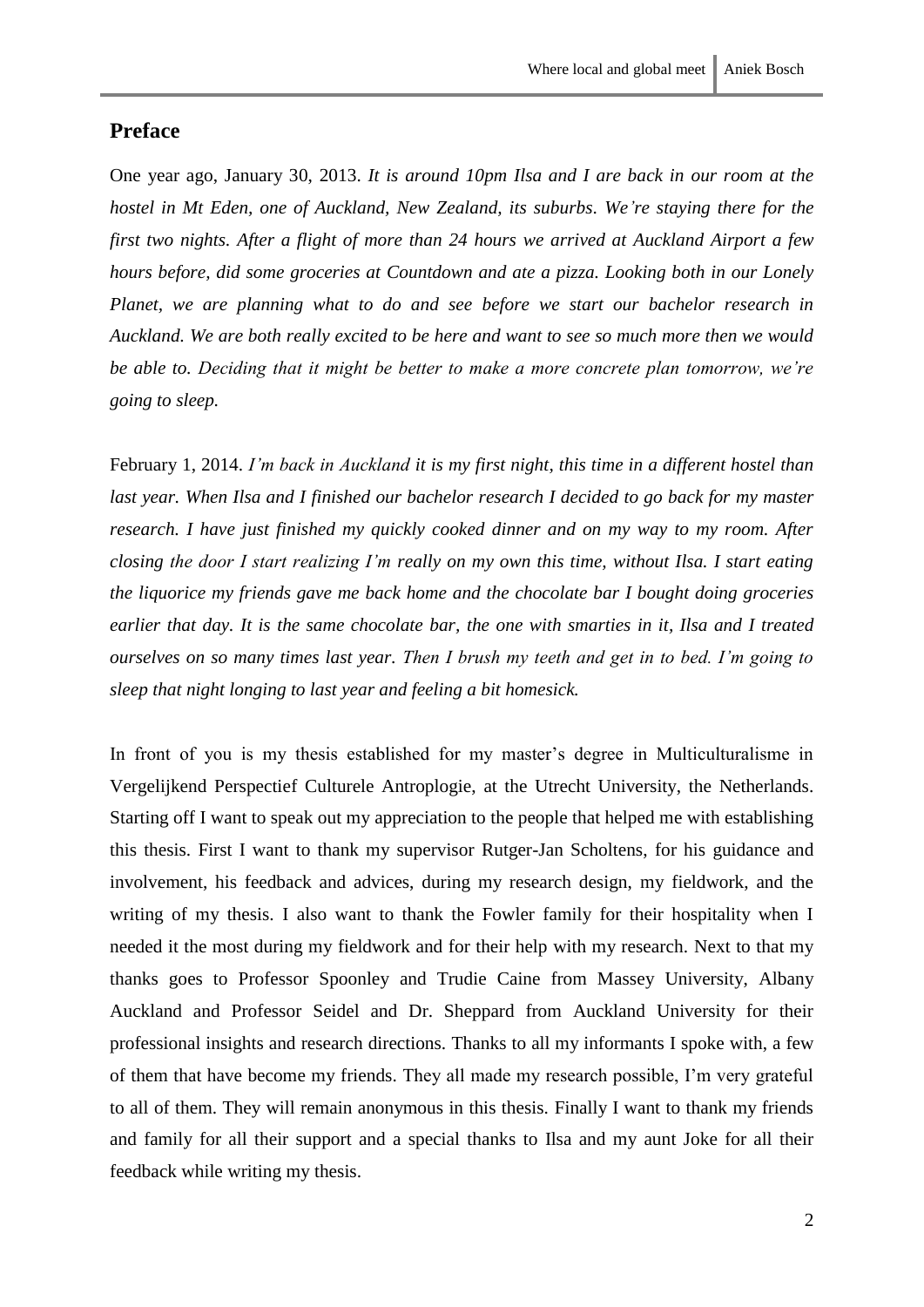# <span id="page-4-0"></span>**Chapter one: Introduction**

*"Well, this is the company I work for. As I told you earlier on, it is just me and my boss. His name is Andy*<sup>1</sup> *. Funny guy, we work well together." The room we entered has two desks. We start talking about the weather, it is officially Autumn, but it still feels like a summer day, there is no cloud in the sky and it is still warm enough to go to the beach for a swim. "If I did not had to work today I would probably go to the beach, why aren't you?" "Well, because I*  am doing my research, remember." Claire is wearing a dark blue t-shirt, shorts and jandels<sup>2</sup>. *I ask her if she wears that most of the time in summer. "Yes, my boss is ok with it, so why not." "How did you start working here?" "My father knew this guy that knew Andy." There are a few posters on the wall in the back next to a white door and a calendar, there is a picture of Mount Cook on it. It brings me back to last year that I have been there with a friend and fellow student Ilsa. I tell her about it and ask her if she has been there as well. "No I haven't, but I want to though. Tourists always seem to see more of the country than locals do." She walks up to the left desk. "We like keeping copies of houses we designed and drew. My boss does the designing and I do most of the drawing." Next to the two desks there is a drawing table in the middle of the room. "Can you show me where you are working on now?" "Sure." She turns on the lights from the drawing table. "Well these are the drawings I am working on now." "It is a house right? Where will it be located?" "Not that far from here, two blocks up on Kingsroad." She asks me if I want something to drink and points at the water cooler in the corner. "My boss keeps me hydrated." She walks up to it and fills herself and me a cup. I ask her what her boss is up to at the moment. "I do not know. Calling people. Might be upstairs, or something." She ask me what I want to see and know. I ask her about the house on Kingsroad and if most of the houses the company designs are in Auckland. "Yeah, most of them are in this area." She offers me a chair that was set in another corner of the room and she puts down at her desk. I tell her that I do not want to keep her from working. She responds with a smile and says that she does not mind. "My boss is probably having a break too." I ask her what she knows about the clients the company gets. "I do not know, my boss usually arranges that kind of things. But most of it are people he knows, I think, or people get in contact with us through previous clients."*

<u>.</u>

<sup>1</sup> Andy is not his real name, I choose to use fictitious names for most of my informants to protect their privacy,

<sup>&</sup>lt;sup>2</sup> Jandels is kiwi for slippers.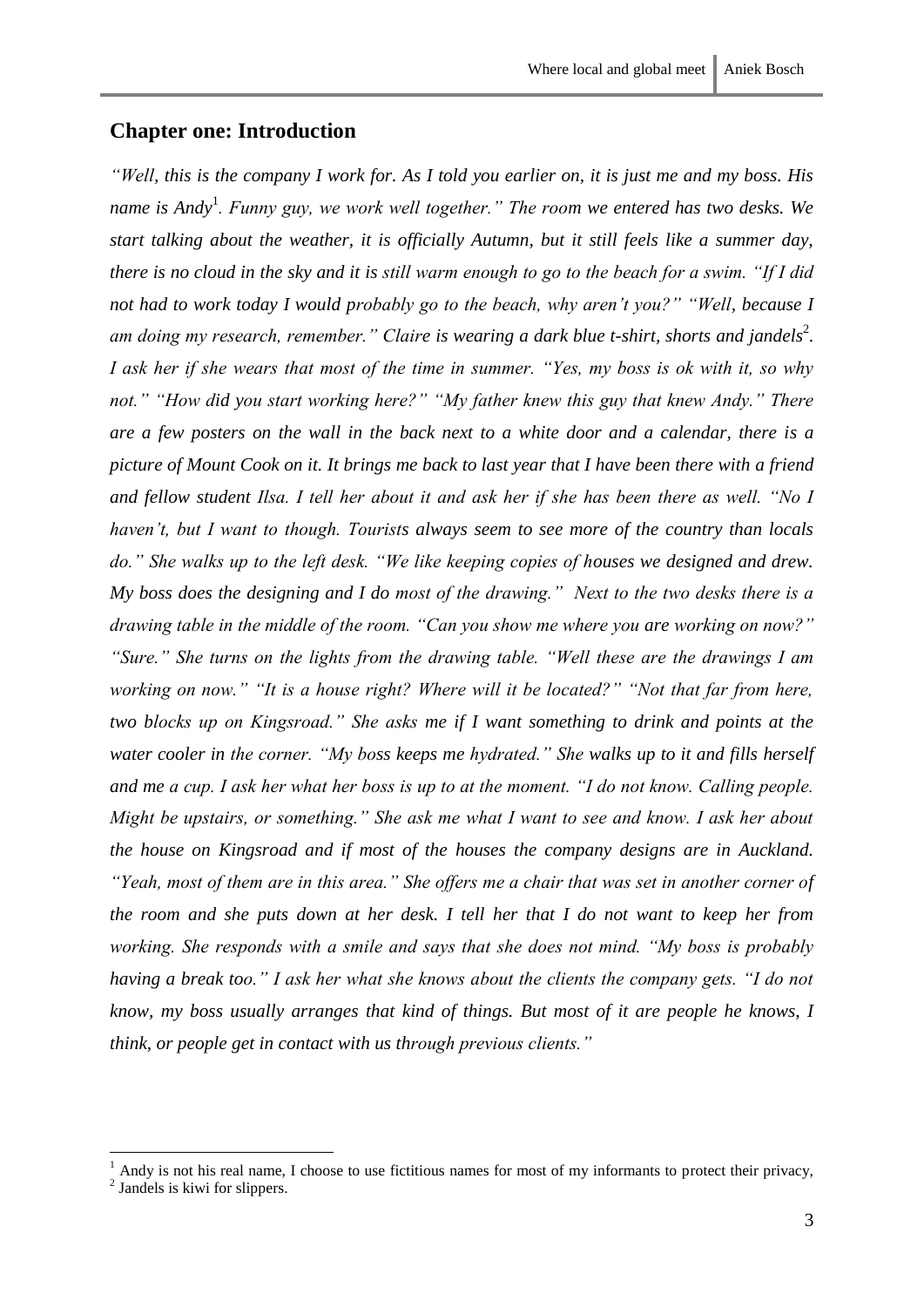Claire works at one of the small businesses in Auckland on the North Shore area<sup>3</sup> of Auckland, a structural engineering design company that employs two people. Although the larger enterprises (that employ more than 100 people) employ almost half of the labour market of New Zealand (Statistics New Zealand 2013), 99 percent of New Zealand businesses are small- and medium-sized enterprises  $(SMEs<sup>4</sup>)$  that employ fewer than 100 people (Ministry of Economic Development 2011 in Smallbone, Deakins, Battisti & Kitching 2012). Smallbone, Deakens, Battitsti and Kitching (2012) state that most decisions are made by their owner managers. 90 Percent of these SMEs have fewer than six employees and even 69 of the 90 percent have no employees at all (Smallbone, Deakins, Battisti & Kitching 2012). Or are as they would call themselves 'self-employed'.

#### <span id="page-5-0"></span>*Engineering SMEs*

The fact that 99% of New Zealand businesses are SMEs made that I had to focus on a specific type of industry, to get a more in dept study. To find out how processes of globalization are played out within SMEs I choose to focus on an industry that is evident in New Zealand. For this I choose engineering companies, more particular structural, civil and mechanical engineering SMEs. Walking or taking the bus through Auckland showed me that there are a lot of engineering companies around and that there is a lot of development going on. Looking back on last year, while doing research for my bachelors in Auckland, a lot more houses have been build or are being build in and around Auckland, like in its suburbs, comparing to last year. This is mainly considered to be because of the population growth of Auckland. Figures from the 2013 Census show that '*Auckland region had a census usually resident population count of 1.42 million, up about 8 percent since 2006. Just over half of New Zealand's population growth since the last census occurred in Auckland.'* (Statistics New Zealand 2013).

The distinction between structural, civil and mechanical engineering I made because of their differences in markets. 'Civil engineering is a broad field, encompassing a number of fields of engineering. The infrastructure of cities, including sewers, roads, the traffic system, buildings, and much more were all built by civil engineers.' (University of Southern California  $2014<sup>5</sup>$ ). In New Zealand this field of engineering is mostly combined with

<sup>&</sup>lt;sup>3</sup> The North Shore is a suburb area, part of Auckland.

<sup>&</sup>lt;sup>4</sup> This abbreviation will be used from now on for small- and medium-sized enterprises.

 $<sup>5</sup>$  Source[: www.usc.edu,](http://www.usc.edu/) consulted on May 23, 2014.</sup>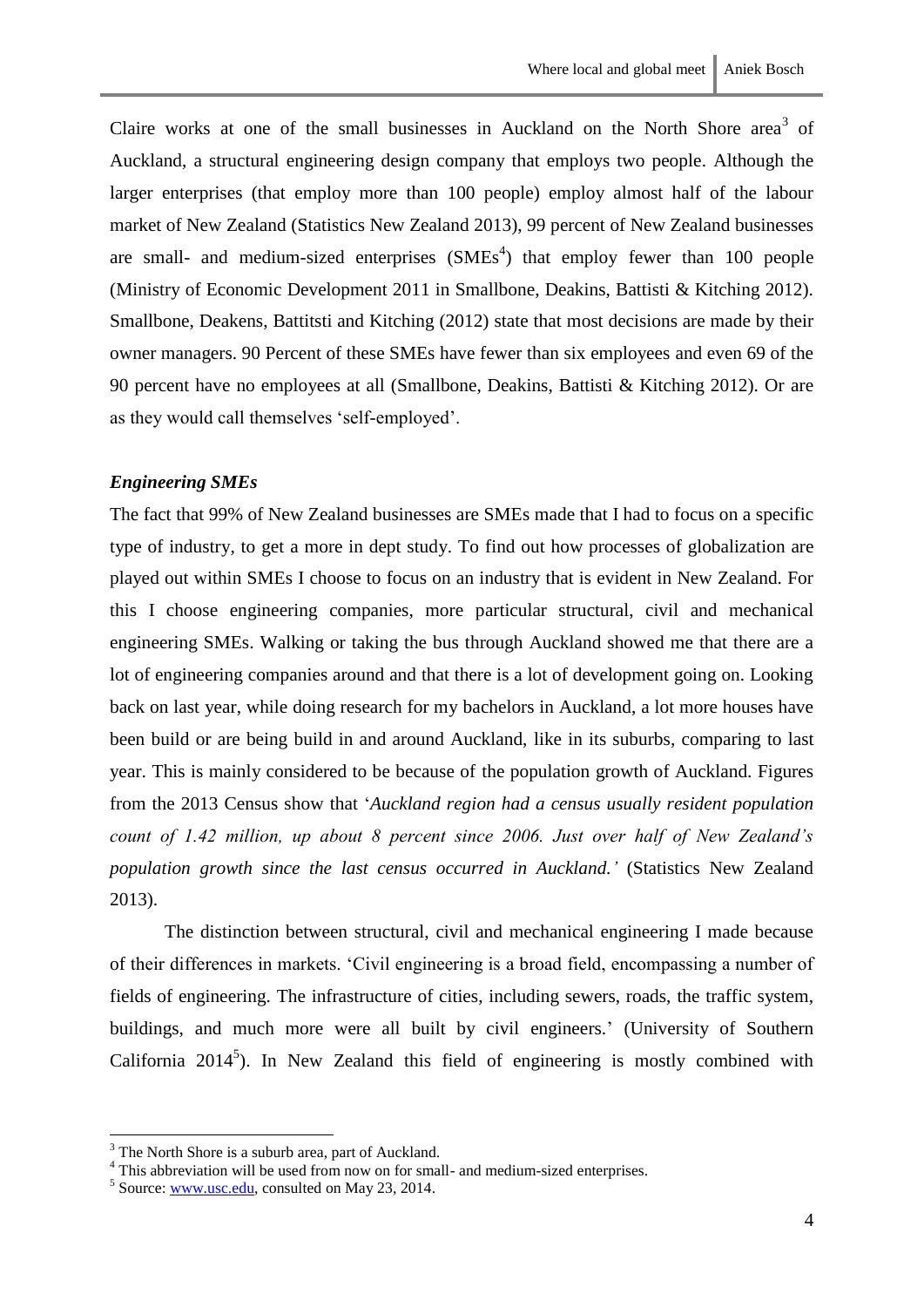structural engineering<sup>6</sup>. 'Structural engineering is concerned with the structural integrity of all sorts of structures from skyscrapers and buildings to bridges and dams. Structural engineers have to calculate load dissipation, stress, strain, and compression to see if a building design is feasible. Mechanical engineers have to design, develop, produce, control, and operate machines and mechanical devices. Two main areas of mechanical engineering are design and controls, and thermal sciences' (University of Southern California  $2014^7$ ). In New Zealand structural and civil engineering SMEs are more aimed at the 'local market' and mechanical SMEs have a more 'international market'<sup>8</sup>. From now on I will distinguish two types of engineering SMEs: structural/civil and mechanical.

## <span id="page-6-0"></span>*Corporate Anthropology in SMEs*

While starting my masters I already had the idea of going back to Auckland, New Zealand. During my bachelors research I have been to Auckland, New Zealand, together with Ilsa de Jong, introduced the preface and vignette above. Doing our research about feelings of home and national identity, among Pakeha, New Zealanders of European descent, and 1.5 Chinese migrants, in a society influenced by processes of globalization, we found out that New Zealand society has an informal character. This informal character not only influences feelings of home and national identity, but it also influences the labour market (Bosch & De Jong 2013).

Learning more about the growing popularity of the field of Corporate Anthropology, doing fieldwork among businesses, and finding out that this is mainly done in bigger multinational companies like Cefkin (2010) shows in her book, I got interested in doing research within smaller companies. Since SMEs make up for 99% of New Zealand's businesses it is especially relevant to do research among these companies in this context.

First I will give more grip to the location of my research Auckland, New Zealand and show further why it is an interesting location for this research.

#### <span id="page-6-1"></span>*Auckland New Zealand*

1

New Zealand has a relatively young history. The composition of New Zealand society is constantly changing. When in 1840 the 'Treaty of Waitangi' was signed, New Zealand

<sup>&</sup>lt;sup>6</sup> Information for this I gained from different short conversations, interviews and participant observations.

<sup>&</sup>lt;sup>7</sup> Source: <u>www.usc.edu</u>, consulted on May 23, 2014.

<sup>&</sup>lt;sup>8</sup> Information for this I gained from different short conversations, interviews and participant observations.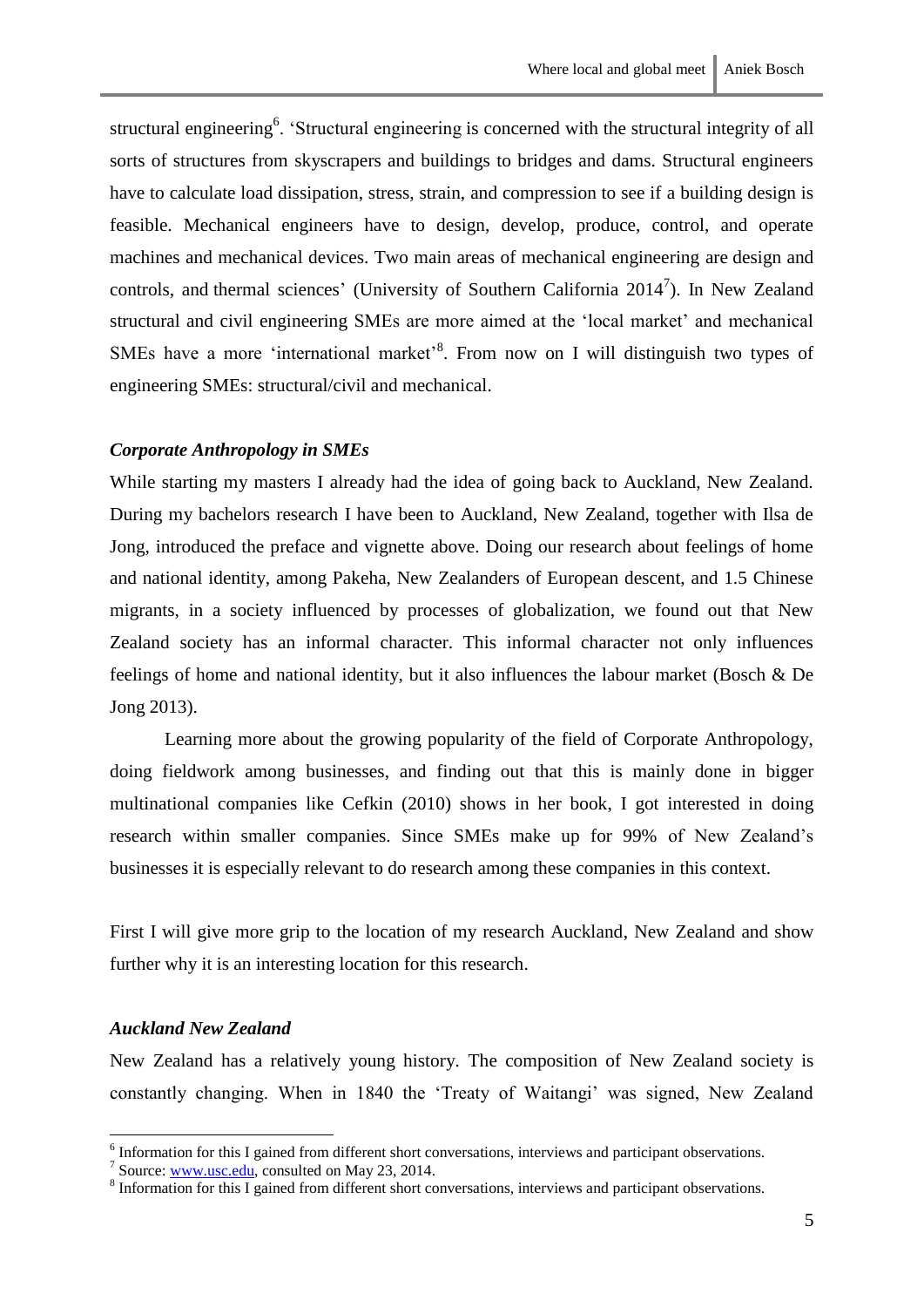became an independent British colony. Within the 'Treaty of Waitangi' the bicultural society was recognized, confirming the official equal partnership of Maori, who are recognized as the indigenous people of New Zealand, and Pakeha, New Zealanders of European descent. Although in practice there is still a struggle for equality and preservation of Maori cultural heritage, the 'national identity' of New Zealand is influenced by both Maori and Pakeha (Rata 2005 & Hill 2010).

Because of the changes in the immigration policy in 1991 migration flows changed. The main change was setting in motion a point system, whereby the movement and mobility of more highly educated people to New Zealand was encouraged. Highly educated migration was preferred. The flows of migrations became more divers and especially migration from Asian countries grew (Bell 2002). There is still a strong growth in immigration. In 2013 immigration has increased by four percent and emigrations has decreased by six percent (Statistics New Zealand 2013). As found out during my bachelor research, the meaning of the bicultural national identity in Auckland is transforming to an inclusive national identity, whereby the trend of growing cultural diversity is accepted. The majority percentage of the population in Auckland does not sense a threat of harm to national identity although there is an increase in cultural diversity (Bosch & De Jong 2013).

More than one third of the population of New Zealand lives in Auckland region. Although Auckland is not the capital of New Zealand, it is the biggest city of New Zealand. Auckland region counts more than 1.4 million inhabitants (Statistics New Zealand census 2013) as mentioned before. The city is located at the smallest point of the North Island of New Zealand. The city counts more than 200 districts since the aggregation of multiple cities and city districts in 2010 (Bosch & De Jong 2013). Attached in appendix 1 are maps of New Zealand and Auckland.

Sheppard, one of my expert informants, states in an interview with her, that the location of the country makes it less attractive for multinational corporations to settle. She is a senior lecturer in Management and International Business Department in the Faculty of Business & Economics at the University of Auckland. This does not mean that there is no international business at all, or that SMEs are not part of international flows or aware of processes of globalization. It is interesting to look at how processes of globalizations are played out in these SMEs, because of the way New Zealand is geographically and historically positioned "*New Zealand is a very neutral country, it does not have a lot of loading, it is not a*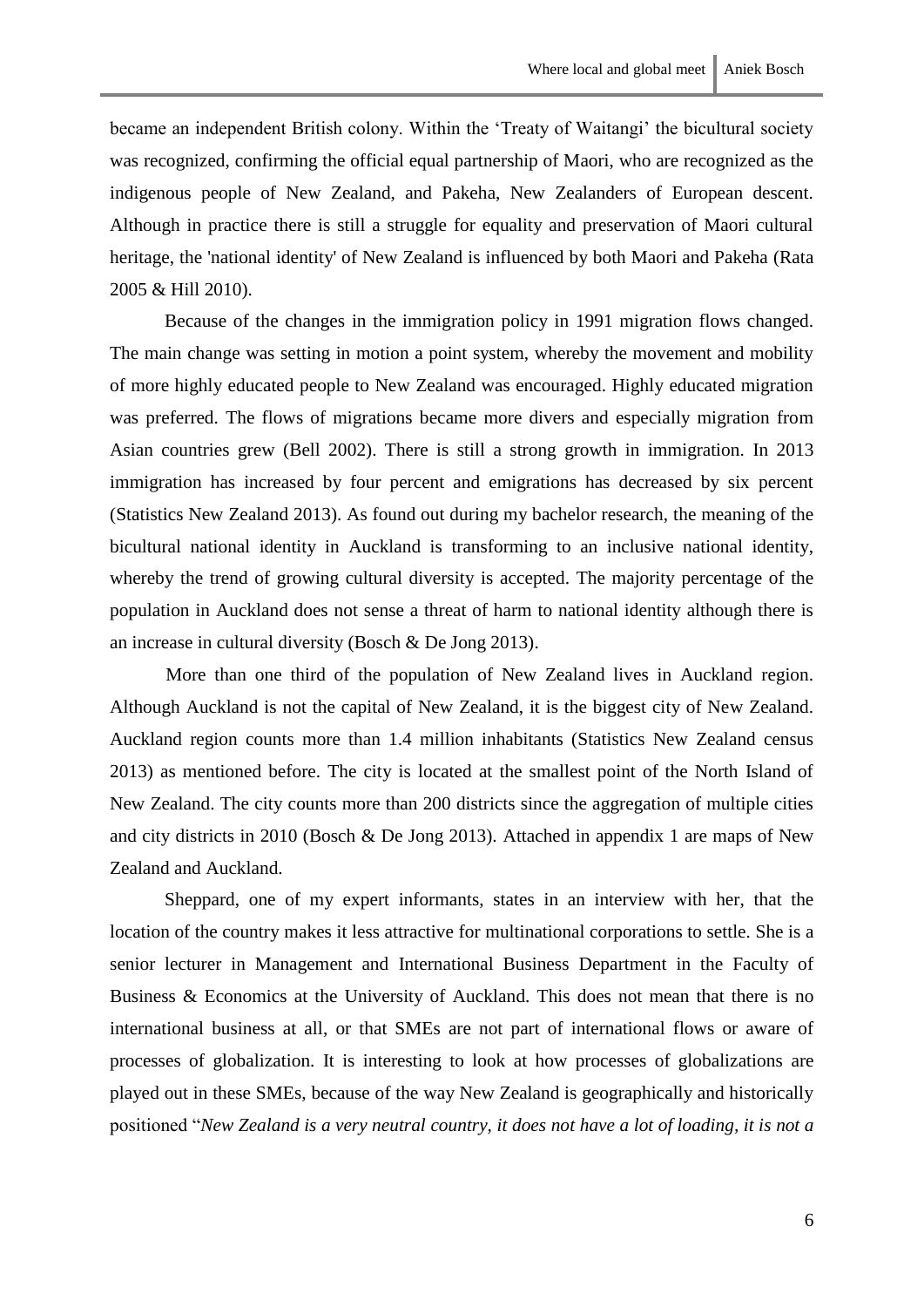*threatening country. This makes that a lot of countries have their door open for New Zealand*."

New Zealand is part of the OECD, the Organization for Economic Cooperation and Development. '*The mission of the Organisation for Economic Co-operation and Development (OECD) is to promote policies that will improve the economic and social well-being of people around the world. The OECD provides a forum in which governments can work together to share experiences and seek solutions to common problems. We work with governments to understand what drives economic, social and environmental change. We measure productivity and global flows of trade and investment. We analyse and compare data to predict future trends. We set international standards on a wide range of things, from agriculture and tax to*  the safety of chemicals.' (OECD 2014<sup>9</sup>)

To meet the demands and necessity of SMEs going overseas, council policy in protecting New Zealand businesses in Auckland is aimed at growth (NZTE  $2014<sup>10</sup>$ ). Sheppard also argues that because of "*the GDP of New Zealand being rather small it's not really attractive for big multinational companies to settle here, so not attractive by default. There is not much of a threat in that.*" So the goal of council policy is competing on the international market and supporting businesses in going international. The council stimulates this in different ways. By setting up free trade agreements between New Zealand and China and New Zealand and Australia. And by helping businesses going overseas. The main organisation that is focused on helping businesses with going international is the New Zealand Trade Enterprise. '*We support businesses to grow and succeed internationally. Our services are focused on refining strategy, improving performance, building global networks, and inmarket support.'* (NZTE  $2014^{11}$ ).

This thesis will give insights in how the processes of globalization are played out in engineering small- and medium-sized enterprises (SMEs). The research question central is: '*In what way are global processes interpreted and played out in Pakeha owned engineering SMEs in Auckland, New Zealand?'.* At first it is important to look at different theories about 'globalization' and 'being global'.

<sup>9&</sup>lt;br>
Source[: www.oecd.org,](http://www.oecd.org/) consulted on June 4, 2014

<sup>&</sup>lt;sup>10</sup> Source: [http://www.nzte.govt.nz/,](http://www.nzte.govt.nz/) consulted on March 11, 2014

 $11$  Idem.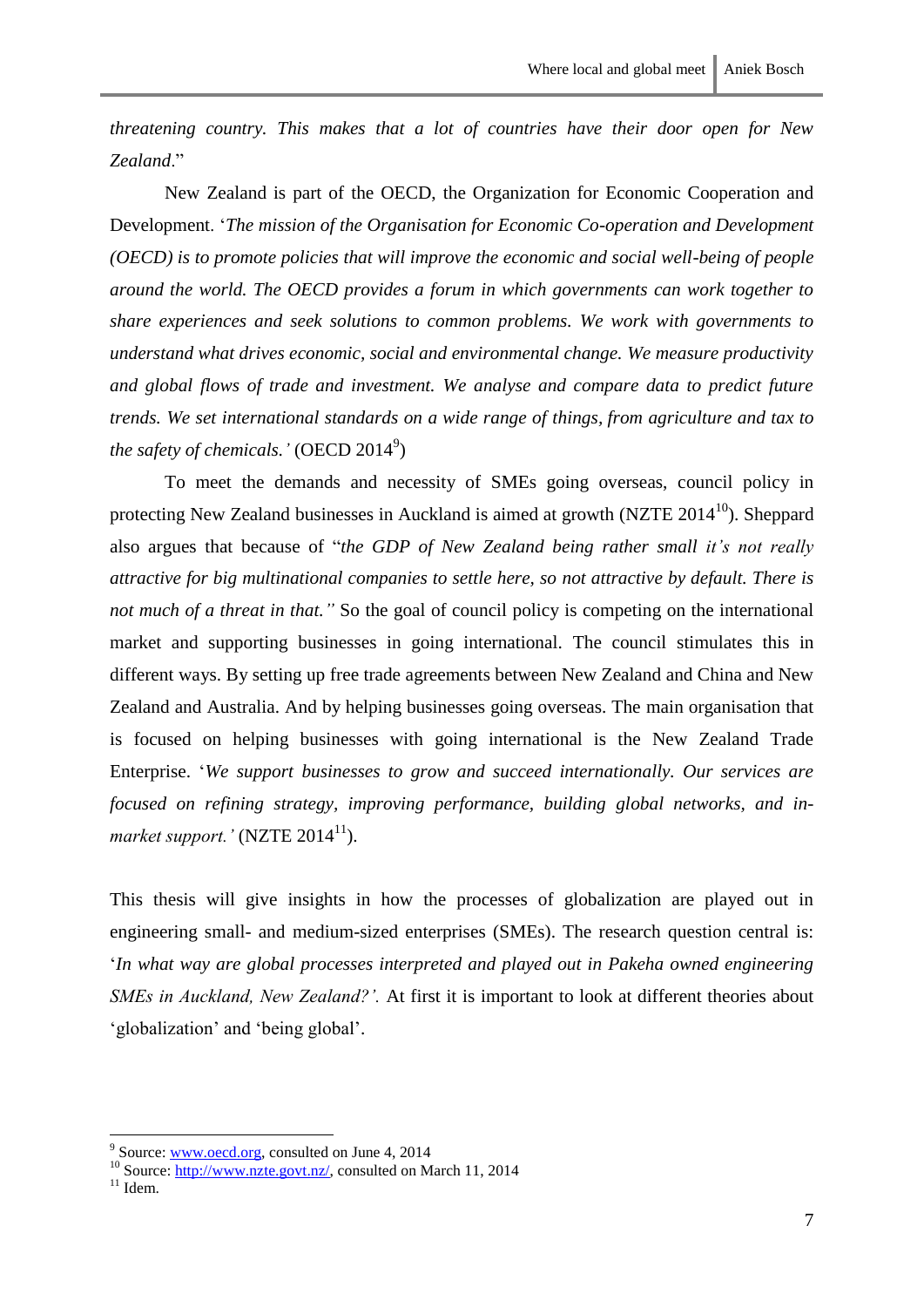#### <span id="page-9-0"></span>*Globalization and being global*

Tsing (2005) states that 'globalization' contains different processes. She states that 'globalization' is not something that influences the local context of meaning implemented from above and outside. It is not an all-embracing process that effects the globe as a whole. Through cultural dialogue universals are created. Universals are generalized concepts that we need to understand each other, like home, wilderness, and land. But these universal claims don't make everything everywhere the same. To give a 'grip' to these universal assumptions, global connections have to be studied according to Tsing. These global connections can be divided in three different scales, the local, the regional and global, that all influence each other (Tsing 2005). When studying how 'globalization' is interpreted and played out in a certain context it is important to look at cultures and their connections (Tsing 2000).

*'A global framework allows one to consider the making and remaking of geographical and historical agents and the forms of their agency in relation to movement, interaction, and shifting, competing claims about community, culture, and scale. Places are made through their connections with each other, not their isolation*' (Tsing 2000:330).

These global connections are important because there it is that cultures meet, are in dialogue with each other and new ideas about universals are created. That is why she speaks of societies and their interconnections, they are made through cultural encounters and people meeting people and their dialogue. For cultural analyses it is important to look at what 'projects of globalization' do in the world and how they affect the local context of meaning and the agents, individuals, within (Tsing 2000 & 2005). Or as Ho (2005) found out in her research on Wall Street, we have to be more careful and on guard when we look at what 'being global' and 'globalization' entails. Being global can mean different things and is context-dependent, that is why she speaks of global as being dialogical constructed (Ho 2005). So by looking at engineering SMEs it is important to look at different processes of globalization and find out what it means on a local level. Like Huby, Harries and Grant (2011) show:

*'This dissolution of the distinction between the global and local and the consequent 'flattening' of the social field has two implications. First, we must be attentive to the ways in which networks are constituted in everyday practice and in so doing, be critically cautious of*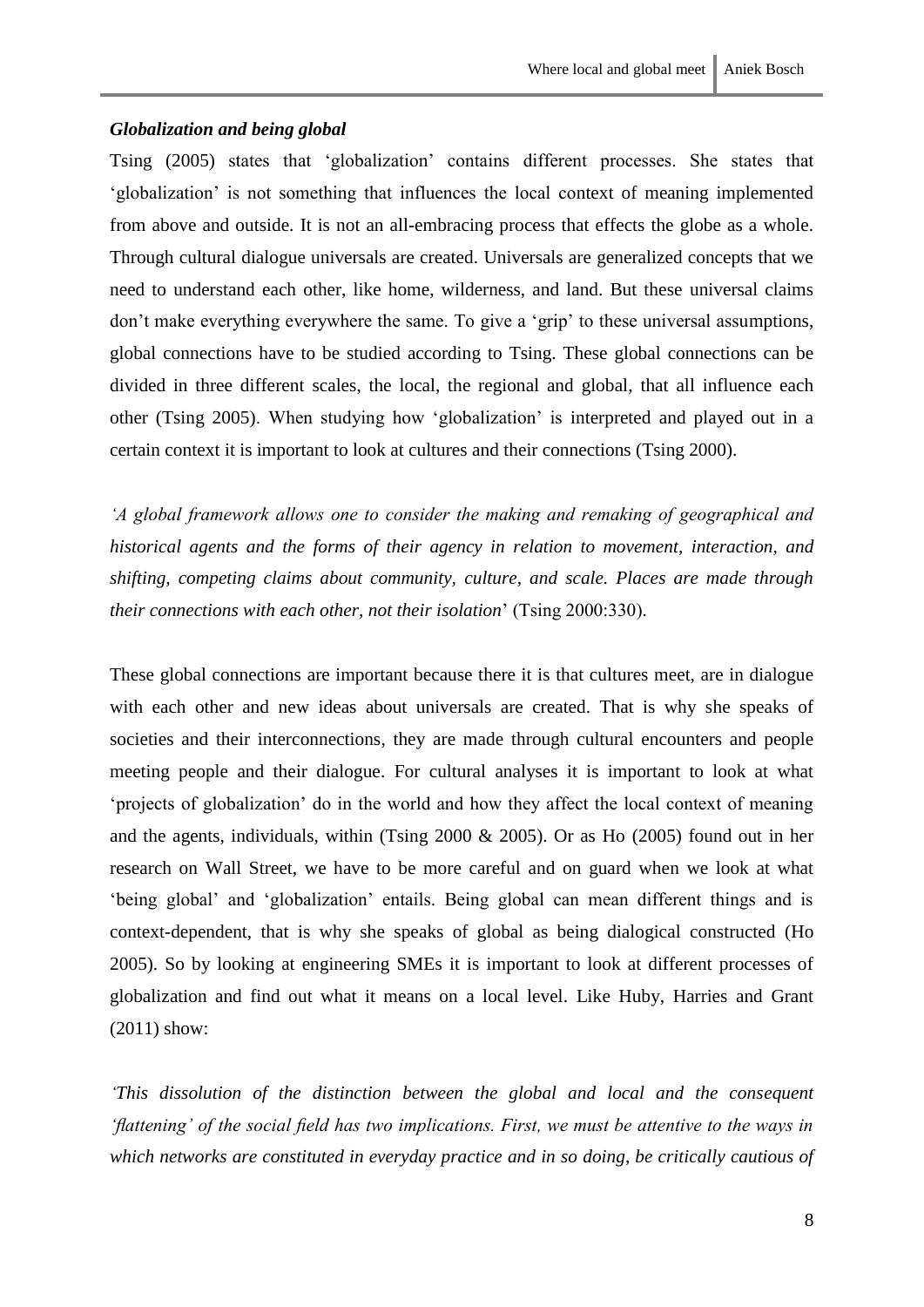*assuming any a priori principle of structuration that is posited as somehow being both greater than and inhabiting this everyday practice. Second, we must also be particularly attentive to the various techniques by which a 'global' or 'macro' envisioning of reality, the 'big picture' (Latour 2007:187), is constituted in everyday practice' (Huby, Harries & Grant* 2011:218)*.*

#### <span id="page-10-0"></span>*Methodology*

Being back in Auckland, New Zealand, it was more challenging than I expected, comparing to the time I spend there during my bachelors research. The idea of getting started right away was disrupted by finding proper housing, and being on my own this time made it also not easy. Starting off my research I had difficulties with understanding and applying the ideas of Tsing (2000), her use of scales and processes of globalization, instead of considering globalization as one big process that hovers above every society and influences it.

Letting go what I think processes of globalization could entail was my first struggle, as a passage from my first report to my supervisor shows: '*By writing my notes down I noticed that I have to be careful not to look at the situation in a way that I interpret as being processes of globalization. Especially the notes I made during participant observation are interpreted by what I think are processes of globalization, like owning a car that is from a German brand as noticed in my vignette. That's why I started with writing down more reflexive notes. They are part of my research as well.'* 

But noticing this struggle and letting go my own biased ideas of what processes of globalization could entail meant for me not taking in consideration my own ideas and observations for a period. While talking to people or while writing my reports I left out my own ideas. Thinking about the colleges dr. Mommersteeg gave on being in the field during my bachelors, reminded me of the importance of keeping track of your own ideas and thoughts, so I was still taking separate notes about them.

Knowing that 99% of New Zealand businesses are SMEs I had to further delineate my research population during my fieldwork. Another passage from my first report: '*I'm still struggling to draw a line where to stop. Because now it feels like the whole of New Zealand is of interest for my research and the whole world around as well. Most people who do not own it or work for small businesses, do business with them or live in houses that are (partially) build by small businesses, buy things from different businesses, walk past them, provide to or make use of certain services of small businesses and you name it.'*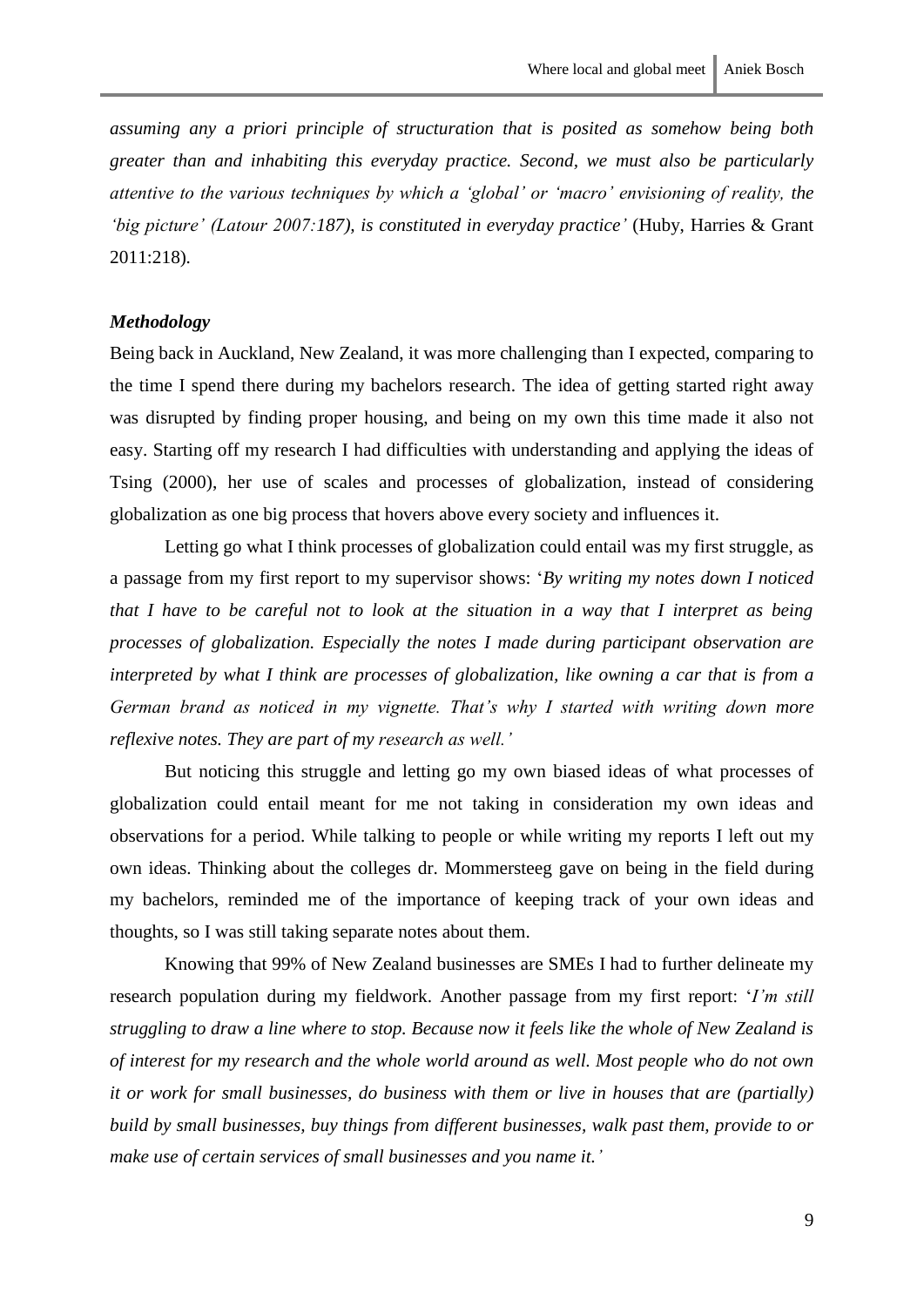After figuring out I wanted the focus on engineering SMEs it also became more clear how to approach my informants about processes of globalization. I choose engineering SMEs because of ongoing developments in Auckland, New Zealand, as mentioned before, and meeting a lot of engineers at that time as I did last year during my bachelors in New Zealand. I already interviewed one of the professors from last year and two engineers. Through a dating app, I also used back in the Netherlands, and joining a site for social meetings called Meet Up, I already had met and knew a few engineers or people working at engineering companies socially.

On a social level, after working hours, people working at these SMEs were willing to make time for me and speak informally about my research. Especially informal conversations gave me very useful information for my research. I did not realize it would be so hard to really do research among engineering SMEs, on a more company level during working time, about the subject I choose for my research. Without direct self-interest for these companies, not contributing directly to business objectives, made me being there more a hassle and taking up their time; "*Are you ready now?" "I have to finish my work." "We have a deadline to catch*." So although they were helpful on a company level the time they wanted to invest in my research was limited.

The data is collected by desk research and qualitative methods of data collecting like informal conversations and semi-structural interviews, thirteen interviews among people working at engineering SMEs and three expert interviews, and participant observation. Focusing mainly on four SMEs of different sizes. Two mechanical engineering SMEs, one specializing in conveyor equipment and the other in design in aviation tracking devices, one structural engineering company and one civil and structural engineering company, both specialized in design.

All my challenges, were part of and make my research contribute to on how to give more grip to processes of globalization and showing how multilayered these processes can be. Because of the relatively small amount of data collected during my research this thesis has to be seen as a explorative research and can be a starting point for further research to processes of globalization in SMEs.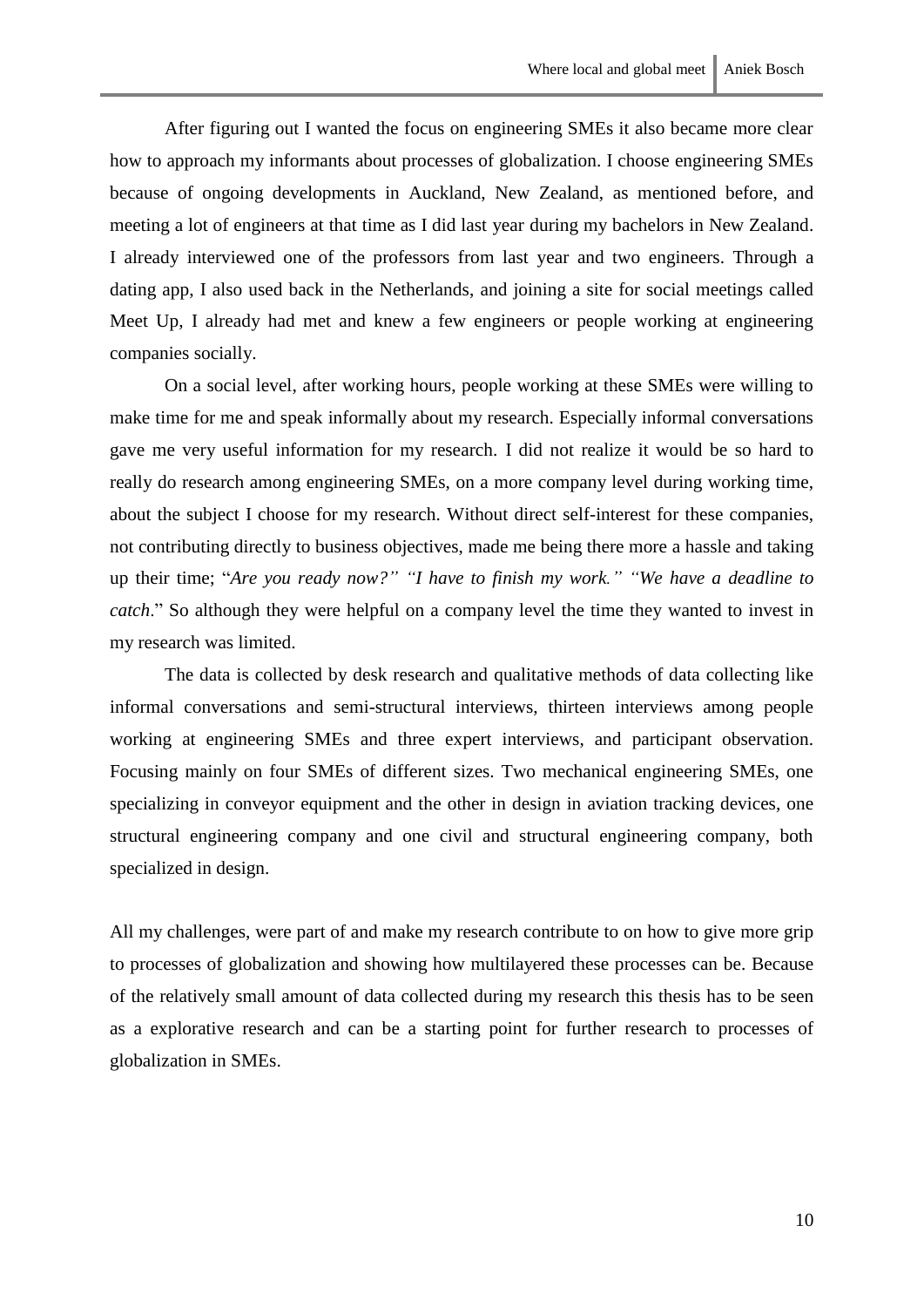#### <span id="page-12-0"></span>*Overview*

'*In what way are global processes interpreted and played out in Pakeha owned engineering SMEs in Auckland, New Zealand?'.* To give an answer to this central research question this thesis is structured as follows.

At first a description of how globalization is part of mechanical engineering SMEs will be given. Central to this is the ability of doing business overseas and the importance of mobility of people, products, production processes and capital. Next to that the changes in technology and its effects on transnational communication will be described. The focus will be on doing business overseas and the role of policy. In conclusion the concepts of disembedding and deterritorialization will be described.

In the next chapter how technology could be part of communication on a more local scale and standardization of products, production and knowledge. This will be discussed in the context of both types of engineering SMEs: structural/civil and mechanical. A bridge will be made to the last chapter that standardization does not mean global uniformity and could make the question arises: Can we describe it as processes of cultural heterogenization and homogenization?

Central to the last chapter will be the experiences of the people within the engineering SMEs, that influences their perspectives on the organisation they work for or own; How processes of globalization are part of this. And why it might be better not to ask the question of cultural heterogenization and homogenization, but describe it as a process of '*dubbing culture'* (Boellstorff 2003)?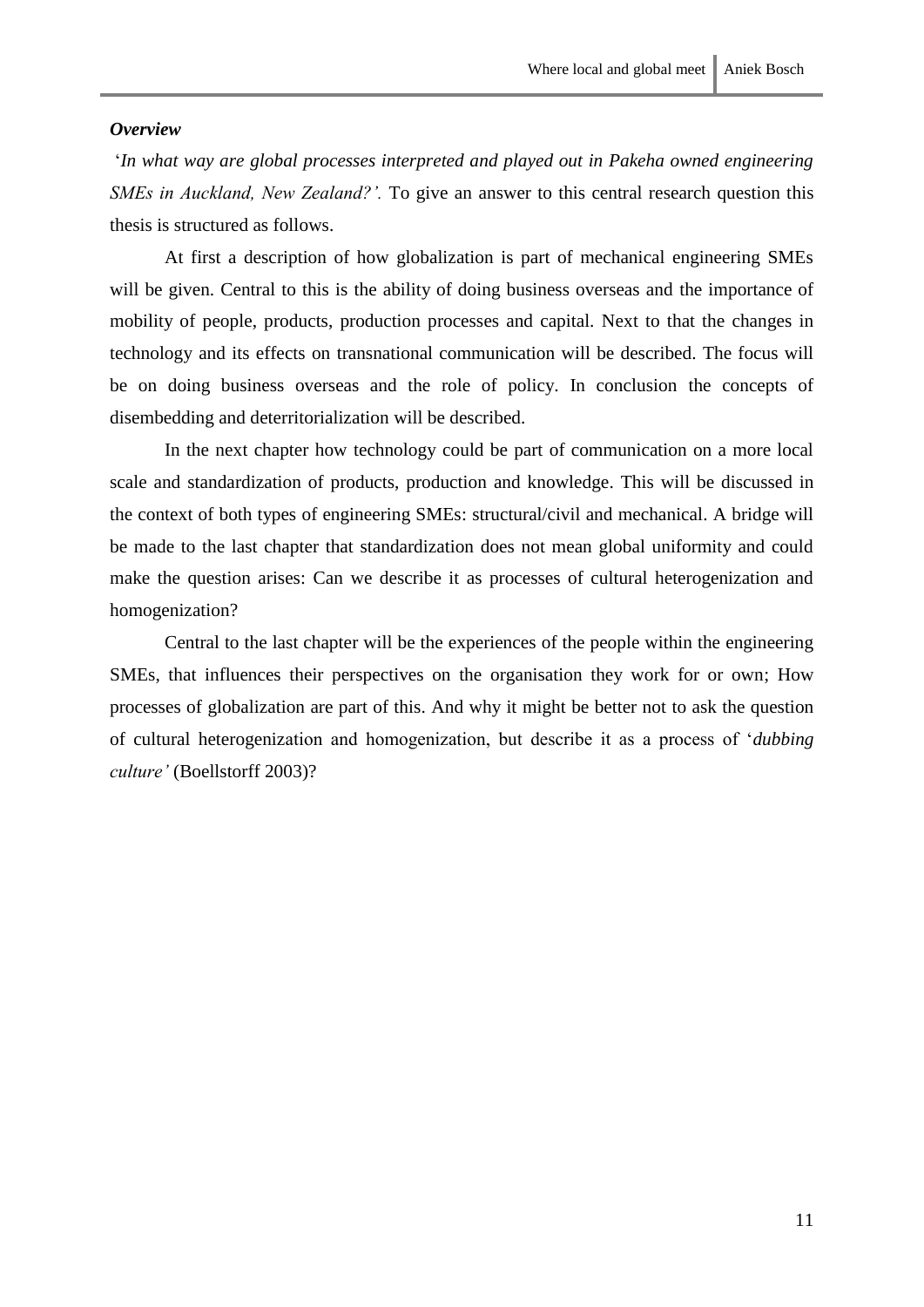# <span id="page-13-0"></span>**Chapter two: Doing business overseas**

*'[Globalization] refers to the intensification of global interconnectedness, suggesting a world full of movement and mixture, contacts and linkages, and persistent cultural interaction and exchange.'* (Inda & Rosaldo 2002:2)

There are many theories about what globalization could be or what it entails and how it effects societies. That is why Eriksen states that: *The very popularity of the word globalization signals a need for caution* (Eriksen 2014:1). Having said that, this chapter will start with a few ideas and theories of what globalization could entail.

Lewellen speaks of the legion of definitions given to globalization, across different disciplines and expertises. In his own definition he speaks of more than only economic processes, his definition is about the *flows of trade, finance, culture, ideas, and people brought about by sophisticated technology of communications and travel and by the worldwide spread of neoliberal capitalism, and it is the local and regional adaptations to and resistance against these flows* (Lewellen 2002:7).

Nijkamp calls globalization a 'vogue word' referring to the increasing interest for the concept. He describes it as the broad area of *'increasing internationalisation of markets, changing consumption patterns and the shifting of industrial activities all over the world*. *The driving forces are, inter alia, the liberalization of international trade, the rise of new markets, technological developments in the field of telecommunications and decreasing transportation costs.'* (Nijkamp 2003:1)

Eriksen states in his book that the main characteristics of globalization are that '*it standardizes, modernizes, deterritorializes, and, by dialectical negation, localizes people, since it is only after having been globalized that people may become obsessed with the uniqueness of their locality. I emphasize that although globalization is driven by powerful economic and technological forces, it takes place between people; the transnational webs of the world depend on interpersonal trust, and people often use the opportunities offered by globalizing processes in unexpected ways.* (Eriksen 2014:17)

In conceptualizing globalization Harvey describes it as '*the manifestation of the changing experience of time and space'*. He captures these changes by the concept of *'timespace compression'* and with this he means the shrinking of the globe where distance and time become more and more irrelevant. (Harvey 1989 in Inda & Rosaldo 2002). Hannerz states that the way people are interconnected is changing. Transnational contacts are increasing and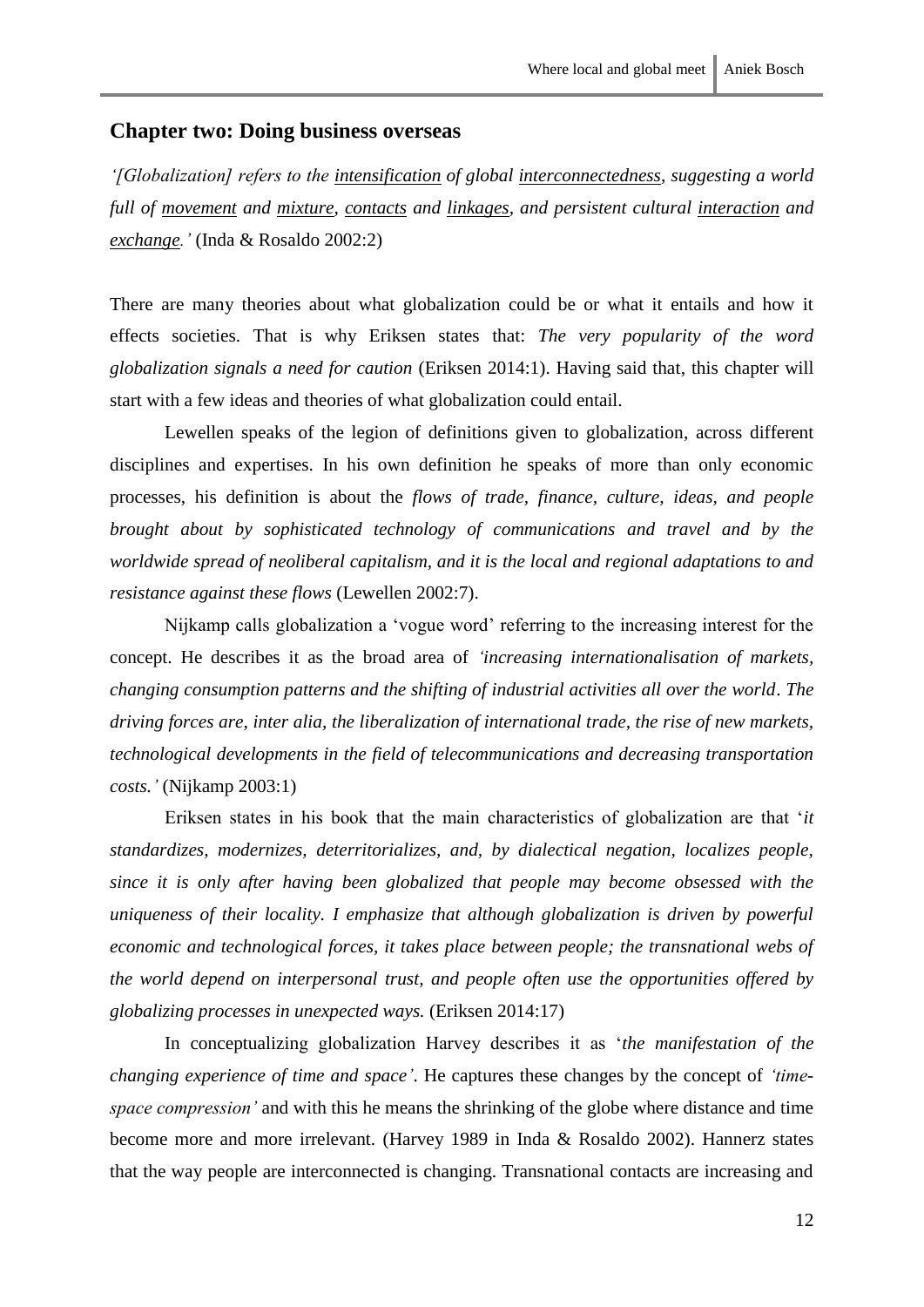technologies of mobility make it easier to cross borders (Hannerz 1996). Herod states that international could simply be understood as the process of reaching beyond national borders (Herod 2009). The acceleration of transport and communication has increased the past years and is still increasing, this process contributes to the integrating of the world (Eriksen 2014). How these processes of globalization are of importance for mechanical engineering SMEs will be central in this chapter. The focus will be on physical mobility of people and products, the mobility in production processes and capital, and transnational communication and policy. This will be concluded by the concepts of *disembedding* and *deterritorialization*.

## <span id="page-14-0"></span>*Physical mobility: flows of people and products, transport*

*Spatial movements of people and goods have shaped a dynamic geographic landscape. Our era is no exception to this historical trend. Indeed, our modern world is in a continuous state of flux. Modern transport systems have created an unprecedented rise in mobility, both regionally and worldwide* (Nijkamp 2003:1).

Nordstrom also shows in her book the intensification of mobility of people and goods. Although describing the illusions of the legal and illegal she states that '*today, distance is a red herring: it is as easy to ship commodities between continents as towns. Markets are everywhere concurrently centre and periphery.'* (Nordstrom 2007 xix).

Freeman argues that to exam how globalization affects economies, we have to look at the flow of people. He states: *'people flows are fundamental to creating a global economy and that the interplay among immigration, capital, and trade is essential to understanding the way globalization affects economies.'* (Freeman 2006:2)*.* Although keeping in mind the vagueness of speaking off a global economy, the flow of people is part of looking at processes of globalization and global connections. Appadurai describes that one of the landscapes of globalization is the movement and mobility of people and persons. He calls this ethnoscapes, with this he means the '*landscapes of persons'* (Appadurai 2002). I will show next how the mobility of people and products is of importance to mechanical engineering SMEs.

Flytrackcom<sup>12</sup> is a company that specializes in aviation tracking devices. The company not only manufactures parts of their product in other countries, but also has three people working

 $12$  Flytrackcom is not a real company name. I choose to use fictitious names for all SMEs to protect their privacy.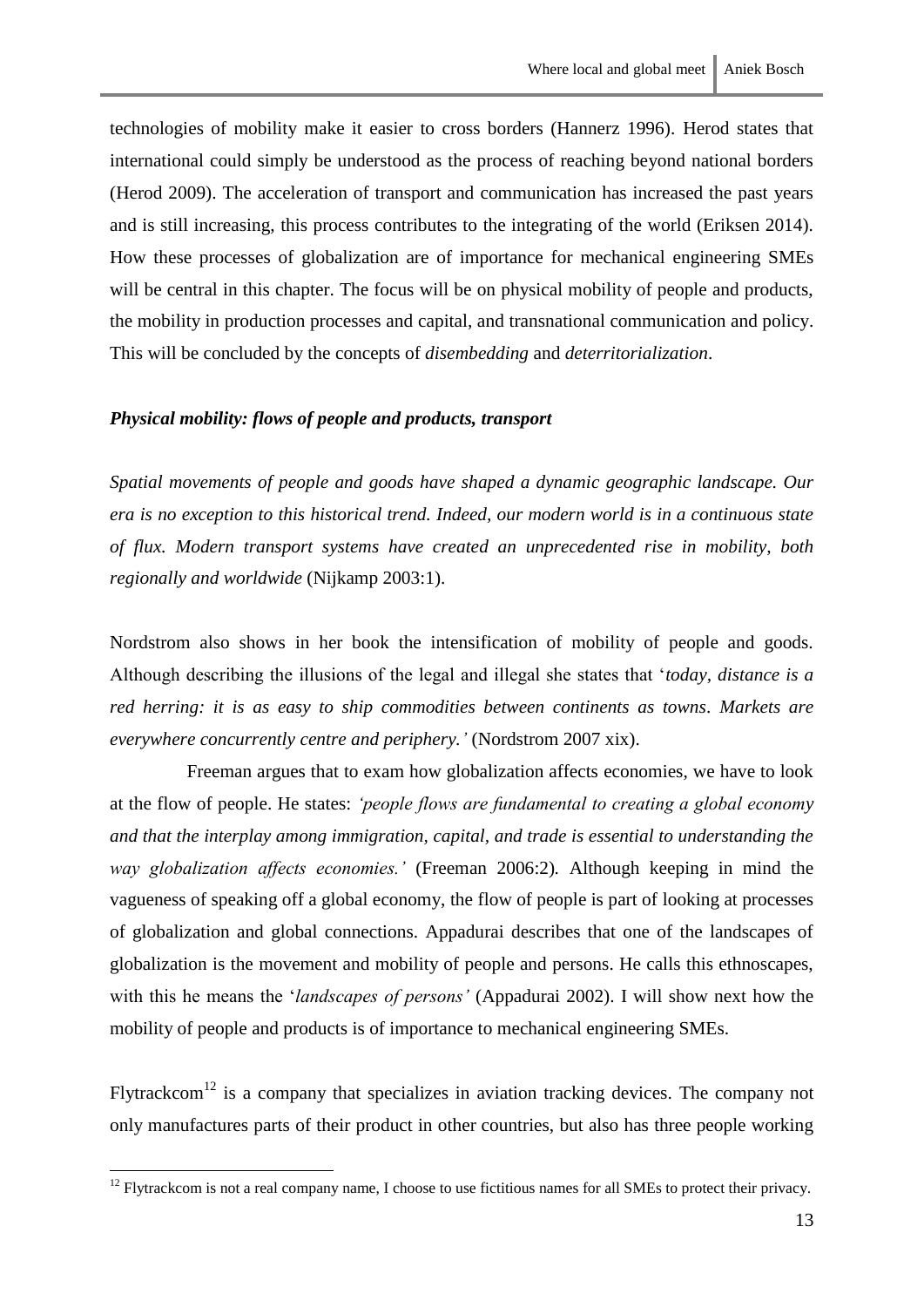overseas, two of them work in the United States and one in Canada. All three work in different locations. William is shareholder in this company he started with two of his friends. He is in his late twenties and most of the time comes to work in colourful blouses, jeans, rolled up to slightly above his ankles, and black chucks. He is no exception, most of the people working in the company wear comfortable sneakers and jeans. Only Milly, in charge of marketing, comes in wearing a black pencil skirt and jacket with on her feet black pumps or other more neat clothing. Both of them go overseas regular to sell their products or meet with partners and clients overseas. Their market is mainly overseas, almost all of these trips go to America, the country where they sell most of their products. Like William mentioned "*So I have to fly out to the US a lot".* So for them being able to do business is based on mobility and the flow of people international. Like Appadurai (2002) and Freeman (2006) state by looking at global connection, the flow of people is an important factor. Professor Spoonley from Massey University states that nowadays flying from and to New Zealand has become a lot easier and that this makes up for an increase in movement of people and not only migration. "*There are more and more new flights from Auckland Airport and there is a new airline, Southern China. Flying has become cheaper and more easier."* This makes it for companies like Flytrackcom more easy to actually do business overseas. Nick, Williams brother who works as a customer experience manager for the company, states "*It is actually rather funny, a lot of the clients over there think we are this big American company, when we actually are this small New Zealand based company."*

The scaffolding company that Anne works for as a management assistant not only shows how the flow of people is part of their business, but also the flow of products. Part of their scaffolding material comes from abroad as the following vignette shows:

"*Why did you choose to do business with a Dutch company?" Anne walks up to an open closet, takes out a leaflet and hands it over to me. It is the one from the company that provides them a certain kind of product. "It is important to look further than the products New Zealand has to offer, especially Europe has some good quality products. Have you noticed how empty it was downstairs?" The main office of the scaffolding company is located on the second floor. Before entering the building you have to walk down a long driveway and pass the workplace where the scaffolding material is located. Men in orange jackets and helmets are moving the material by hand or with machinery. "Normally the material is almost all the way up to the driveway, but now the workplace is almost empty. That is how good business is*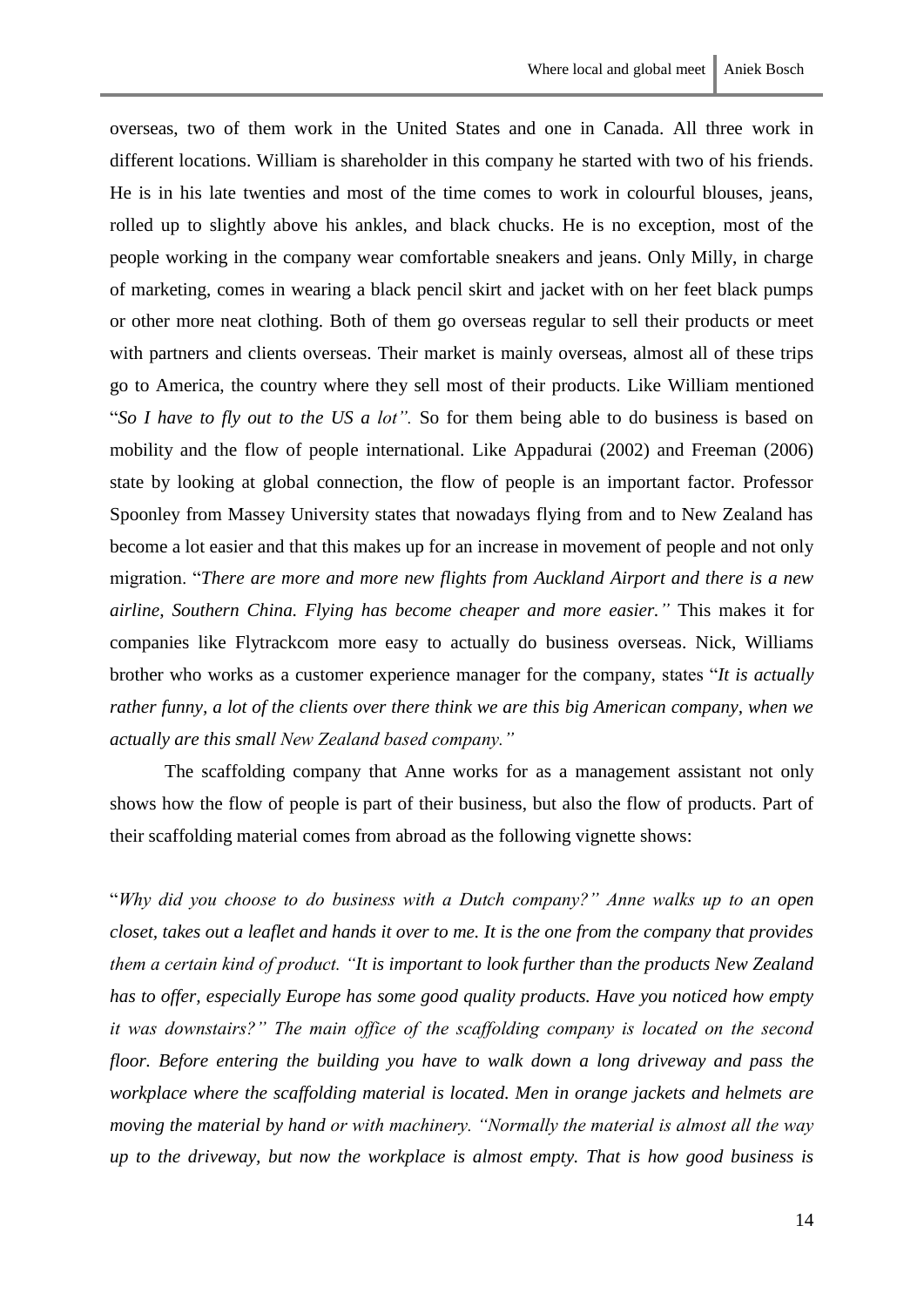*going for us." She walks back to the closet and takes out another leaflet. "This is the one from the German company we do business with."*

As this part of the interview with Anne shows the company is both supplied by a Dutch and German company. "*It was really nice when Gerard came over just to look how business is going here. This tall big guy, well not big, he is rather skinny, well you know what I mean. He is a funny guy, for a Dutch guy especially I think. You hear a lot about the Dutch not being funny."* Or "*We do a lot of business with this German company, they have a guy here in Auckland, that is really nice, his name is Ulrich, typical German name I know right."* Anne is very positive about the way her boss Mitchell runs the company. Working there now for ten years she noticed how much of a difference it makes to use quality products, even if they have to come from abroad, and how this can be improved by searching for the best products that fit their clients. So for the scaffolding company the flow of people and goods is part of improving quality. This is also shown by the fact that Auckland has direct sea links to 176 ports in 69 countries (Auckland Council  $2014<sup>13</sup>$ ). As mentioned labour migration is also part of the flow of people and can be a means to skill improvement.

*"Juan, how is the translating going?" "I think I'm halfway now, I'll try to finish it today or tomorrow." William and Juan are talking about translating there manual in Spanish for their new client in Argentina. "It becomes harder and harder to meet their demands, they make up more and more, so I really want to finish it now." Juan, who has dark brown hear, almost black, is wearing a black t-shirt and trousers, heads back to his desk and starts working.*

Although they have people working in South America, that functions as 'middlemen', the company is in charge of the trading process and meeting the demands of the clients. The recently hired Juan, from Spain, is the thirteenth member of the team. He just finished his degree and working for the company makes that his visa is extended. The fact that he is fluent in Spanish was an important factor for William to hire him as the new sales person. As mentioned in the introduction the changes in New Zealand immigration policy made a change in flows of migrations. Research from the OECD, the Organisation for Economic Cooperation and Development, concluded that '*New Zealand, Australia and Canada are three countries that are to a larger extent than the rest of OECD countries characterised by* 

<sup>&</sup>lt;sup>13</sup> Source: [http://businessaucklandnz.com/sectors/exporting,](http://businessaucklandnz.com/sectors/exporting) consulted on July 16, 2014.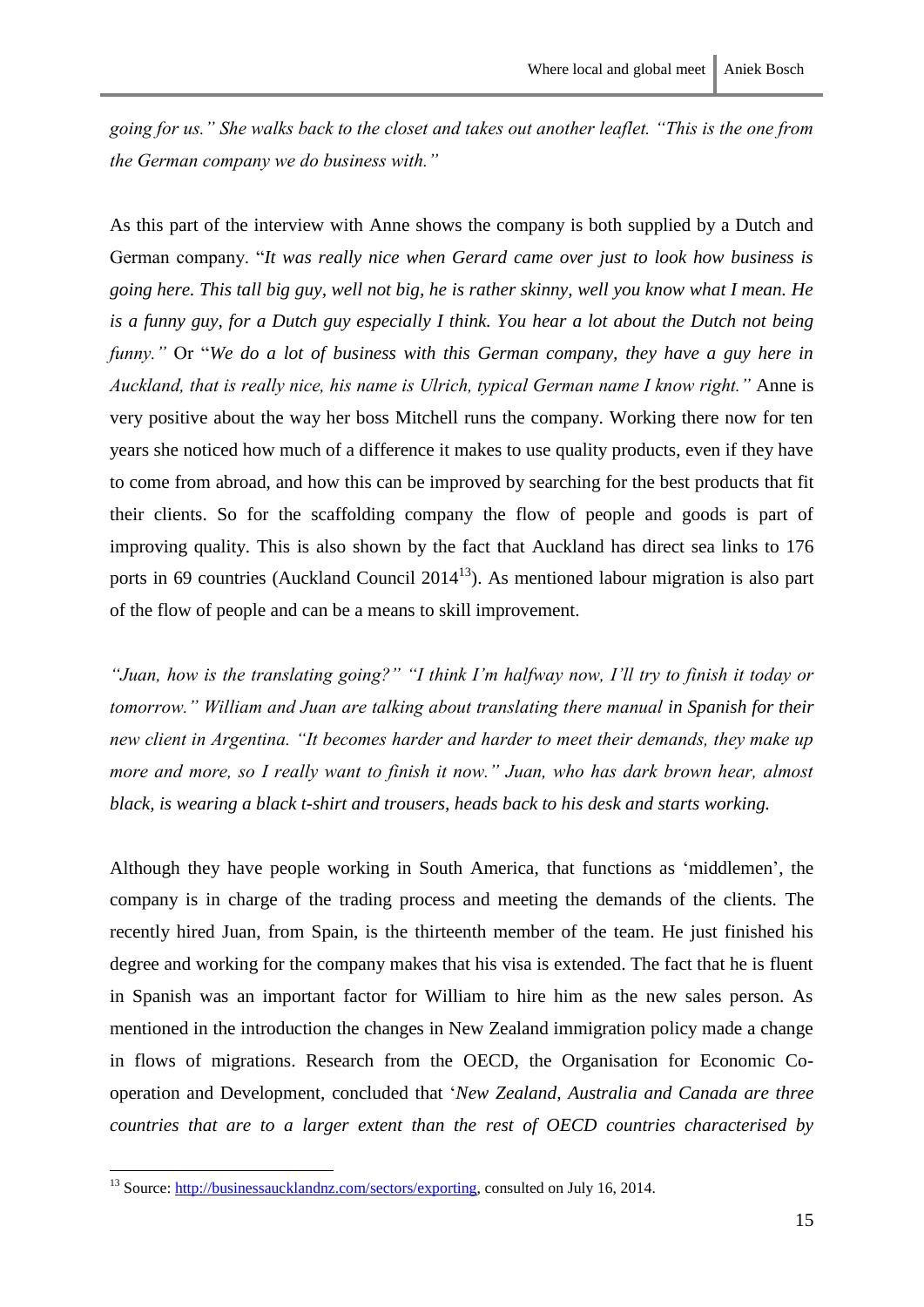*selective immigration policies where immigrants are supposed from the beginning to provide for themselves either by work or by being provided for by their family'.* Due to these policies employment rates among immigrants is relatively high in comparison to the other OECD countries (OECD 2001 in [OECD 2008](http://www.sciencedirect.com/science/article/pii/S001429210700164X#bib24) $^{14}$ ). But not only physical mobility of people and goods are part of doing business for mechanical engineering SMEs in Auckland New Zealand, communication across borders is of importance as well.

#### <span id="page-17-0"></span>*Transnational communication*

*'Communication practices include interpersonal communication and mediated communication. At the societal scale, it is mediated communication that constitutes the symbolic environment in which people receive, process, and send the signals that produce meaning in their lives. The dynamics and effects of mediated communication depend on the culture, organization, and technology of specific communication systems'* (Castells 2013:xix).

Through communication technologies there is a reconstruction of social relationships, Castells captures these changes by his concept of the *Network Society.* He states that these changes are based on the *transformation of space (the rise of the mega-metropolitan region), time (rise of the networked enterprise), culture (the shift from mass communication based on mass media to mass self-communication based on the internet), crisis of the patriarchal family with increasing autonomy of its individual members, substitution of media politics for mass party politics, and globalization as the selective networking places and processes throughout the planet* (Castells 2013:xxvii). He states that these changes do not lead to the end of community or total isolation, but the combining of online and offline interaction (Castells 2013).

Wolf shows how means of communication have changed: '*Transatlantic communication has evolved from sail power to steam, to the telegraph, the telephone, commercial aircraft, and now to the Internet'* (Wolf 2001:177)*.* This is also present in mechanical engineering SMEs.

*William turns on the big computer screen located on the wall opposite of the entrance. Everybody grabs a notebook and starts standing around the small table that is in front of the screen. On the screen Luuk and Charles appear. "Where is Tom?" Milly, who is still wearing* 

 $14$  Source: [www.oecd.org,](http://www.oecd.org/) consulted on June 4, 2014.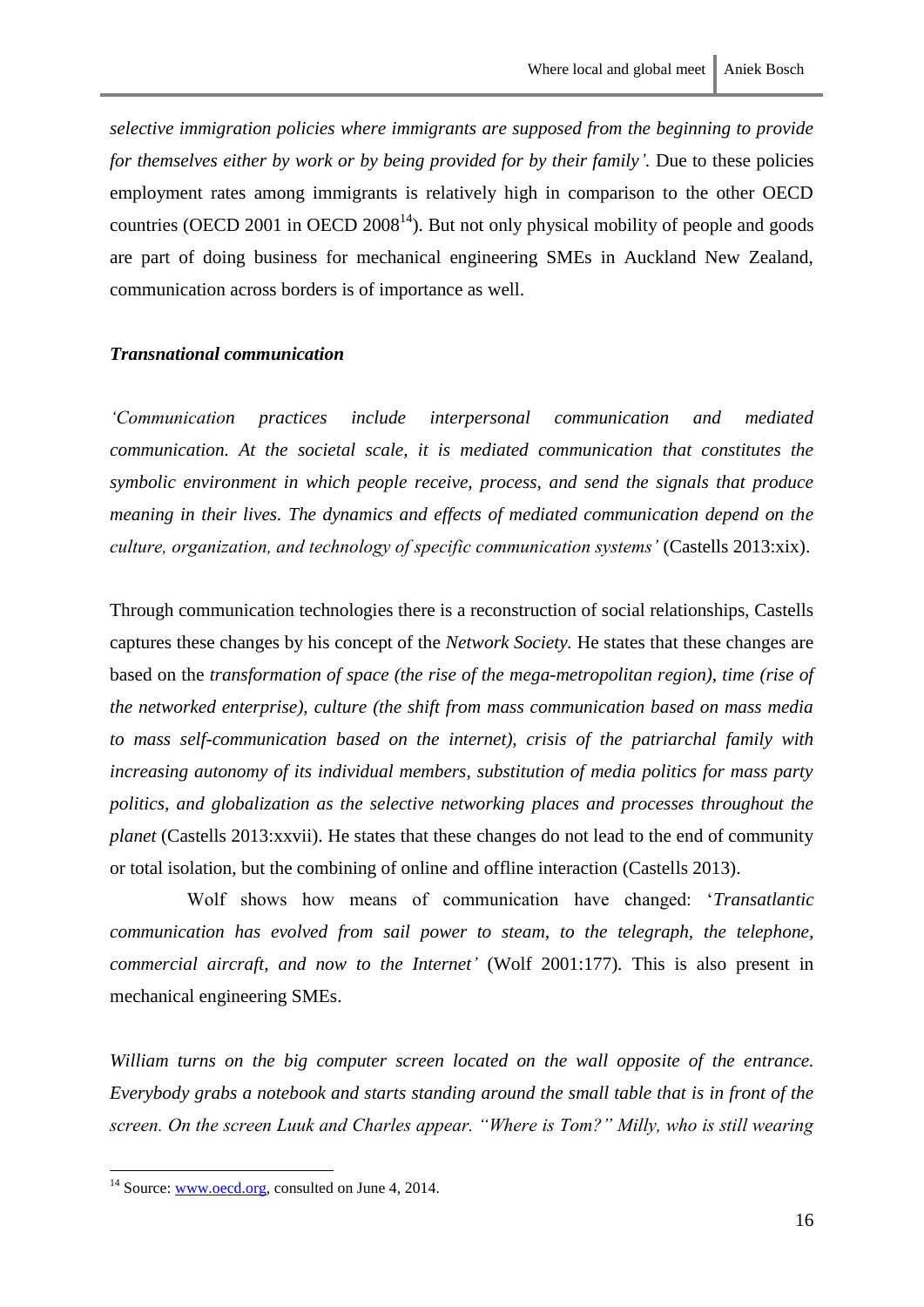*a leg bracelet from the surgery she had, is leaning against the high chair in front of her. Tom appears on the screen next to the square we are visible in. "There you are Tom, you look tired what happened?" Billy is making a comment about him not wearing his glasses and looking red and tired. "Well you would not believe it, but I actually had to run over here." "Hurry up Sara, we are starting." "Sorry, coming." Sara gets up from her chair and joins us in front of the screen. "Ok who wants to start, shall I give it to you first Mark?" William hands over the flat microphone to Mark and he starts talking. It is Luuk his turn, saying what he has been up to and have planned for today, everybody present in the room is finished. He is talking about the fact that he might have found a new big client over there. When he is finished William asks him about a German client they have, and if he has been in contact with him."I need to talk to Ulrich, would you be able to contact him and ask if he can give me a call?" "Ok, yes I will do that."*

Every morning at 9.00 am daily business is started at Flytrackcom. As mentioned in the paragraph of transport the company has three people working overseas. To be able to do business together they have a daily meeting, the '09.15 WIP', where they use internet to make a conference call that enables the people working overseas to join in. During this daily meeting the central objective is to discuss where everybody is working on and what that means for the company.

Bill works as a mechanical engineer for a company called Assembly Line Development company, or shortened ADC. ADC specializes in the manufacturing of automation equipment, '*particular equipments for the handling industry, such as conveyor and related components, like conveyor machines that move boxes or any other products.'* For them the acceleration of communication is also of great importance to do business. He speaks of the importance of e-mail contact within the company and their clients overseas. "*Only our bosses go overseas most of the time, well and the two sales representatives, but they go less often.*" The rest of the assignments they find on a forum for these kind of product demands. Companies that are in need of a certain kind of product put their demand on this forum and then the battle to get the job starts.

Seidel a professor in Mechanical Engineering at Auckland University, who I interviewed, recently started his own business in software for sustainability. He mentioned that they purchased a mailing list of the sector they want to reach through their consultant. The mailing list contains potential clients, mainly in Australia.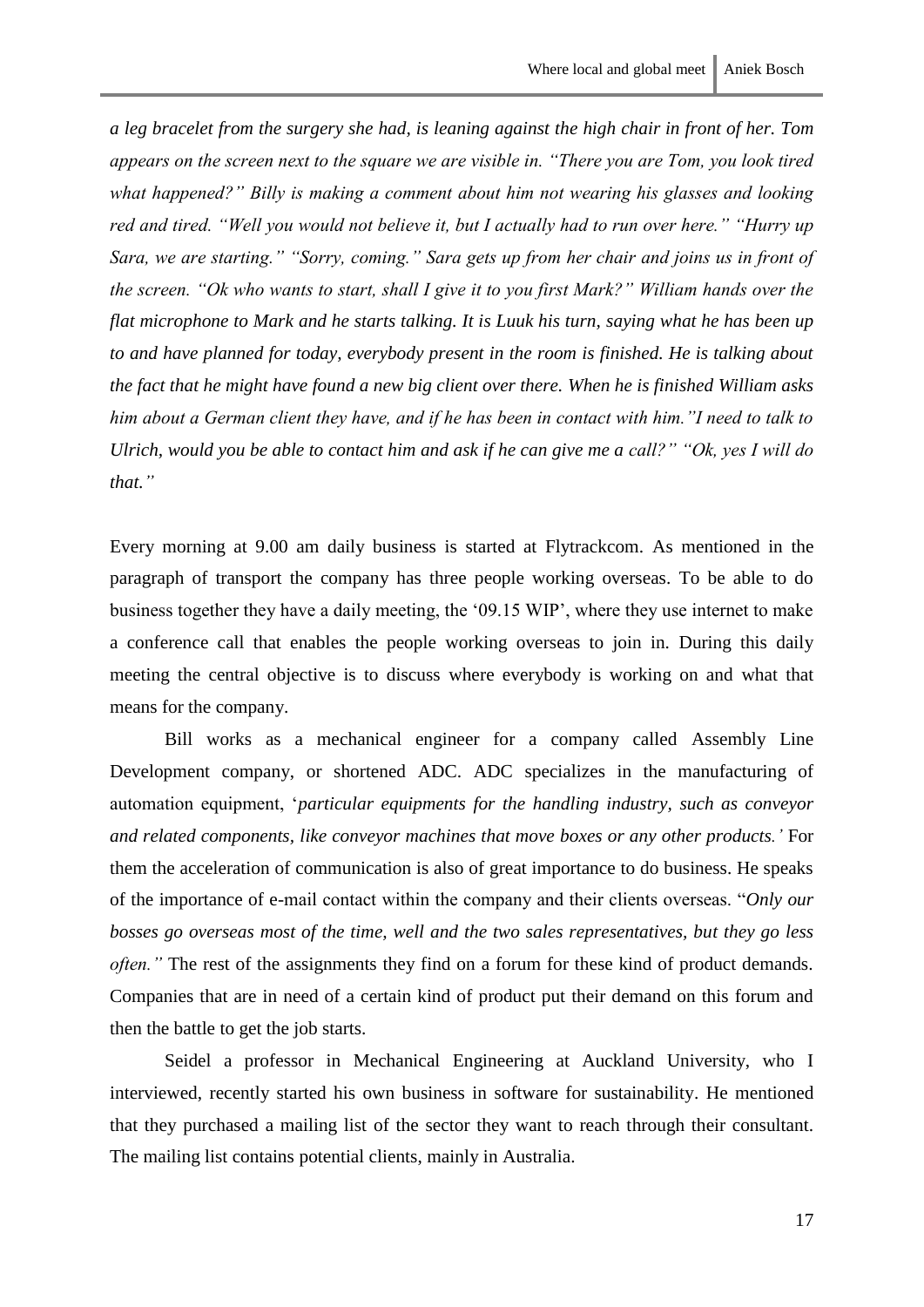Both Bill and Seidel state that for mechanical engineering SMEs globalization lies in the fact that they have business 'overseas'. Bill states: "*globalization is the fact that we can sell our products overseas."* As I have showed here not only for them processes of globalization lie in the ability of doing business overseas, for all informants of mechanical engineering SMEs, I spoke to, this is the case. Through the flow of people and goods and transnational communication the main focus is on realizing selling products overseas. This is part of processes of *disembedding* and *deterritorialization* as I will conclude in this chapter*.* 

#### <span id="page-19-0"></span>*Disembedding and deterritorialization*

*Network technologies are the medium for this new social structure and this new culture. And this is a global network society, as globalization is a network of networks.* (Castells 2013:xxvii)

Cherny states that globalization grows from international and transnational spaces of policy. He also states that the new forms of political power are less vertical and more horizontally stratified. These are structured by economical and social linkages across borders. He concludes that: '*globalizing the policy process involves the continual and growing interaction of both old and new elements of the political opportunity structure, giving political entrepreneurs considerable scope to shape that evolution. It strengthens the hand of transnationally linked interests and actors shifts the balance of agenda setting, policy bargaining, and policy outcomes toward globalizing coalitions and protocoalitions.'* (Cherny 2010 in Coleman & Sajed 2013:63/64). Eriksen (2014) states that the networks across borders become more and more denser, faster and wider every year. With this increasing mutual dependence comes the need of a more international need of collaboration and international agreements. Giddens describes processes of globalization as the *disembedding* of local processes, which makes that people are more and more linked. An increase in the level of time-space distanciation and the stretching out of correspondence from only local to also distant social relations, practices, and events, makes that '*an intensification of worldwide social relations occurs which link distant localities in such a way that local happenings are shaped by events occurring many miles away and vice versa*' (Giddens 1990 in Inda & Rosaldo 2008:11). Eriksen states that *'globalization means that distance is becoming irrelevant, relative or at least less important'*, Like Giddens he calls this process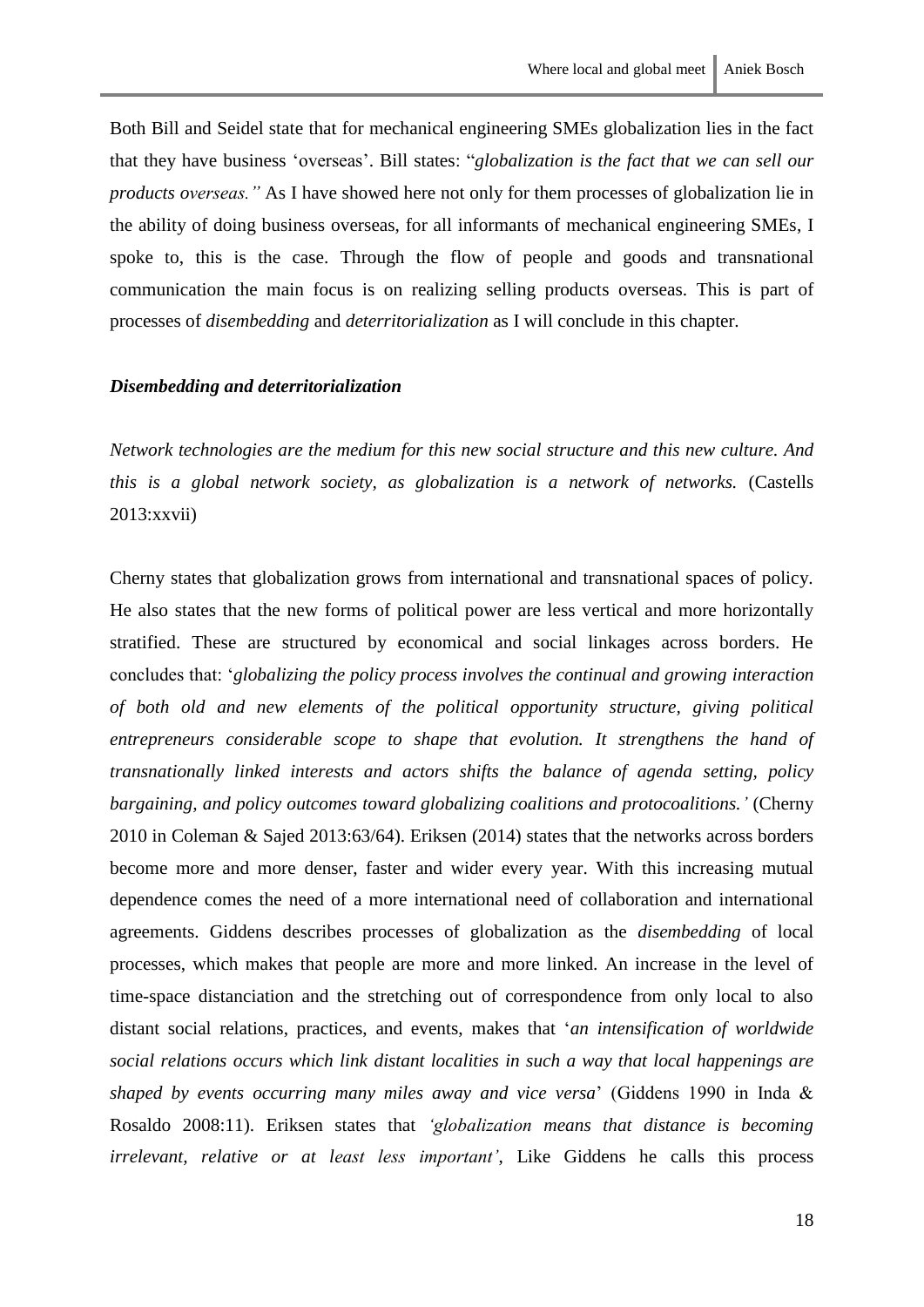*disembedding* (Eriksen 2007:8). Technological and economical changes are part of this process of globalization, but have cultural and political implications (Eriksen 2007). These processes of disembedding are put in motion in different ways. Eriksen (2014) states that for integrating people all over the world in a more integrated system the disembedding of certain denominators is necessary. '*As a rule, anything that can be accessed anywhere is disembedded'* (Eriksen 2014:19*).* Giddens states that *'One main contemporary form of disembedding is deterritorialization, which takes place when something is "lifted out of" its physical location'* (Giddens 1990:21 in Eriksen 2014:19). Appadurai (2002) describes that movement and mobility not only involve people crossing borders as well as products and capital, but also technology. He calls this *technoscapes*: '*the global configuration, also ever fluid, of technology and the fact that technology, both high and low, both mechanical and informational, now moves at high speeds across various kinds of previously impervious boundaries'* (Appadurai (2002:50). For mechanical engineering SMEs technology is of great importance in different ways.

Castells states that through these major social, technological, economic, and cultural transformations society transformed in what he calls the *network society*. To the increase of incapacity of political institutions and a new international division of labour power relations changed. He states that these networks do not stop at the borders of the nation-state. (Castells 2010).

Juan is working in sales at Flytrackcom. Doing business in different places and nations around the world means that his day starts at 1 pm and finishes at 9 pm (he just started working there). Mart started that day at 5.30 am to do the early shift that ends at 1 pm. "*Especially the Americans have the urge to call at any time when they need help with the product, Europeans like to figure it out by themselves."* So for the company it is important to be available for customers and clients overseas, although it means working according two different time zones. Working across these different time zones is made possible because of the technology they make use of described earlier, especially international communication.

Not only time can become *deterritorialized*, also money as in the case of ADC. Talking about the way they compete on the international market Bill is not only talking about in which countries they sell their product, but he also mentions the currency that they use, and it is not in New Zealand dollars, but US dollars: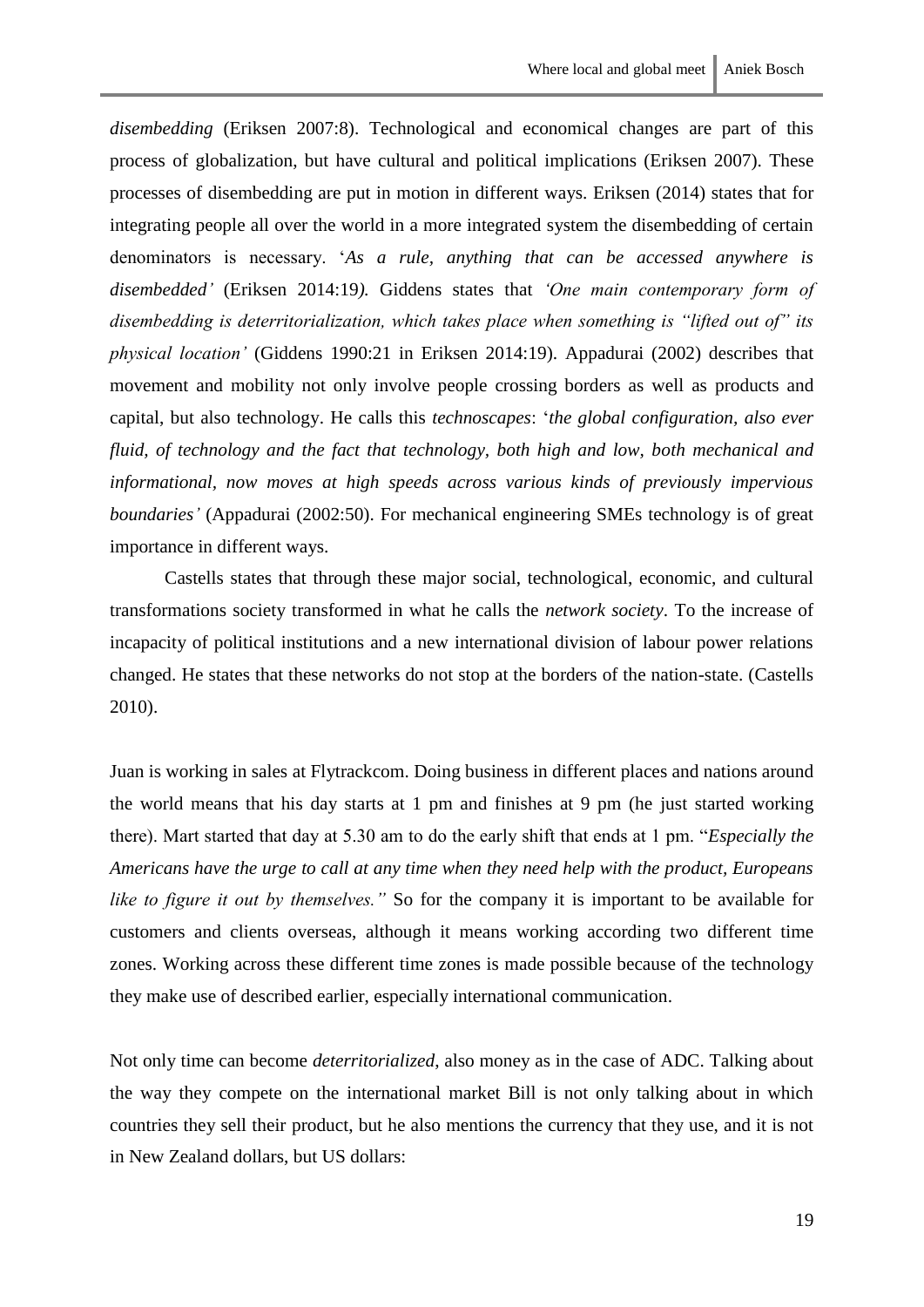*"A typical sight installation may cost in the region of 1 to 4 million US dollars and our confreres would be a small percentage of the whole job. About 80 percent of the product of conveyors manufactured go offshore into countries from the UK, Europe, Africa, the US, and Australia. 50 Percent would go to Australia, 30 percent to America, and the remaining percentage to other countries. Globally we are a very small conveyor manufacturer and compete against large European and American companies.*"

ADC also has a distribution agreement with a German company as it shows on their website: '*It is with great pleasure that ADC announces its exclusive distribution agreement with ...'*  (company website  $2012^{15}$ ).

Mechanical engineering SMEs in Auckland, New Zealand, do have business overseas. The main part of their market is international, like America and Russia. As shown, by using theories of Eriksen (2007 & 2014), Lewellen (2002), Nijkamp (2003), and Hannerz (1996), processes of globalization could be found in how society and its markets are changing and what role technology has in these changing market. The focus is on how to be able to do business overseas, reaching clients and how to be able to maintain this international market. For people involved in mechanical engineering SMEs processes of globalization lay in the technology that enables them or their products to move across borders and communicate transnational. The way mechanical engineering SMEs do business shows the changing in markets and what role technology has in this. By concluding this chapter *disembedding* and *deterritorialization* (Eriksen 2007 & 2014) could be stated as one of the processes of globalization that is part of and influences these mechanical engineering SMEs. This means that distance and time become more irrelevant and processes are lifted out of its local context. Like in the case of doing business for mechanical engineering SMEs, it is less bounded to one local place, but, because of technology, happens in different places.

As Tsing states mobility is not for everybody the same, global flows depend on *'material and institutional infrastructure of movement'* (Tsing 2000). That does not mean that people that do not have the ability to 'move' are excluded from the system. As she shows scale making is an interconnected and interdependent system, because it is created through dialogue and the local does influence regional and global and vice versa (Tsing 2000). Although the opportunity in

 $15$  Source: website of the company, consulted on June 6, 2014.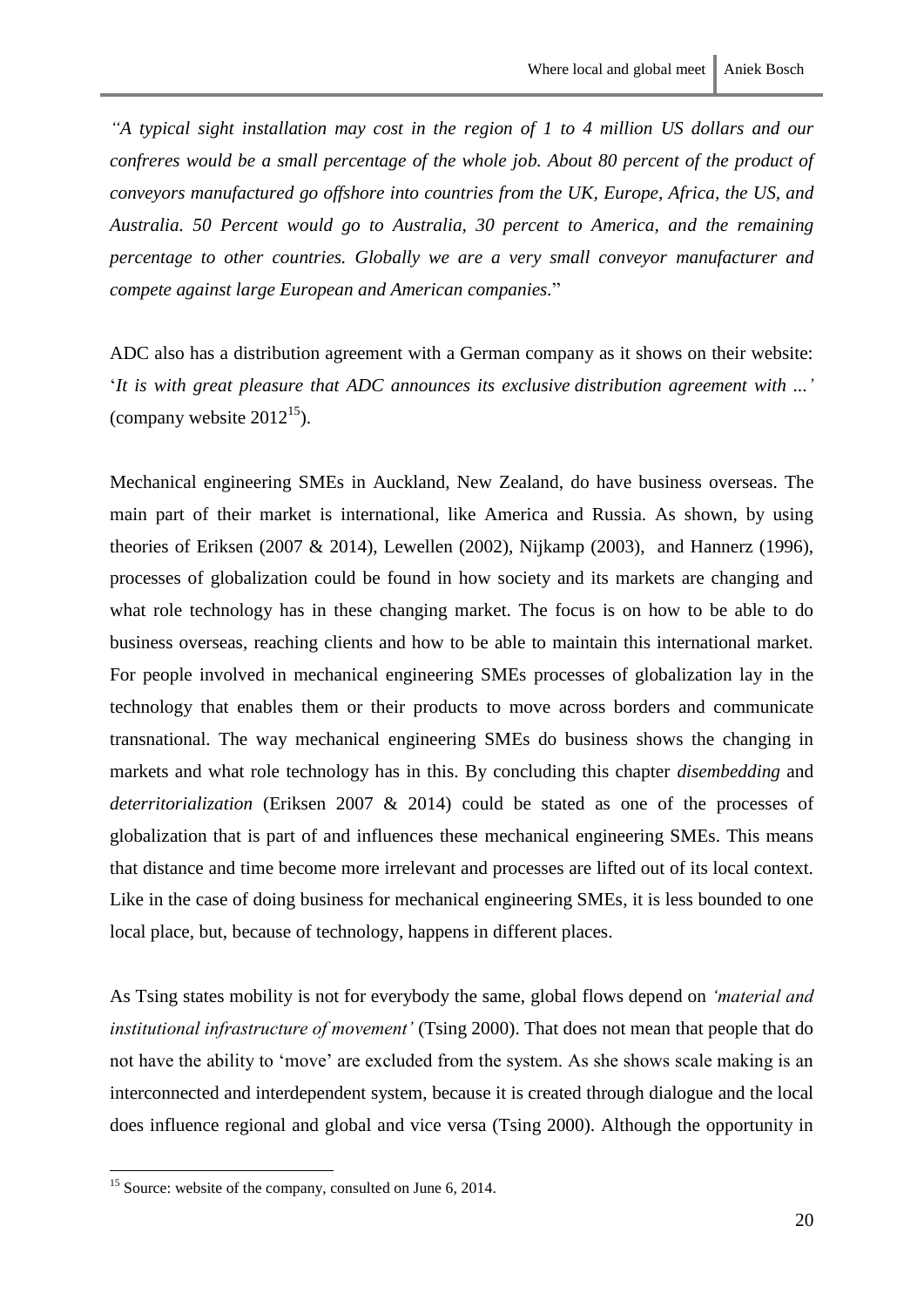New Zealand is there as mentioned in the introduction structural/civil engineering SMEs mostly do not have business overseas, and have a more 'local' market.

The next chapter will focus on how standardization and technology can be described as processes of globalization played out in both types of engineering SMEs, structural/civil and mechanical.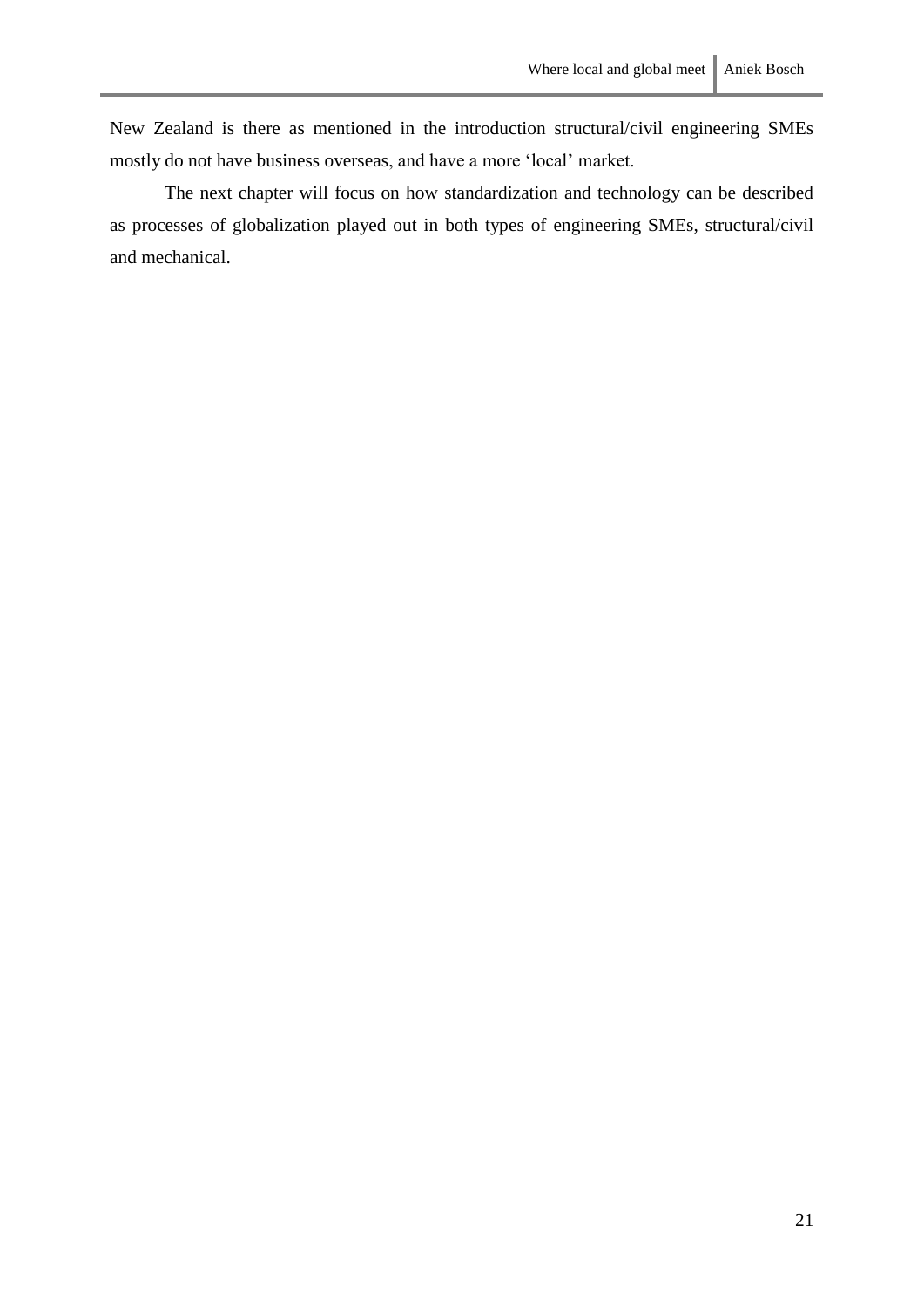# <span id="page-23-0"></span>**Chapter three: Standardization and technology**

*In contemporary organizational landscapes so much that goes on is embedded in relationships that cross spatial boundaries and boundaries between what we conceive of as different organizational levels. Moreover, the relationships are not just between people, but also between people and human artefacts such as IT products and systems* (Huby, Harries & Grant 2011:210)

Since the recession in 1973 the political and economic landscape changed. A different regime of capital accumulation was set in motion, that of flexible accumulation. Harvey states that the capitalist system ensured that changes occurred in all levels of the market. Companies turned more divers, economic power became more centralized and outsourcing became part of the market. Next to the changing of places of production, new technology changes the way of production itself. Postmodernity meant that the market became increasingly characterized by flexibility. The labour market changed radically and labour processes, markets, products, and patterns of consumption became more flexible (Harvey 1990). Product invention meant satisfying a greater range of market demands and a change in organization of companies and production (Harvey 2000 in Inda & Rosaldo 2008). Koene, Garsten and Galais also point out the changes in society and what this means for stability on employment and the community. '*With globalizing financial flows, forms of production and organizing work are transformed in line with new templates, and labour markets are being re-regulated. Organizations in flux and transformation may provide lesser degrees of stability than they used to do, in terms of long-term expectations of employment and community.'* (Koene, Garsten & Galais 2014:25). Harvey also states that because of the implementation of 'selling lifestyles', the importance of style, trends and fashions in product marketing the service industry and demand for creativity and activity skills grew. Products became more aesthetical and 'internationally styled' (Harvey 2000 in Inda & Rosaldo 2008).

Inda and Rosaldo state, by using the theory of Harvey, that: '*This flexibility is aimed at reducing the turnover time of capital: the amount of time necessary for money furnished to fund new production to be recovered with at profit through the sale of services an goods. In other words, the goal is to speed up the process of both production and consumption, for, as the old capitalist adage says, time is money, or rather time costs money'* (Inda & Rosaldo 2008:9). They state that these processes both have to do with organizational shifts as well as 'new technologies of electronic control'. These have improved the methods of communication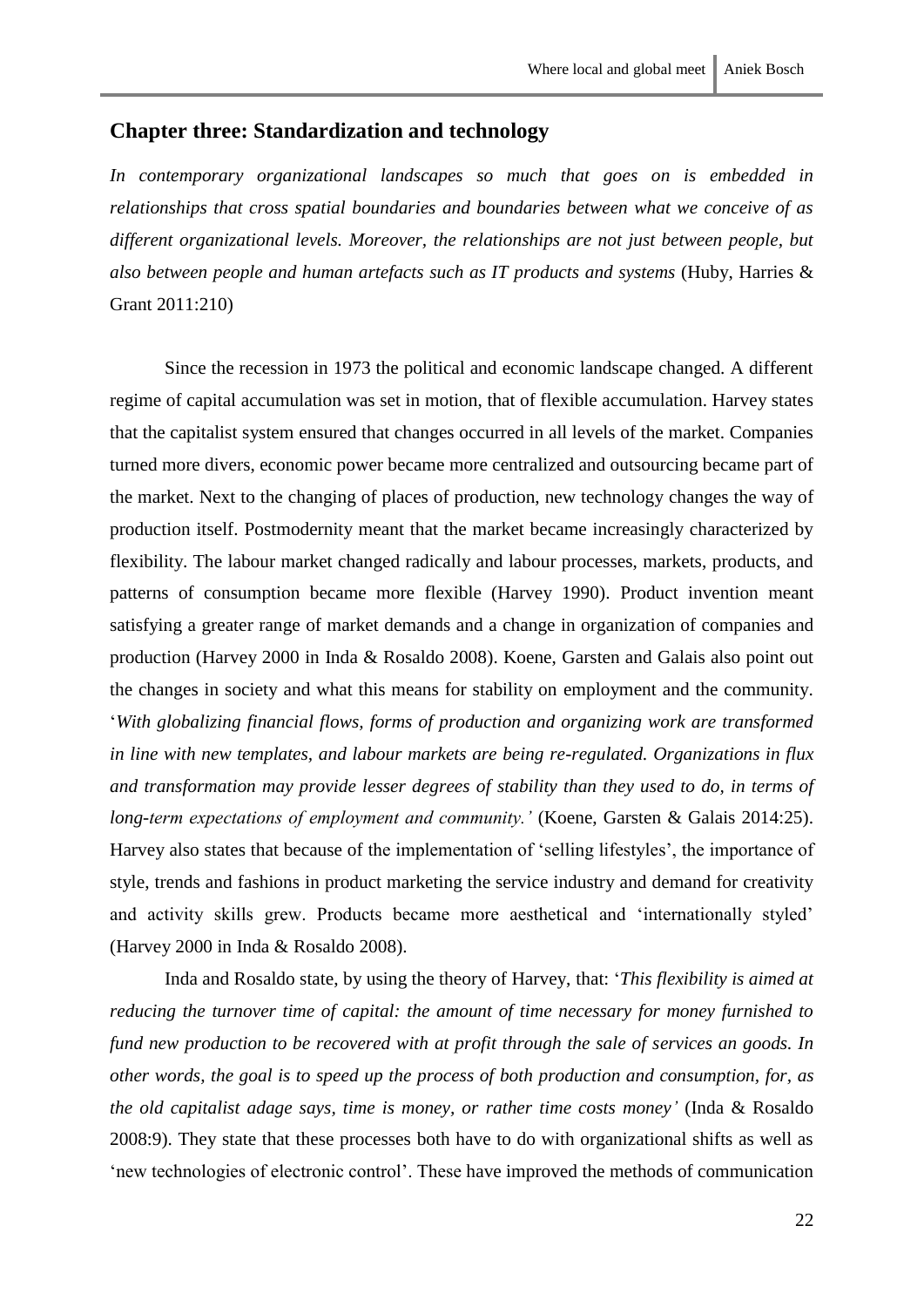and information. Together with rationalizations in methods of distributions this makes that there is an increase in mobility between markets (Inda & Rosaldo 2008). Appadurai (2002) his idea of *technoscapes* could also be used to explain global configuration of technology on a more local scale for both mechanical and civil/structural engineering SMEs. Eriksen (2014) states that: *'Globalization entails comparability and shared standards where there were formerly none. The rapid increase in the use of English as a foreign language is suggestive of this development, as is the worldwide spread of similar hotels and shopping centres, as well as the growing web of international agreements and industry standards'* (Eriksen 2014:17). *'Standardization'* is one of the main characteristics of globalization (Eriksen 2014) and of significance for both types of engineering SMEs, structural/civil and mechanical. Central to this chapter are communication within companies, the process of standardization and technology on a local scale, '*industry standards'*, and the '*idea of global uniformity'* in both types of engineering SMEs.

#### <span id="page-24-0"></span>*Technology and communication on a local scale*

As described in the previous chapter modern technology changed the way of communication and society into what Castells calls the *Network Society*. The internet made modern communication a mix of online and offline communication (Castells 2013). Tyler, Wilkinson, and Huberman state that the most important form of online communication is e-mail; *E-mail has become the predominant means of communication in the information society. It pervades business, social, and technical exchanges and as such it is a highly relevant area for research on communities and social networks.* (Tyler, Wilkinson & Huberman 2005:133). As I will show here e-mail is still of importance for engineering SMEs.

Bill speaks of his personal need for the use of e-mailing within the company, to prevent miscommunication '*I prefer my bosses sending me my assignments by e-mail as well, if there is any disagreement about them, I just show them the e-mails. Then it is not my fault if I forgot about something. It is not that I do not like face to face communication, but I just like to have both, affirming things by e-mail'.* Although mailing might be the most important form of online communication in general, it is not the only form, especially not within engineering SMEs.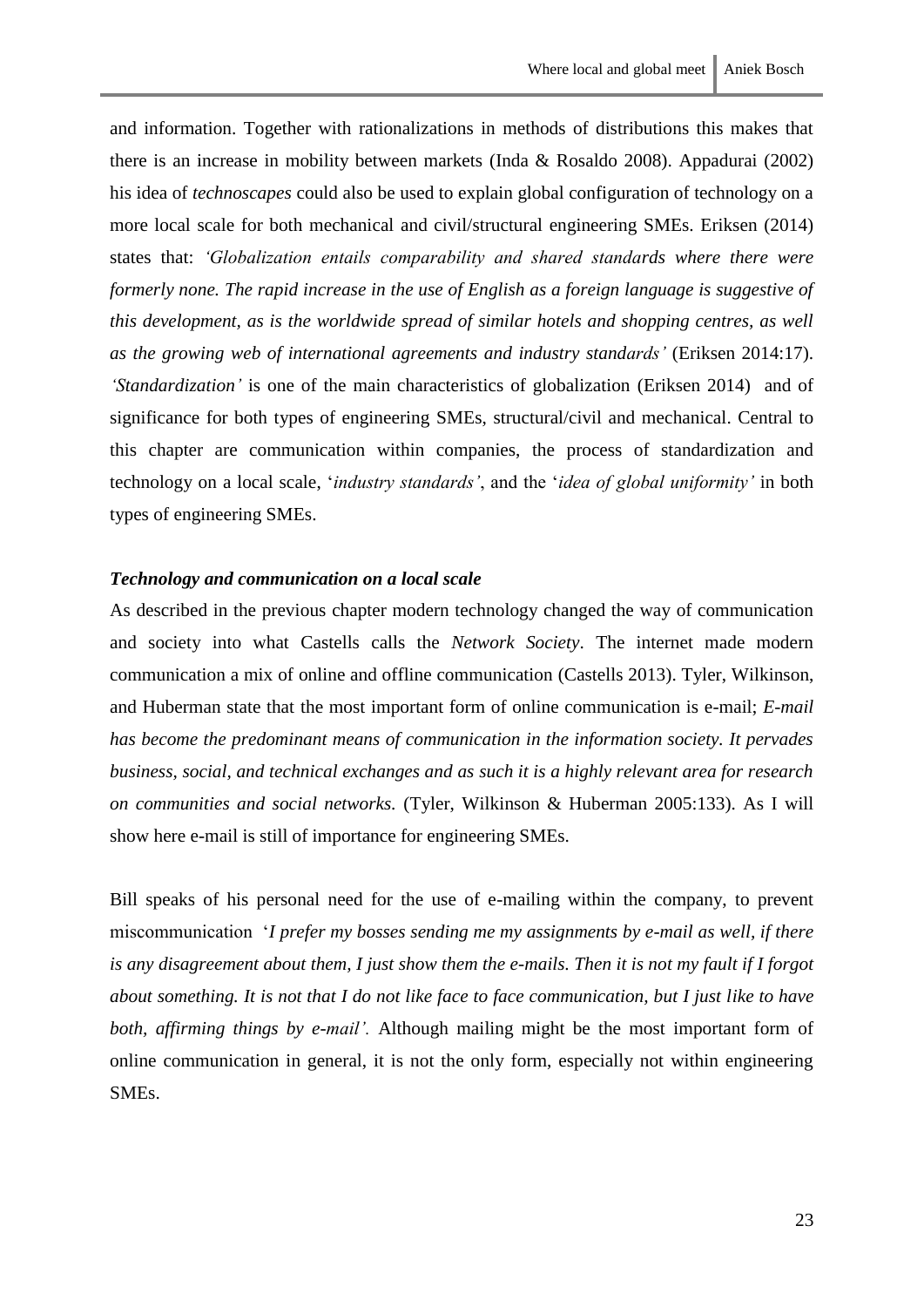*It is Tuesday midday, a nice summer's day. The North Shore beach is not packed and most of the people there are fully dressed and not aimed at a day at the beach. Rory, who has short dark brown hair, is also wearing his white blouse, blue tie, black trousers and black shoes. We are sitting on the edge of the lawn, a kind of wall that separates the grass from the beach. He tells me about the meeting he had earlier that day. "To keep track of how projects are going we make use of Aconex. I have to upload my documents and drawings on there." I ask him further about what Aconex is and he explains to me that it is internationally used software that a lot of engineering companies use to collaborate on different projects. It is used to exchange information and work together on different projects.* 

Rory works for, ZXC Consulting or shortened ZXC. The company is located on the second floor of a building in the North Shore area. You enter the company through a transparent door. They are specialized in designing buildings and assist on existing buildings in protection of earthquake wind and gravity. He states that for engineering SMEs that do not have business overseas globalization lies in the fact that they make use of standardization of production and knowledge. Like the software Aconex they use for the design and the drawing. But this is not only a design and drawing software, it is also part of internal communication.

*'In construction and engineering, Aconex is the world's most widely-used online collaboration platform. Using Aconex for your project means all documents, communication and business processes can be managed in one agreed and consistent way. Document management means Manage the flow of drawings, BIM and 3D models, contracts, reports, schedules and other documentation, between all project participants. Project communication is about correspondence and documents on what is happening on the project, by retrieving and tracking mails and progress. And process management gives the standard industry processes around RFIs, bids and tenders, and management of vendor data and cost information'* (Aconex 2014<sup>16</sup>).

Rory told me the company consist of 35 people, managers, engineers and draughtsmen. The rest of the staff consisting of 16 people works at their Christchurch, New Zealand, office. They not only communicate within the part of the company on the Nortshore, also with their Christchurch office through this software. As mentioned Aconex is an internationally used

<sup>&</sup>lt;sup>16</sup> Source: [www.aconex.com,](http://www.aconex.com/) consulted on June 18, 2014.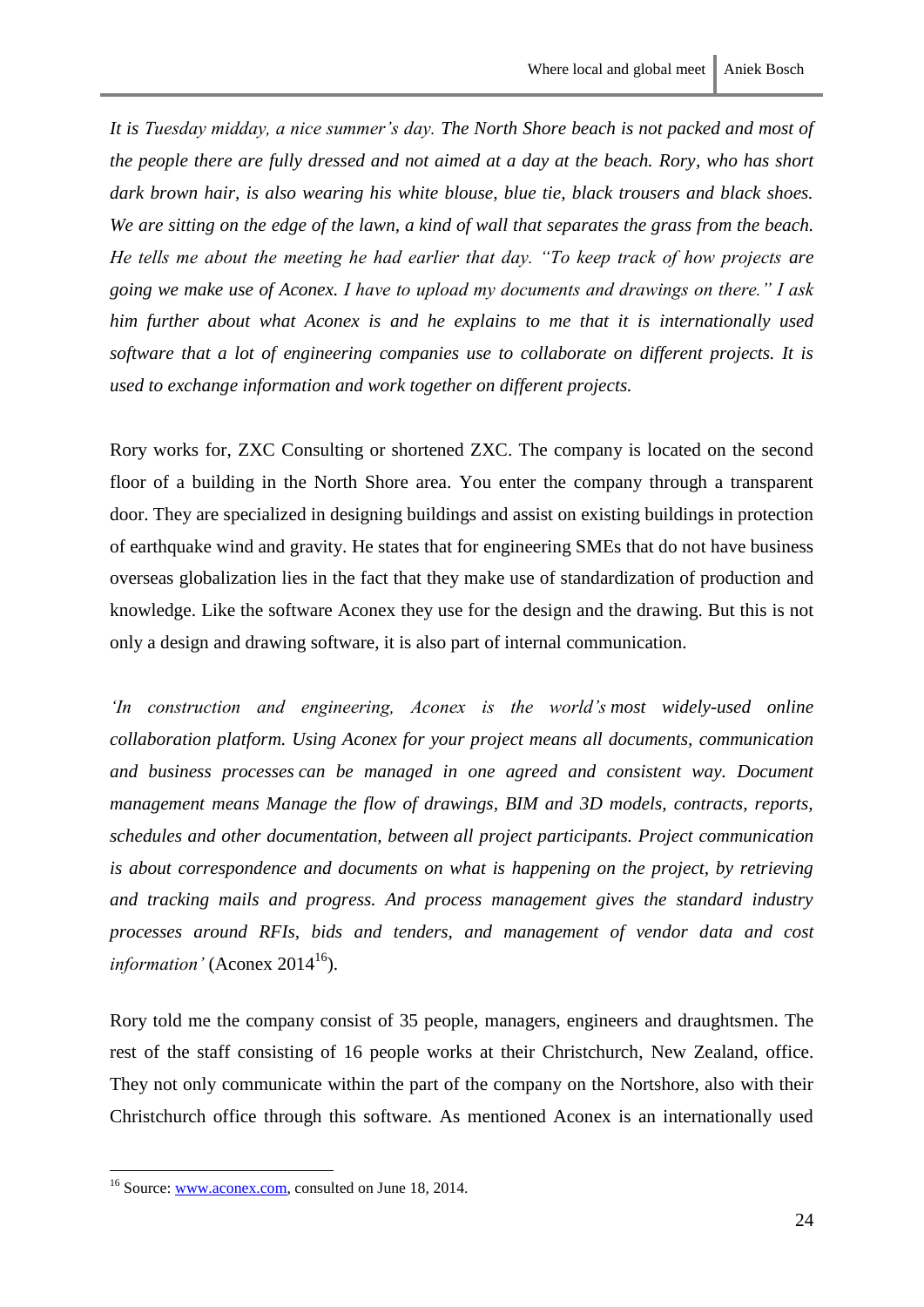software, mainly used for project communication, it is not the only software used in engineering SMEs.

#### <span id="page-26-0"></span>*Standardization in knowledge and software*

*'Consistency in operations is necessary for an organization's survival and growth. It is difficult to achieve consistency because of the employees' different ways of performing the same task. Employees' education, experience and skill levels determine their own styles and differences in their styles cause variations in process output. If process master's (best performers in a process) ways of performing their own tasks can be well documented, then a company will be able to standardize its operating procedures in their best forms. And, when employees follow these procedures, variations will be minimized and best quality products or services will be offered to customers'* (Ungan 2006).

Ungan shows that standardization benefits the quality of products (Ungan 2006), but how is that on an 'international' or 'global' scale? Moving back to Appadurai (1996) his theory about scapes, '*by technoscape, I mean the global configuration, also ever fluid, of technology and the fact that technology, both high and low, both mechanical and informational now moves at high speeds across various kind of previously impervious boundaries. Many countries now are the roots of multinational enterprise: a huge steel complex in Libya may involve interests from India, China, Russia, an Japan, providing different components of new technological configurations'* (Appadurai 1996:32)*.*

As mentioned in the introduction of this chapter, Inda and Rosaldo state improved the methods of communication and information together with rationalizations in methods of distributions make that there is an increase in mobility between markets (Inda & Rosaldo 2008).

Not only does ZXC make use of the software Aconex. *We have the experience and capability to design and document a wide variety of projects including those of a significantly larger scale. Our staff are supplemented from time to time with contractors. Our office is fully equipped with the computing capability to analyse all buildings in house and all our draughtsmen use AutoCAD computer draughting software* (company website 2010<sup>17</sup>). This

 $17$  Source: website of the company, consulted on June 2, 2014.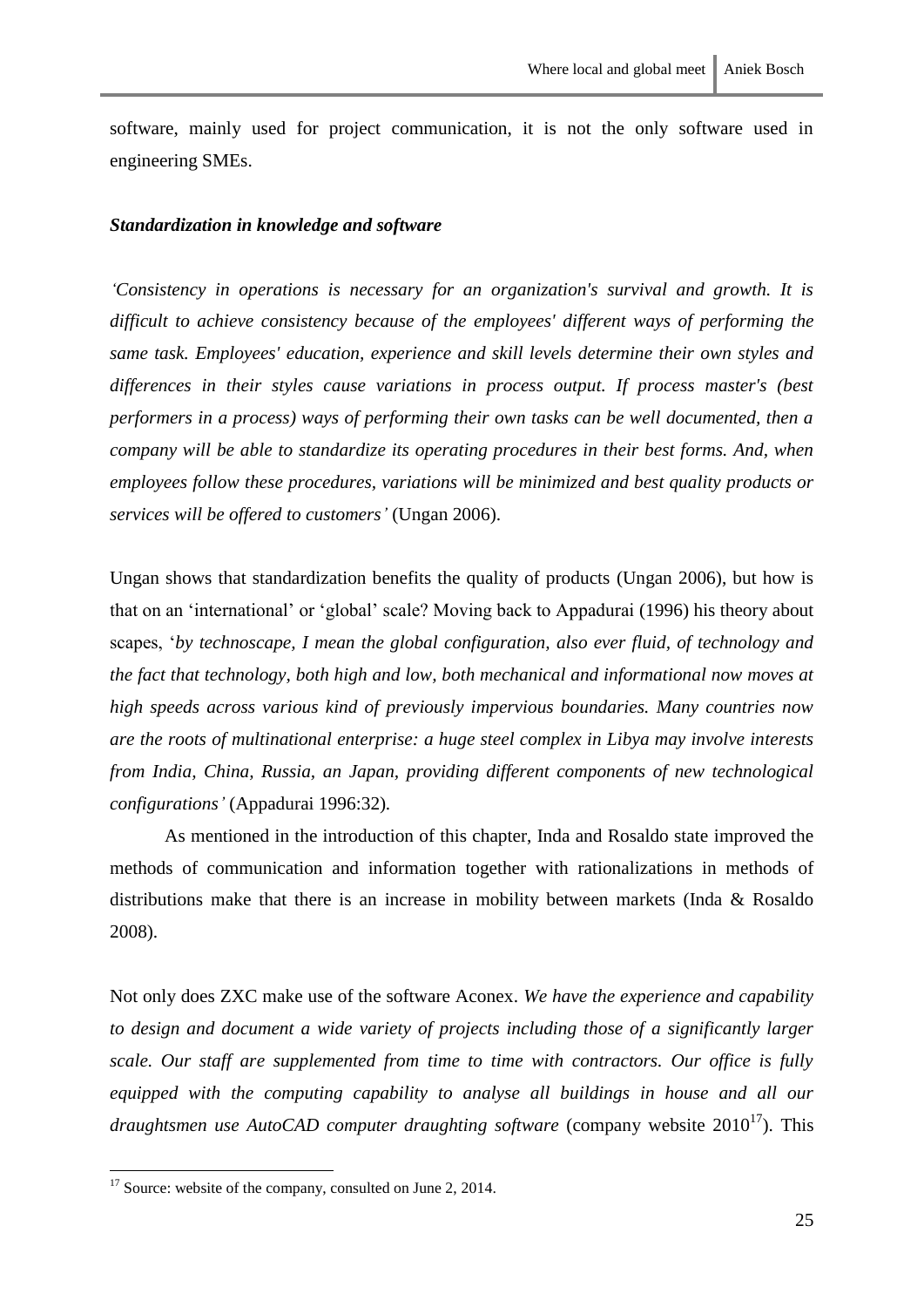does not mean only structural engineering SMEs make use of it and ZXC is not the only engineering SME that uses AutoCAD.

*It is Friday afternoon, I am at Bill's house. Together with him, his brother, Maximilian, Sam and a French lady, Nicole, they know from church, we are having dinner. As promised to Bill I cooked him and the rest dinner, homemade pizzas. He told me that it would also be a great opportunity to interview his friend Sam, a civil engineer at a structural/civil engineering company. Me being there and talking about my research really wakes up the engineer in them and they start talking about their jobs. I understand a few things but it becomes harder and harder because of all the terminology. Then I hear one I do recognize, AutoCAD. I remember my brother, who is also studying engineering, saying he needed a new laptop because of the program AutoCAD being too big for his old one and needing it for his studies. Getting back to the present I ask what the program is about. They tell me it is a designing program they both use. Although Bill is a mechanical engineer and Sam a civil engineer, this does not mean they do not have similar interests in certain engineering projects. After us finishing all the pizzas Nicole and I make the desert of apple crumble with ice cream. Sam and Bill switch on the computer. Sam is talking about some new method the company is interested in using and looks it up on YouTube. They both watch the clip and start talking about the method. I only hear something about cutting metal with it and decide asking about it later during the interview with Sam.* 

Interviewing Sam he speaks of the rapid rate of change in certain engineering techniques across borders. It is important to keep up with these changes in different ways, like through watching movies on YouTube to get the latest insights on techniques that are being used. The flow of information and technology could also mean the standardization in the product itself.

#### <span id="page-27-0"></span>*Standardization in the product itself*

*'The main argument in favour of standardization was proposed by Levitt (1983) who argued that the forces of globalization driven by technology were homogenizing markets, and that marketers needed to take advantage of this trend by following a standardized marketing strategy. This homogenization of demand expresses itself in a worldwide consumer demand for high quality and low costs due to the impact of technology. In addition, Levitt argues that*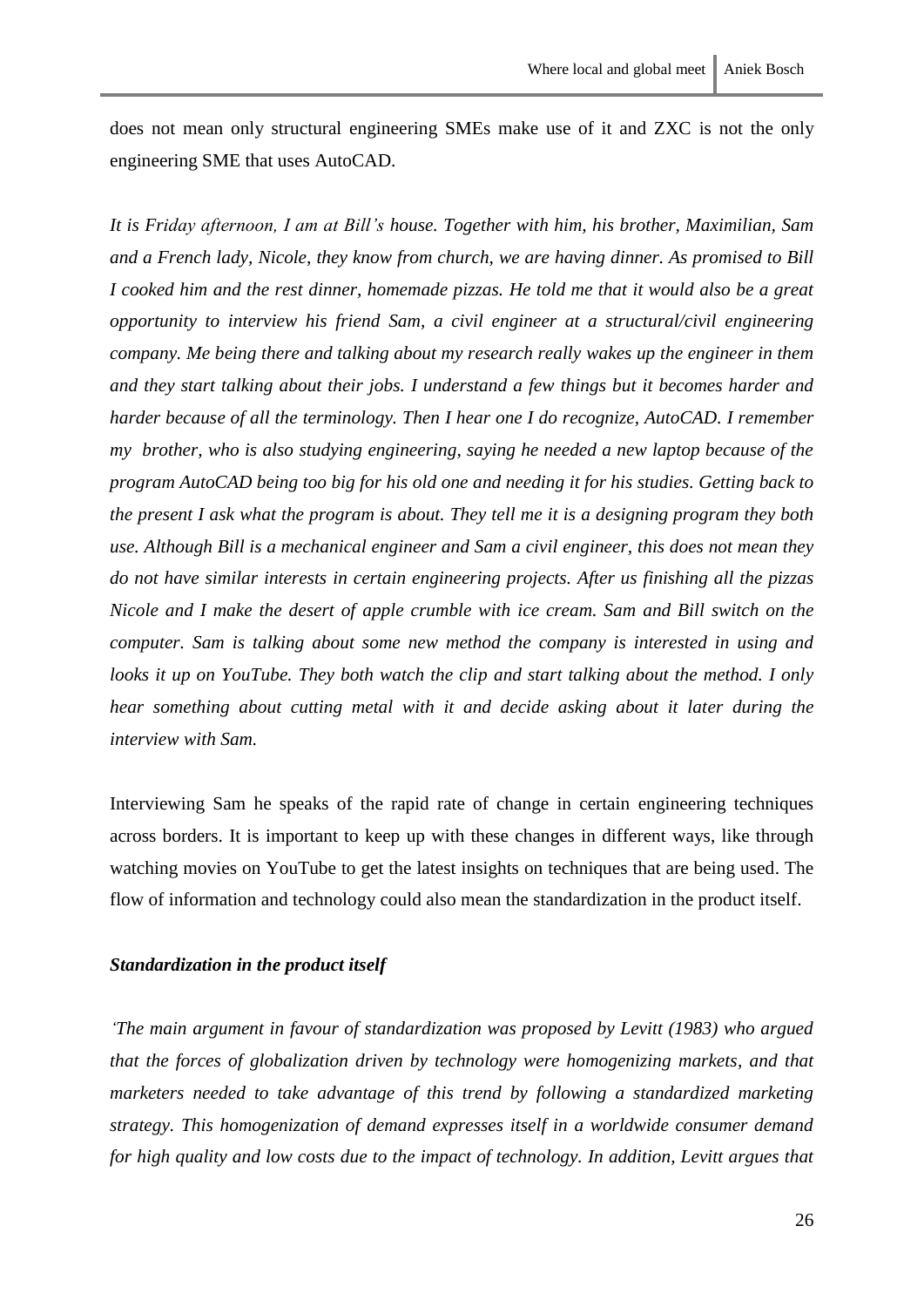*firms could take advantage of technology by adopting a standardized approach that will result in products of high quality and low costs for world markets'* (Viswanathan & Dickson 2007:48).

Vistwanathan and Dickson state that there are different theories about standardization, what it could entail and how it could be described. Although resource allocation is only one, it is an important aspect of marketing programs and often used as describing it (Viswanathan & Dickson 2007).

Terry, who works for a mechanical engineering SME that installs industrial air-conditioning, states that for them standardization is in the drawings itself and the making of the airconditioning. "*They are all internationally designed."* He is a mechanic for the company and states that for them globalization is also in the fact of standardization of production, *"well I think that is the closest we come to globalization."* Most of the industrial air-conditioning they install are delivered at their company packed in boxes in readymade parts they only have to put together. Only a few parts they make themselves through the drawings they get delivered. When he tells me this I see myself and my mom putting together Billy, the famous IKEA closet designed by this Swiss company IKEA Group that has 303 living warehouses in 26 countries (IKEA  $2014^{18}$ ).

The standardization in the product itself could also be supplying standardized products. Them selling their product overseas according to certain standards set by their clients. As described in the previous chapter, the company Bill works for, ADC, designs and produces products mostly sold offshore in different countries. Part of their clients they find on an online forum for mechanical engineering companies from all over the world. To be able to do business and compete with different engineering companies in these different countries, part of their product must be standardized and fit the demand description.

Standardization of products is both on the supply and demand site for engineering SMEs and is part of the flow of information and goods. But going back to Viswanathan and Dickson (2007) they state that standardization is in fact really hard to define and measure. Next to that, as I will show, it becomes harder and harder to make a distinction between processes of globalization on a more local or global scale. So what does this mean for these engineering companies? And looking broader at Auckland, New Zealand, can there be made a

<sup>&</sup>lt;sup>18</sup> Source: [www.ikea.com,](http://www.ikea.com/) consulted on June 18, 2014.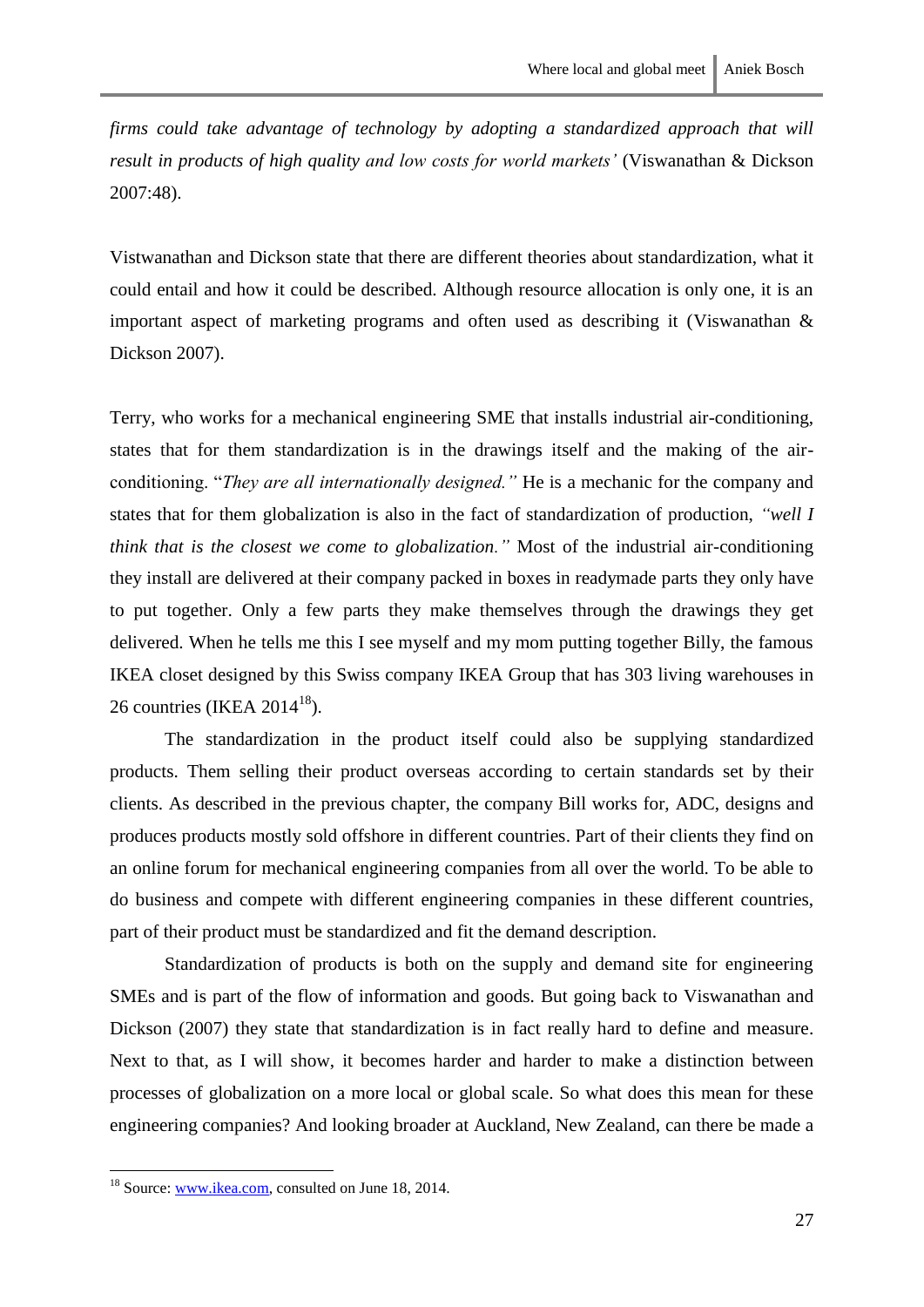distinction between local and global? Looking back at the scales of Tsing as described in the Introduction these different scales all influence each other and it is important to look at global connections, there where cultures meet (Tsing 2000 & 2005).

#### <span id="page-29-0"></span>*Does standardization means global uniformity?*

Inda and Rosaldo (2008) state that through the deterritorilization of culture there is the idea of a certain power geometry that means the increasing synchronisation of world culture, *the discourse of cultural imperialism regards the globalization of culture* (Inda & Rosaldo 2008:15)*.* 

*It is a Tuesday night, Claire and I are attending a pubquiz night in. The whole pub is packed. We are joining today with eight people and occupy the pool table. A wooden board is placed on top and two wooden benches placed along the long sides of the table. Most of the questions are about New Zealand and their sports and I have a hard time answering any of them. Claire, who is a born and raised kiwi<sup>19</sup>, is only interested in cricket and only knows a few of the answers. Luckily for me one of the topics has a few questions about Europe that I know more about. I am sitting next to Claire and ask her, in the short break between rounds, if she has ever been to Europe. She tells me that she has never been there, but she would really like to go some day. "I really like the architecture, all the old buildings, I would really love to see them. A lot of the designs we do are influenced by European styles." I ask her if she can explain to me in what way they are influenced by them and how they look. "Well you should know, you are from there." She winks at me and explains that it has to do with their colonial past, the layout of the house and the different rooms are influenced by that and also emphasis in the design of say windows and archers.* 

Claire first had the idea of absence of globalization within the business she works. "*Globalization? No, we are a local company with a local market*", but globalization for them means the idea of certain styles that have an international origin. In an article of the New Zealand Herald about an architectural exhibition: '*Mitchell, one of New Zealand's most experienced and respected architects, said the New Zealand exhibition would be called Last, Loneliest, Loveliest and would respond to the theme Absorbing Modernity: 1914-2014 which had been set by the biennale's director, Dutch architect Rem Koolhaas. "The biennale will* 

 $19$  Kiwi is another word for New Zealander which is often used by the inhabitants themselves.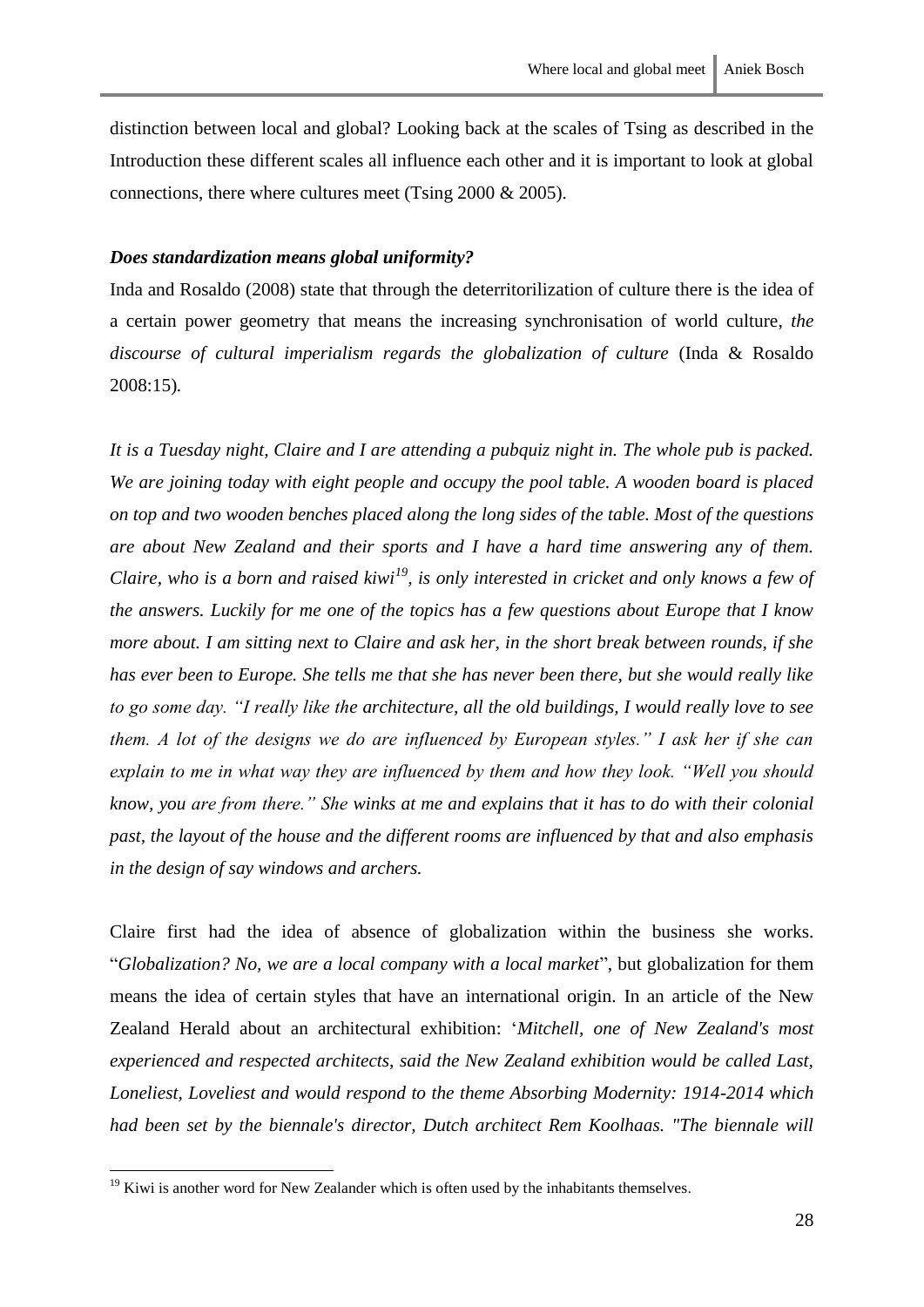*examine the relationship between modernisation and national styles of architecture. In particular, it will consider whether national differences are still possible in an age when architecture is increasingly homogeneous. Have we reached the stage where everything looks the same, everywhere?" Mitchell asked.'* (Gibson in the New Zealand Herald 2014)

But is this really the case? The article continues Mitchell stating this is definitely not the case and New Zealand architecture has a very distinctive style , does not only knows European influences but also Pacific and an 'own' New Zealand history (Gibson in the New Zealand Herald 2014). As this part of an article in the New Zealand Herald shows, the idea of something as 'being the same' does not mean it is really the case. There are still local translations to certain factors, like in this case a certain style.

Eriksen states that when it comes to cultural dynamics it is hard to answer if globalization leads to more *homogenization* or *heterogenization*. '*In one sense we become more similar. Individualism, which we here take to mean the belief that individuals have rights and responsibilities regardless of their place in wider social configurations, is a central feature of global modernity. It is also easy to argue that similarities in consumer preferences among the world's middle classes indicate flattening, or homogenization. Yet, at the same time, local adaptations of universal or nearly universal phenomena show that global modernities always have local expressions and that the assumed similarities may either conceal real differences in meaning or that they may be superficial with no deep bearing on people's existential condition.'* (Eriksen 2014:16).

These SMEs not having an international market does not mean that processes of globalization are not played out in them. For both mechanical and structural/civil engineering SMEs processes of globalization could be described in a different way. Where technology is an important factor for all these businesses, it is not directly about their people, products and capital crossing borders, but in the flow of information and with this the standardization of different aspects within these SMEs. Standardization could be in the software they use for both design and communication on a more local scale, and in the design of products or the products themselves that they install or produce.

The next chapter will focus on the idea that standardization does not mean global uniformity, but that in the meeting of cultures localization could be the case. Can we describe it as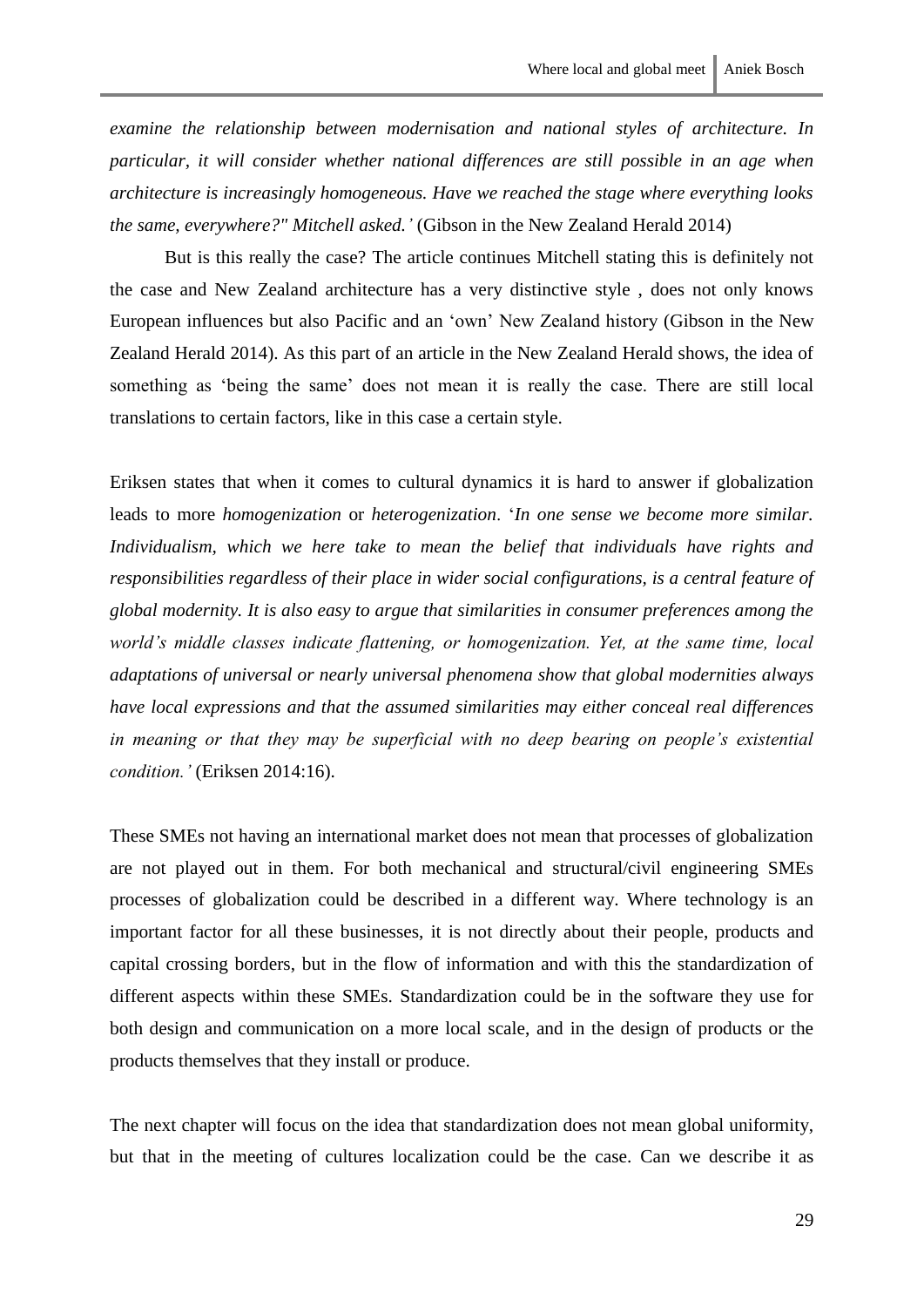processes of cultural heterogenization and homogenization? The questions central will be: how are processes of globalization part of perspectives and experiences from the people working in or owning engineering SMEs and how are these perspectives and experiences part of processes of globalization within engineering SMEs? So might it be better to describe it as a process of '*dubbing culture'* (Boellstorff 2003)? As I will show by using the theory of Tsing (2005) these processes of globalization are played out on two scales: local and global.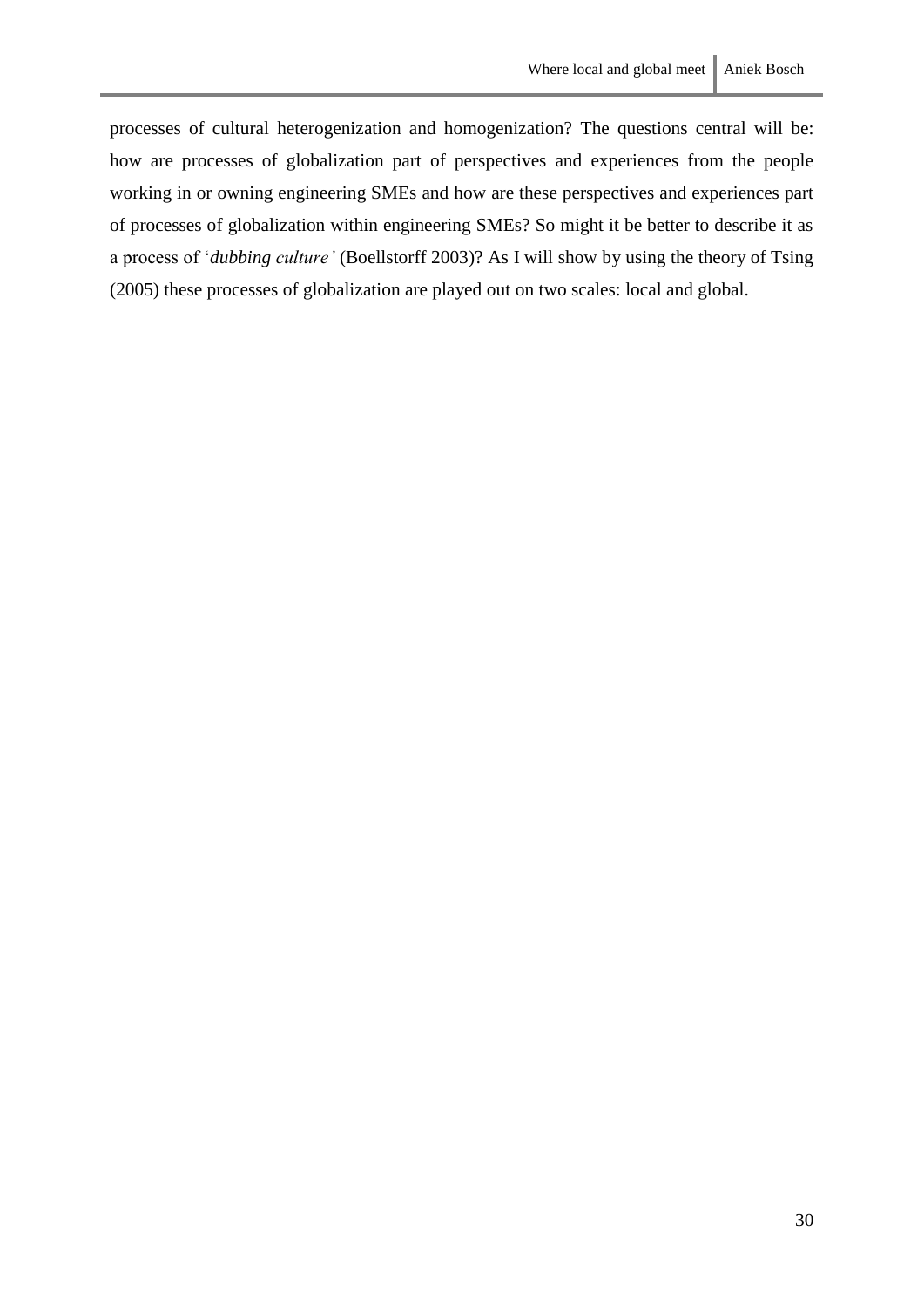# <span id="page-32-0"></span>**Chapter four: Local and global**

At first I was planning to make a distinction between the three scales Tsing made in her theory about processes of globalization. She makes a distinction in local, regional and global. By making this distinction she also makes clear that these different scales all influence each other and that 'globalization' is played out on all these different levels (Tsing 2005). For people working in or owning engineering SME's in Auckland there is more a distinction between two levels, local and global. My informants argue that local is New Zealand and global is everything overseas and international. Like professor Seidel stated in his interview. "*First we need a strong home base here in Auckland and then we want to go international with it. You need a strong home base to go global. By going global I mean going overseas."*  Or how Rory, working at ZXC, stated it: "*For local I would say New Zealand, the company has clients all over New Zealand. And regional, what do you mean by that? Can you explain what regional could be?*" Regional is not of meaning to most of the people here in New Zealand. By changing it in to national it still would be local is New Zealand and national is New Zealand as well $^{20}$ .

Appadurai argues that nowadays the modern nation-state finds itself in a dilemma between the opening of its borders to capitalism, to be a player in the global economy, and protecting the sovereignty of the nation-state. There is a dilemma between opening up the borders to international trade and politics and keeping it closed for migration. He states that there is increasing tension between the '*vertebrate*' and *'cellular*' of the nation-state. Vertebrate, on the one hand, adheres to modes of transport and information dissemination, and clings to certain protocols such as laws and safety. Cellular, on the other hand, indicates more and more technologies are developed that provide a more mobile and free way of development. The modern capitalist system cannot be divided into vertebrate or cellular. The tension between vertebrate and cellular, the crisis in which the modern nation-state finds itself in, is in maintaining norms and values that define the national culture in the global world. Modern technologies ensure that the world is getting smaller and movement that goes beyond the state borders has become easier (Appadurai 2006).

*'Increased contact and communication at global levels further collapsed previous geographically bounded understandings of the 'global' and the 'local'.'* (Anderson 1991 in Huby, Harries & Grant 2011:215). As described in the previous chapter, due to transformation

 $20$  Information gathered among multiple informants.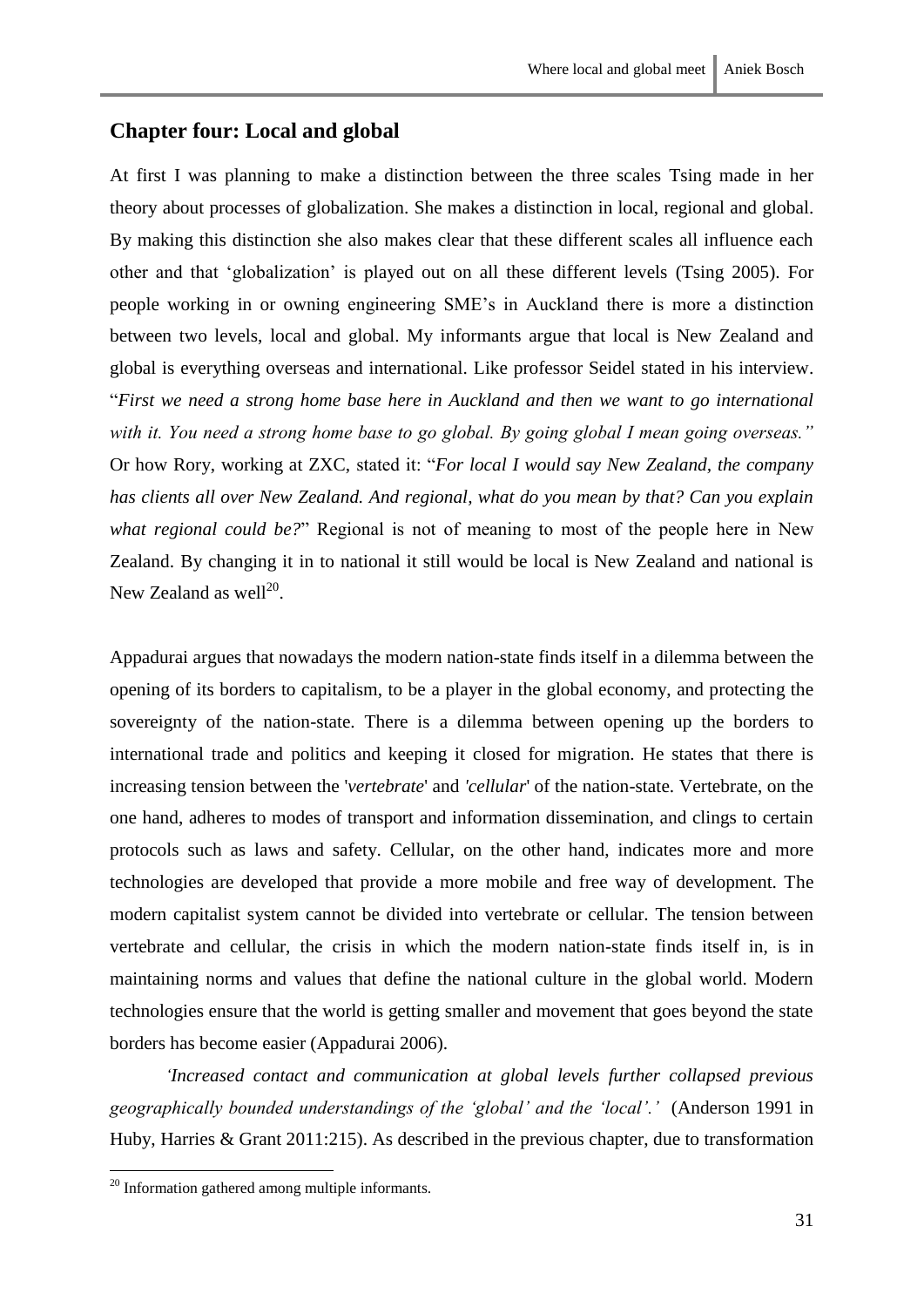in cultural dynamics the question arises if globalization leads to more heterogenization or homogenization? As Eriksen (2014) states it is hard to answer this question. Appadurai states that there are different theories about this question (Appadurai 1996). '*The globalized new economy is bound up with transformations of language and identity in many different ways. These include emerging tensions between State-based and corporate identities and language practices, between local, national and supra-national identities and language practices, and between hybridity and uniformity'* (Heller 2003:473).

One of the ideas on cultural transformation due to globalization is that of Boellstorff. He describes the process of what he calls '*Dubbing culture'.* With his concept of 'dubbing culture' in relation to Gay and Lesbi *'subjectivities'* and their struggles in Indonesia, he gives an alternative for the narrative of global commodification and cultural imperialism. '*In this spirit, I explore how "dubbing culture" might provide a way to understand globalization as susceptible to transformation. I highlight that this suffering and injustice is caused not by a singular "globalization," but by a complex network of interlocking economic, political, and social forces that are not always in agreement or absolute dominance. In terms of the dubbing metaphor, we might say that the voice of globalization is powerful but that that voice does not "move" across the globe. Rather, it is dialogically reconstituted; it is in a constant state of "dubbing."'* (Boellstorff 2003:226).

Huby, Harries and Grant show that there are different theories about describing organizations and defining their structure. The organisation as an entity or the sum of its parts, the people that form the organization (Huby, Harries & Grant 2011:218/219), in the context of this research the people working at or owning engineering SMEs.

Where at my previous chapters the company as an entity was more central, in this chapter the people working at or owning engineering SMEs are, how their personal experiences could affect perspectives on the organization they work for. In this chapter I am getting back to the questions I asked in the previous chapter: How are processes of globalization part of perspectives and experiences from the people working in or owning engineering SMEs? And How are these perspectives and experiences part of processes of globalization within engineering SMEs?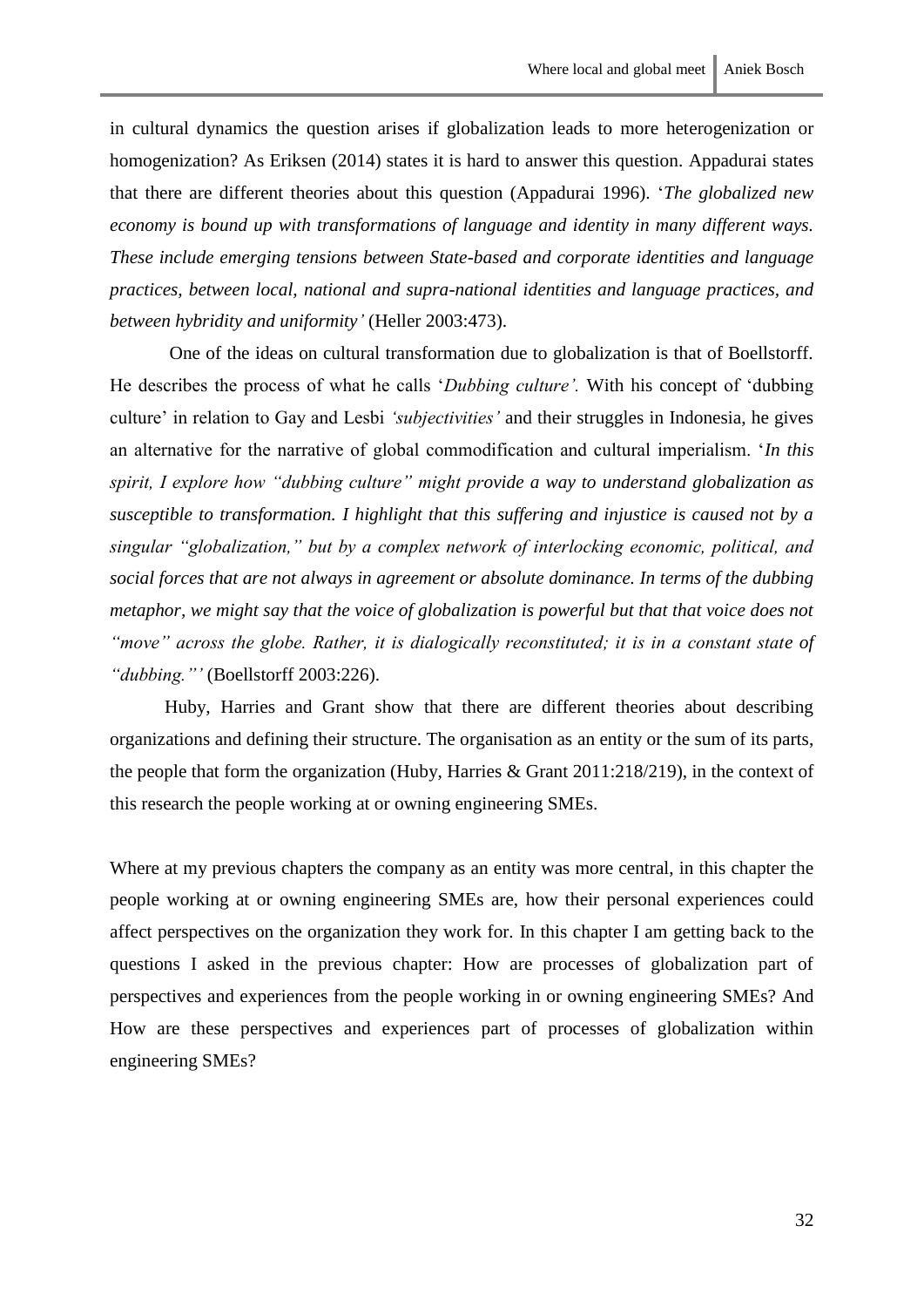## <span id="page-34-0"></span>*A 'mix' of Local and Global?*

*'Latour (1993: 117) reminds us that even the most extensive of networks 'remains local at all points' and can only be accessed as local manifestations or interpretations of what may be connecting several people or places. This does not deny the existence of global or 'macro' structures, but moves away from the idea that 'the micro' is embedded within wider or larger sites 'like Matryoshka Dolls' (Latour 2007: 176). Neither does it deny differences in scale. There are blueprints, maps and organizational charts which allow one to envision wider structures and to frame local events within these structures'* (Huby, Harries & Grant 2011:218).

Huby, Harries and Grant (2011) show in their article, that processes of globalization, '*modes and technologies of visualization'*, have to be interpreted to be giving meaning to. Interpretation of processes of globalization is also the case in engineering SMEs, these processes are context dependable.

As mentioned Rory states that globalization for the company, ZXC, he works for, is in the standardization of practice in knowledge and software. '*The bigger circles of influence'*, he calls this, referring to the fact that these are influences from higher up, not immediately noticeable or thought of. Next to that he speaks of the importance of ZXC specializing in making buildings more earthquake proof. In not every country earthquakes are a hazard. He calls the way they design the buildings as a *'mix of local and global'*.

*Kevin and I are sitting on the balcony of my apartment. The sun is still shining, but summer is almost over. Both facing the sun we are drinking a beer together. His first beer in few months. "It is hard thinking what to do with my life now." He recently started working again as an engineer after quitting his job last year. His plans of getting into the Air force are on hold now. "I really wanted to get in and start studying again." Getting into the Air force for him meant being able to study again in different countries at their cost. To get some money for the upcoming period he started working again as a part time mechanical engineer. He quitted his job last year not feeling happy with "being a boring engineer, stuck at a desk most of the time." The Air force was his new found interest and a way out of this life. He told me about his plans a few weeks earlier before hearing that he did not get into the last round after all.*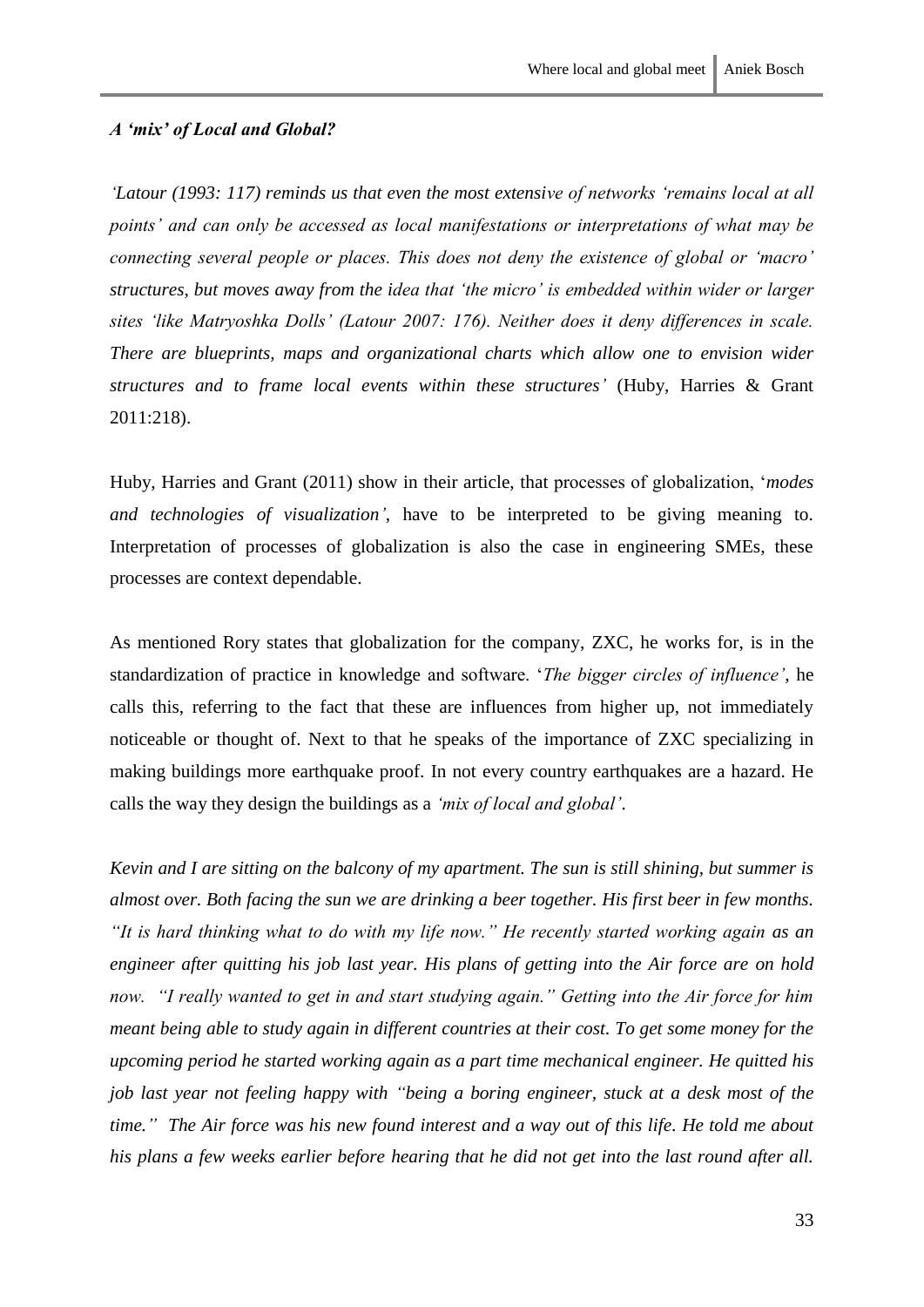*Really happy with making the last round his medical history was a problem after all. "They want to be sure that it is not going to affect me anymore and I could try again next year." He takes a few sips of his beer and stares at the parking garage opposite the road. I do not know what to say knowing how happy he was with having some kind of plan with his life. So I keep quiet for a bit and start staring to the parking garage as well.* 

This story from Kevin is not the only one I heard during my research about temporariness and flexibility that is part of their life. Especially among young people I spoke with, working at the engineering SMEs, the so called Overseas Experience,  $OE<sup>21</sup>$ , is a big part of their live and constructing their identity. Last year while doing research for my bachelors I found out that a big part of feelings of national identity for Pakeha lies in the fact of the Overseas Experience. It makes them aware of the world around them and it is a kind of 'rite de passage', knowing what it means to be *'Kiwi'*. They realize that they are more part of, and have more in common with, New Zealand culture and society then the rest of the world, although their roots might be in European countries like England (Bosch & De Jong 2013). Everyone working for engineering SMEs I spoke with has been or is planning to go overseas. Like speaking to Tim, working in the tree cutting business for engineering companies, *"So you are from the Netherlands, I have been there, only Amsterdam though, would like to go back some day. I have met some Dutchies on my travelling as well, cool people." I ask Tim where else he has been travelling. "Australia, Asia and Europe, I have not been to America yet, but I am planning to go to South America shortly."* Or Rory who also recently started working at ZXC after his travels through South Africa. For a few of them the job they are doing now is just a means to an end, a temporary solution to get some money and going overseas again.

For most New Zealanders the OE also makes them more open for cultural diversity (Bosch & De Jong 2013). This means that they are not only interested in my stories as a '*Dutchie*', but also partially open for cultural diversity on the work floor. Like in the case of Maximillian. He works at ZXC with Bill, they know each other from the church they both go to. Maximillian is staying at Bill's house during the period he is working at the company. Being from Germany he is in New Zealand on a working holiday visa. To earn money for his travels he started working part time at the company. He got acquainted with this job through Bill. Although he is only working part time he already fits right in with the team. Or the story of Juan, who came to New Zealand as an international student from Spain and now works at

 $21$  This abbreviation will be used from now on for Overseas Experience.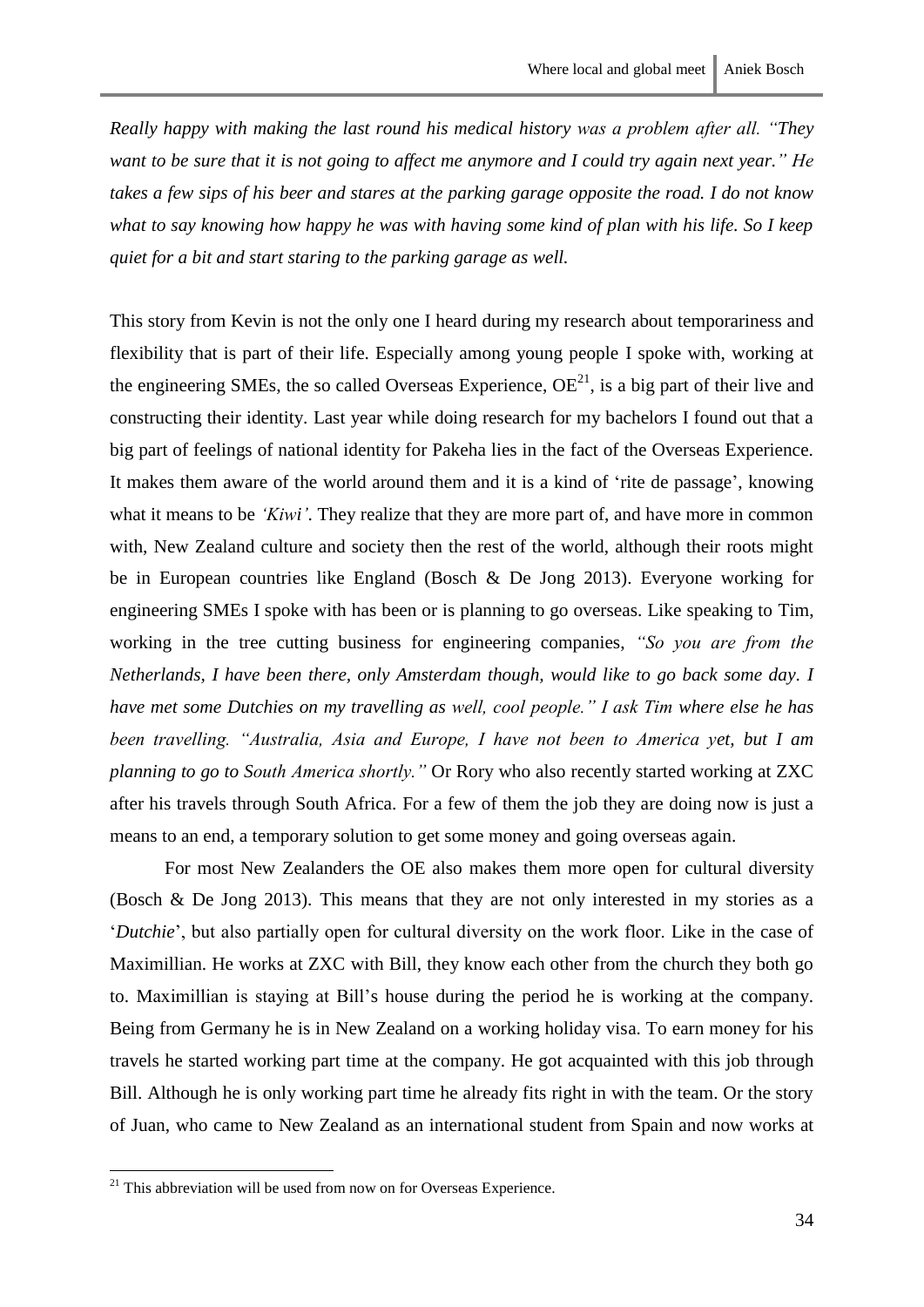Although New Zealanders from Auckland are very open for cultural diversity, the aspect of the informal networking culture, that is part of their national identity, makes that segregation is still part of society. This also influences people finding a job at engineering SMEs through their network because of this networking culture (Bosch & De Jong 2013). This influences the way local and global are intertwined. Getting back to the theory of Boellstorff of '*dubbing culture'* (Boellstorff 2003:226) and the different scales of Tsing (2005), this makes it very interesting to look at this intertwinement of local and global and how this affects the engineering SMEs and their work floor.

#### <span id="page-36-0"></span>*'Acting local thinking global'*

1

Back to Eriksen's question: does globalization lead to more *homogenization* or *heterogenization*? He states that processes of globalization not only could be described as *disembeddin*g, but also *re-embedding*. *'A very widespread family of responses to the disembedding tendencies of globalization can be described as re-embedding. The fragmented, fleeting social world made possible through strong networks of moral commitment, concerns with local power and community integration, national and sub-national identity politics'* (Eriksen 2007:9).

*'Whatever you do for a job, you'll probably find something similar on offer in New Zealand. But it'll come with a distinctive Kiwi flavour. Business in New Zealand is a bit different. It's the combined result of having a relatively small population and a unique way of doing things. The work culture is friendly, professional, and by most standards very informal. Employers, managers and staff are on first name terms, even in large companies. Most New Zealand employers work hard to make their workplaces enjoyable - but in return for a relaxed atmosphere, there is an expectation that people will open up, share ideas and generally contribute.'* (New Zealand govt  $2014^{22}$ ).

The way the business operates is for most New Zealanders really bounded on the way Kiwi's do business, in a less stratifying, informal way on a more horizontal level. Sheppard told me

 $^{22}$  Source: [www.newzealandnow.govt.nz](http://www.newzealandnow.govt.nz/) New Zealand government, consulted on June 20, 2014.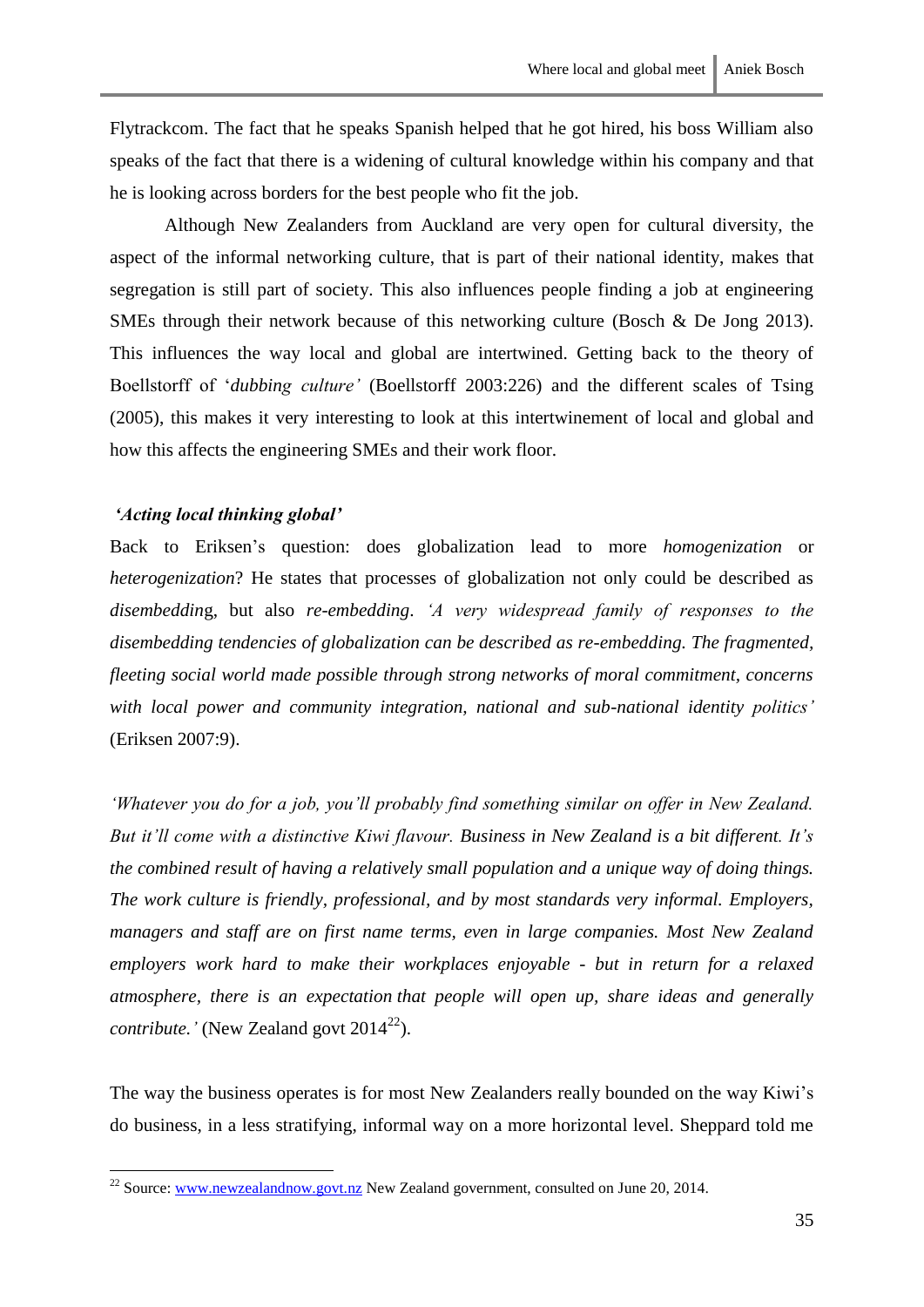that: "*If you want to speak with one of our professors here, that is not a problem. People are really easy reachable here in New Zealand. It is the same in doing business".* Informants made comments like:*"Being sociable,* '*well, 'uhmm', you know what I mean, doing drinks together."* But also, "*they are my workmates and I spend a great part of my day with them, so I have to like them right".* Or Bill talking about his bosses helping out on the work floor he states that there is a rather flat structure. Sam, who is as mentioned in the previous chapter a friend of Bill and working as a civil engineer for a civil and structural engineering SME. He works at a company that provides structural and civil engineering services to clients, like engineering consultant services and on side supervision design. Sam likes the fact that their business trips are aimed at maintaining social relationships within the company and have a certain '*New Zealand cultural twist'*. The fishing trips they make and barbeques they have regularly "*are activities every Kiwi men likes to do and are typical for New Zealand culture".* Not only are business trips affected by that, daily chatter as well. Talking about different sports matches, like rugby and soccer, is as well. These are all aspects described as being part of national identity (Bosch & De Jong 2013).

Describing national identity is also done by the certain attitudes that fit New Zealand culture (Bosch & De Jong 2013). Although contrasting, the people working at or owning engineering SMEs describe their work mentality by hard working and laid back. One of the famous phrases I heard more than a dozen times: "*Kiwi's work hard and play hard"*. For them it is about "*keeping it real",* and highly dependable on trust and *'word of mouth'.* As an article in the Auckland Herald (Yellow's 2013 in the New Zealand Herald  $2013^{23}$ ) showed only half of the SMEs have a website to advertise on, for example the business Claire works for.

New Zealand tries to keep the image of being laid back, but it becomes hard to combine. Engineering SMEs describe the relationship with clients, both within New Zealand and overseas, as social. The main purpose of it is still doing business. Asking about the wellbeing of their clients, and being there where the clients want them to be, could be described as the informality of doing business. But it could also be seen as business mentality and with that formality. They view Auckland, New Zealand, as a global city. People are keen on travelling and proud of their business happening overseas. As long as it is to help enhancing their economic position and their (idea) of open-mindedness, and it having a character of equality, the idea of global is  $\text{good}^{24}$ .

<sup>&</sup>lt;sup>23</sup> Source: [www.nzherald.co.nz](http://www.nzherald.co.nz/) New Zealand Herald, Chapman-Smith *Small businesses still sluggish online*, 8<sup>th</sup> of May 2013, consulted on June 2, 2014.

 $^{24}$  Information for this I gained from different short conversations, interviews and participant observations.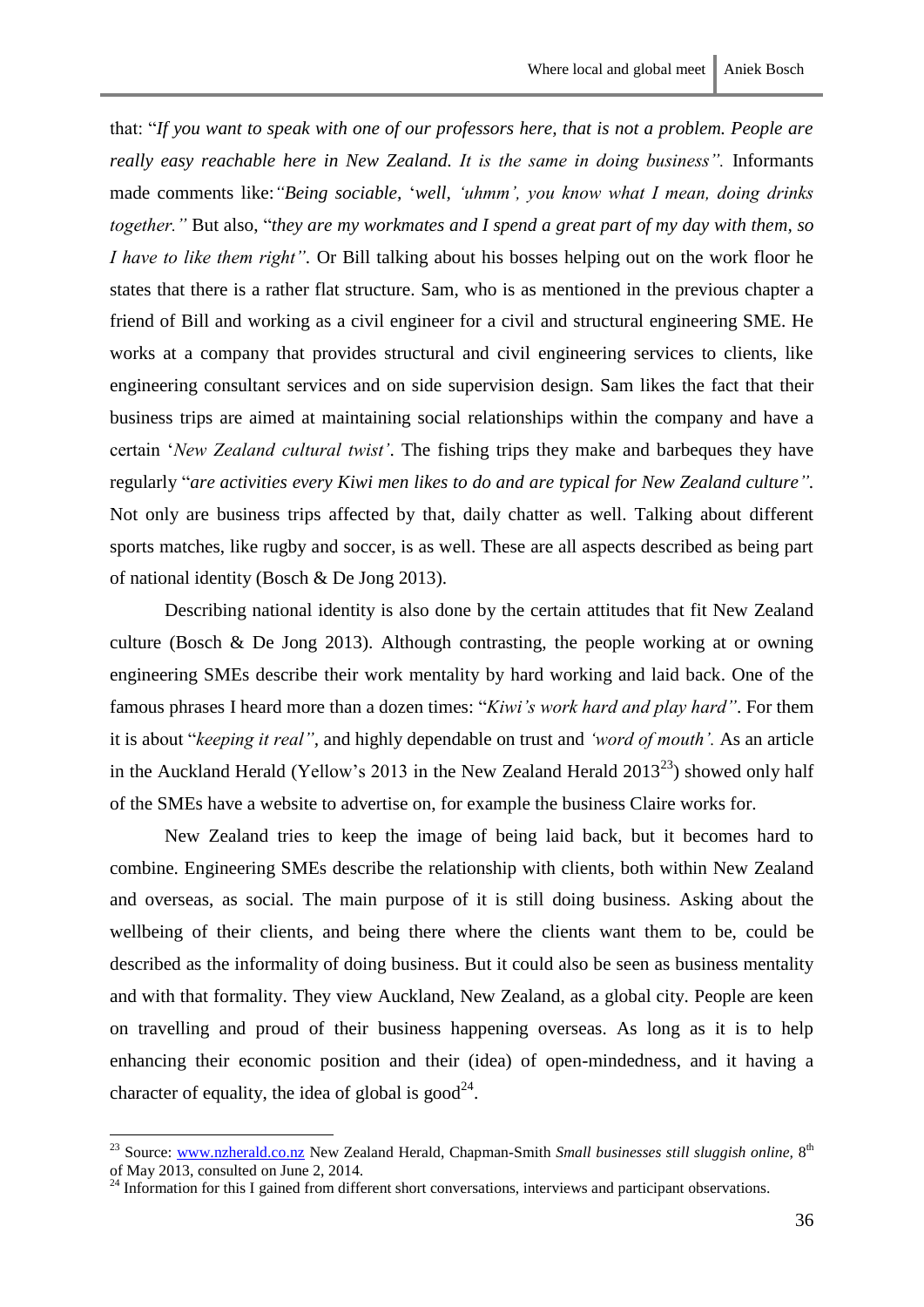At first I had a hard time realizing what the quote *"Acting local, thinking global"* meant when Sheppard told me it, but I realize what it means now. Like mentioned the OE, is a big part of being Kiwi as well. They take this awareness with them in every day live and in doing business as well. '*It is travel, that viewing of New Zealand from a distance, which allows young New Zealanders provincial loyalties, and see the country as an entity. Myths, memories and connectedness to home are too deeply ingrained to forget. Indeed, they may intensify as the travellers realize how large the world stage really is, and how small New Zealand'* (Bell 2002). The awareness of their position economically is also part of daily business, especially when it comes to mechanical engineering companies. Although the open-mindedness for 'global' there is only a small part of SMEs that has business overseas.

*'It is paradoxical that while openness to international experience is well incorporated in the New Zealand psyche at an individual level, an insular attitude often prevails at the enterprise level. This is particularly true for small- and medium-sized enterprises (SMEs). By any standards, the involvement of New Zealand SMEs in international markets is limited'* (Bowen, Haworth & Wilson 2003)

When speaking to people working as engineer or working in say the workshop, they were really keen on speaking about their personal stories when it came to movement and mobility; All the places they have been and how much they like travelling. And although they consider the company they work for as operating on a more local scale they consider themselves as thinking more on a global scale.

As mentioned the OE makes it for New Zealanders that they are more aware of the world around them and influences the way they view New Zealand. This is not only on a cultural level, but also on a business level (Bosch & De Jong 2013). Bill mentioned in an interview: "*We are a company that can compete for assignments, but only the smaller assignments."* Or as Tim said: *'They kind have this small country complex."*; Rita, "*Well we should support our own country, it's such a small country and such a small market".*; And William "*Yes it is interesting we as a small country do not have the skills and products to close off from the world, we only have expertise in a few things and depend on the other half, like say China and the US. I don't get why people and companies don't see that. We are poorly in it because of our history in selling milk and protein offshore. It makes us get less than the effort we put into it.*"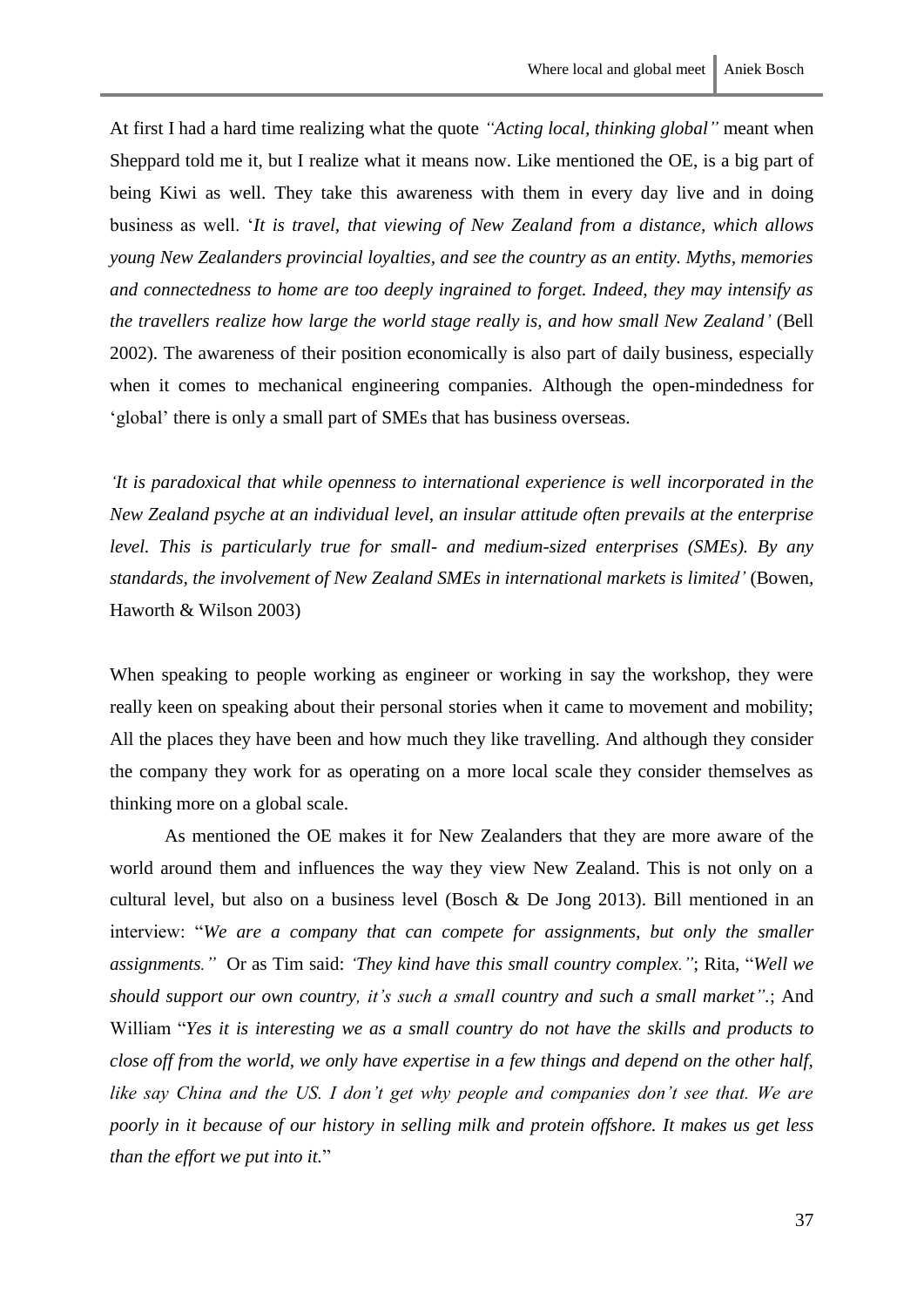This also in relation to the fact that going overseas for most companies starts in Australia. Like Seidel mentioned when talking about going global with his company: *"My personal experience with Australia, concerning my business; Australia is the first step. Logistical it is good, flying there you're there in a few hours. I already have a few international clients there. Australia is very short distance for us, like Amsterdam and Hamburg. We speak the same language. We have very similar political and organisational structure. The cultural background has a lot of similarities as well. We both are really into sports, like rugby, cricket and soccer. So it is a relatively easy first step to go international. They have a lot in common, but they are more the smaller brother of Australia."* Sheppard also mentioned that companies can get trapped in Australia, because they think it is easy reachable and they have many things in common, but that can be a dangerous assumption. Or William: *"Well, yes New Zealand has more in common with Australia than other countries, but I think Australia has more in common with the United States. We have to be careful doing business in Australia, sometimes you think you understand what they mean, but it can mean something totally different. It is easy to fly to, I can be in Brisbane, Australia, quicker then I can be in Christchurch, New Zealand."*

By looking at how processes of globalization are played out in engineering SMEs, it is not only the company as an entity, but also the people within that could be considered as a sum of its parts. They influence and are being influenced by processes of globalization. How they view the world around them and their own position within it. This also shows how difficult it is to make a distinction between local and global and the importance of looking at processes of globalization on these different scales and their intertwinement with that. Mentioning that the Overseas Experience, OE, is an important 'rite de passage' for Kiwi's; It affects the way they view New Zealand culture and the appreciation of being Kiwi. The fact that it is aimed at a more equal society where informality is an important part of social contacts. The OE not only influences their perception on their personal life, it also affects their perception on the business they work for or own, or how they decide to do business. It makes them aware of the world around them. It gives them the idea of New Zealand as being a rather small country with a secluded position on the map. For mechanical engineering SMEs this means the need of going international, 'the New Zealand market is too small'. It also means taking the appreciation of certain cultural aspects of New Zealand identity, like equality and informality with them on the work floor. Doing business according to these values means being there and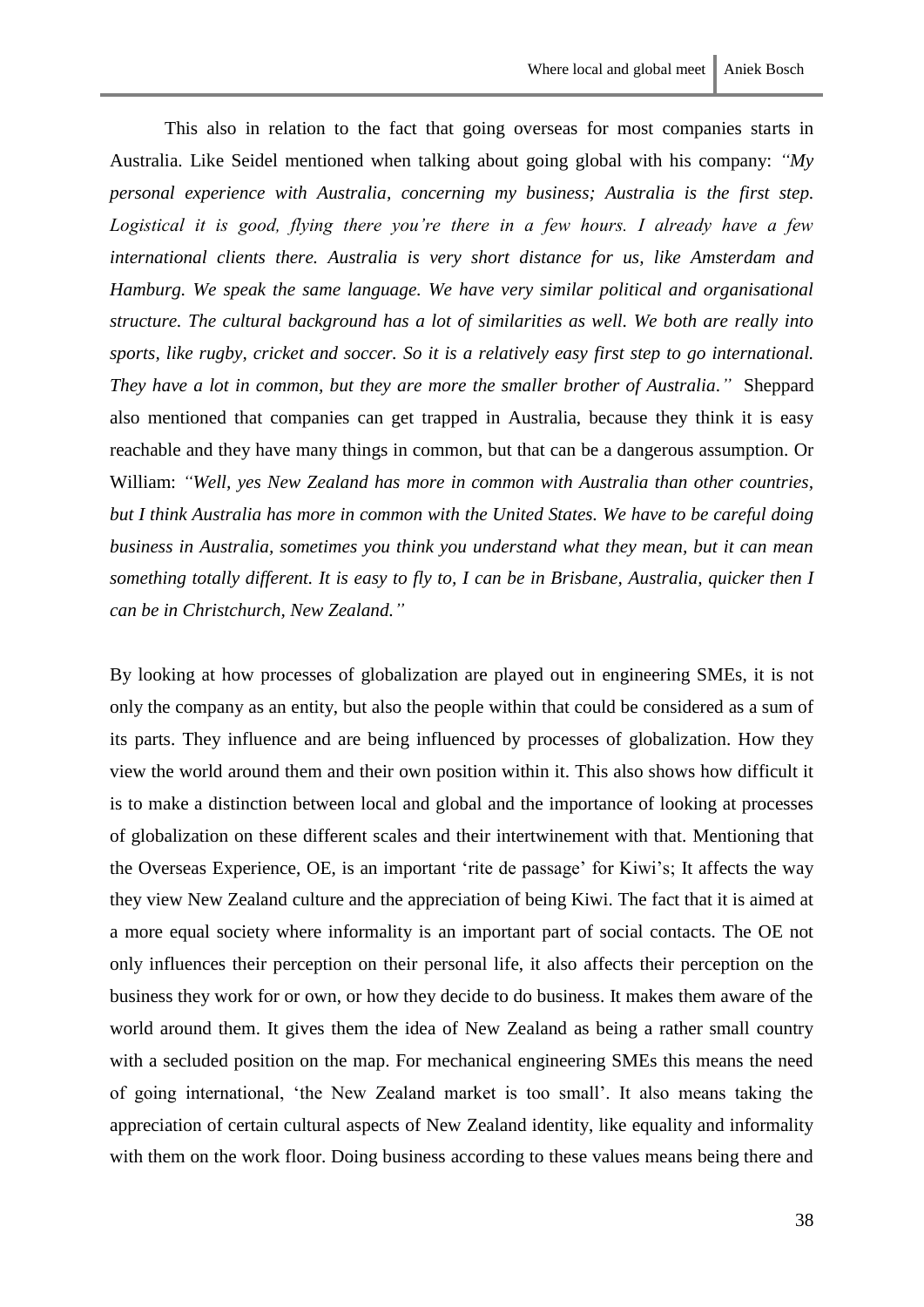the importance of 'word of mouth'. As I showed Eriksen (2014) also states that *re-embedding* is part of processes of globalization. This could also be the case when it concerns local identity. For New Zealanders this lies in the meeting of different cultures and with this appreciation for their 'own' and act according to it. So by concluding this chapter, back to Boellstorff (2003), people working at or owning engineering SMEs they are in a constant process of *dubbing culture,* that influences not only how they see New Zealand society, but also its businesses and their own position within both.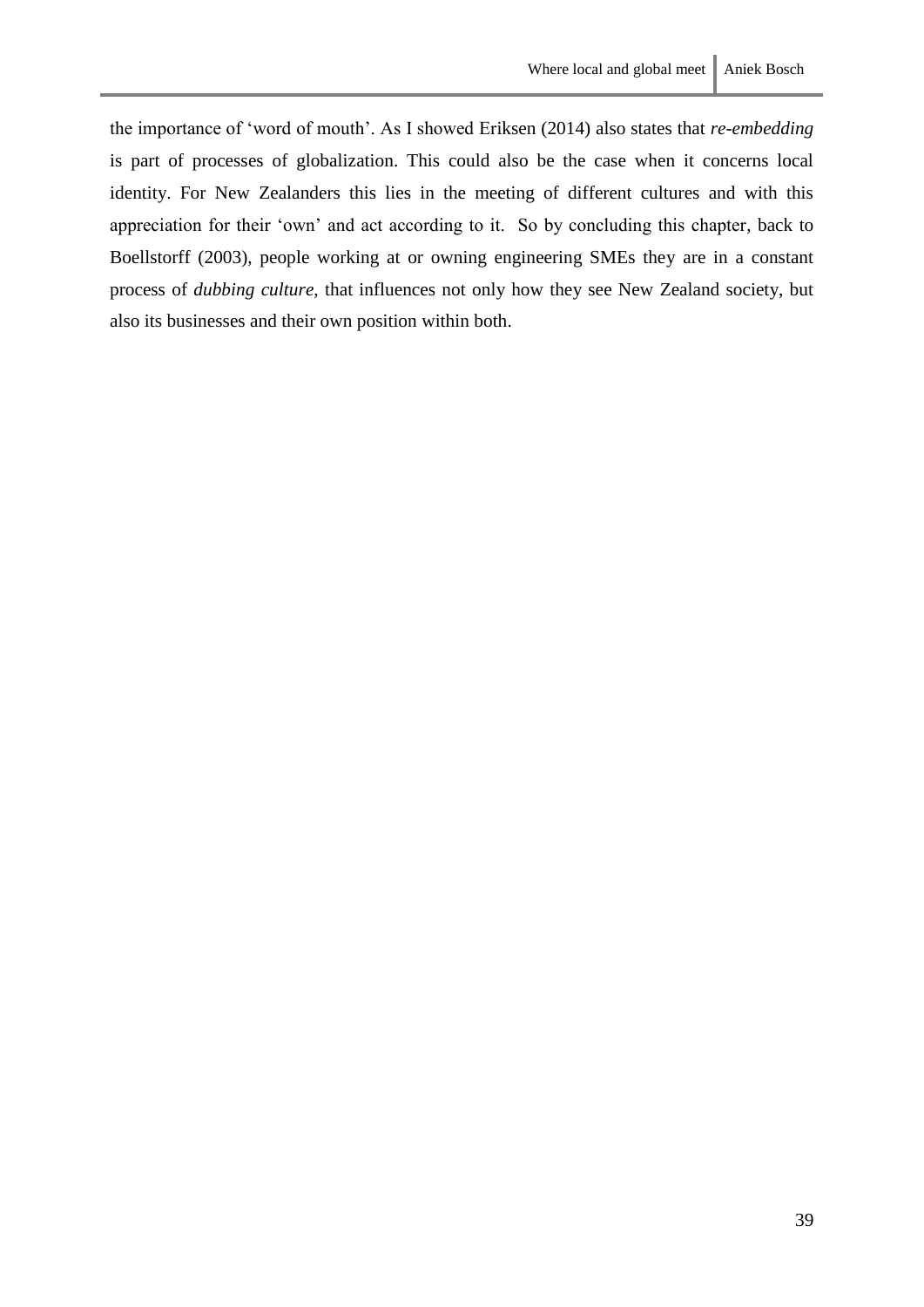# <span id="page-41-0"></span>**Conclusion**

Due to its popularity we have to be careful defining the discourse of globalization and describing the processes around it. As I found out during my research, this is harder than I thought it would be. The intentional research question I started off my fieldwork with was: In what way are processes of globalization interpreted and played out in Pakeha owned SMEs in Auckland, New Zealand? It was not the only objective that formed my research, it also became a quest to find out what I would consider as processes of globalization.

I was especially drawn to the theories of Tsing (2000 & 2005) and Ho (2005). Tsing (2000 & 2005) by her use of the idea that processes of globalization are played out in different scales, local, regional and global, and Ho (2005) that processes of globalization can mean different things and is context dependable.

As I mentioned in the beginning of this thesis, the research I conducted is part of corporate anthropology. My research population, SMEs, within this area of anthropology is relatively new, most of the research focuses on bigger multinational companies. Auckland, New Zealand is especially interesting because of its location. It is a very neutral country that does not have a lot of loading, it is not a threatening country, as I showed in my thesis by using quotes of Sheppard, one of my expert informants.

By focusing my research on engineering SMEs the distinction between mechanical engineering SMEs, that do have business overseas, and structural/civil engineering SMEs, that have not, made it interesting to focus on processes of globalization and the idea of the context dependableness of them, referring to Ho (2005).

Before concluding this thesis I want to mention that this is in explorative research, the conclusions I make are based on a minimal amount of data as explained in the Introduction.

At first, in this thesis, I described processes of globalization in mechanical engineering SMEs. I started off with this part of my research because I noticed that for them it was relatively clear that processes of globalization lie in the fact that they have business overseas. The means they where referring to are the fact that transportation has become more and more easy and with this the increased mobility of people and products. Next to that the technology in international communication is important for them. This concerns not only communication with their clients, but also with the people that work overseas for these SMEs. By concluding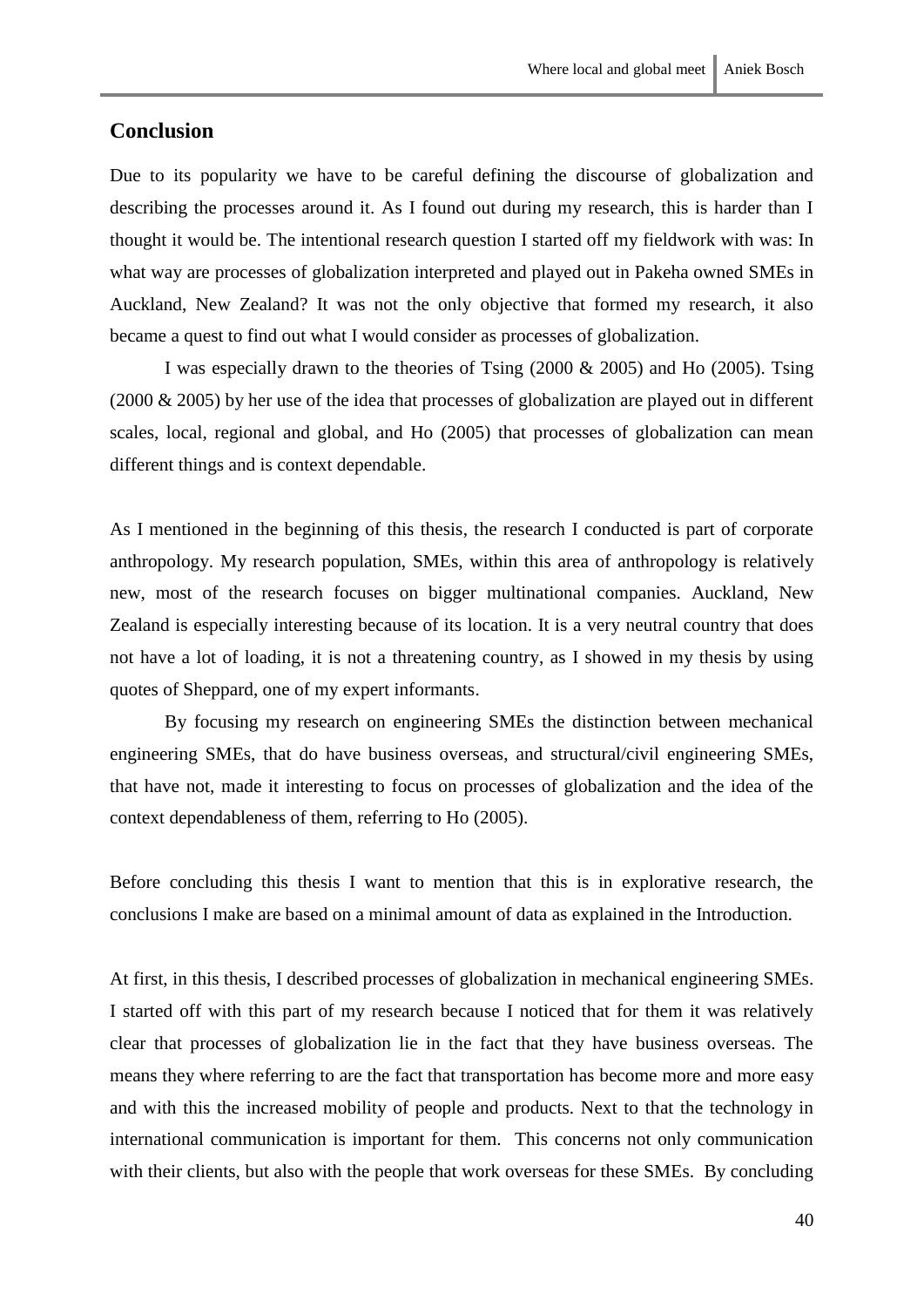Continuing my thesis the focus is on both types of engineering SMEs, mechanical and structural/civil. I showed that processes of globalization are not only linked to having business overseas for them. That although at first glance it is about people, products and capital crossing borders, the way processes of globalization are played out entails more for these SMEs. Not only on an international scale, but also on a local scale communication has changed. Software like Aconex and e-mail have influenced the way people communicate within these SMEs as well. As Appadurai (2002) states that technoscapes could as well be the global configuration of technology on a more local scale. Next to that standardization, is as Eriksen (2014) describes also one of the main characteristics of globalization and, as I showed, part of doing business for both types of engineering SMEs. For them it is standardization in knowledge and software, and products and production processes.

In the final part of my thesis I went back to the scales Tsing (2005) describes, local, regional and global. By not only looking at the company as an entity, but also describing the people within, their perspectives and ideas, the engineering SMEs, I found out the interesting fact that, for them, regional has no meaning. That local is New Zealand and global is everything overseas. That is why the focus is on only the two scales, local and global, when describing in what way processes of globalization are played out in engineering SMEs. While doing my research I found out it is hard to make a distinction between the two scales and it is more about the intertwinement of the two. The Overseas Experience, OE, is an important 'rite de passage', that is part of, and influences both scales; It makes them aware of the world around them and how they would describe 'Kiwi' culture. By using Eriksens (2014) concept of *re-embedding* I showed that this not only influences the way they describe their culture. The OE also gives them appreciation for certain cultural aspects they consider as being *Kiwi*. View of these aspects they hold on to when doing business, like the more informal way of doing it. The OE is not only part of their view on the world, it also is part of how they view themselves and the company within the world. I concluded this part of my thesis that this is why the people influence and are being influenced by processes of globalization played out in engineering SMEs; That when it comes to cultural aspects and processes of globalization this could also be processes of *Dubbing Culture* (Boelstorff 2003) of the people within the SMEs.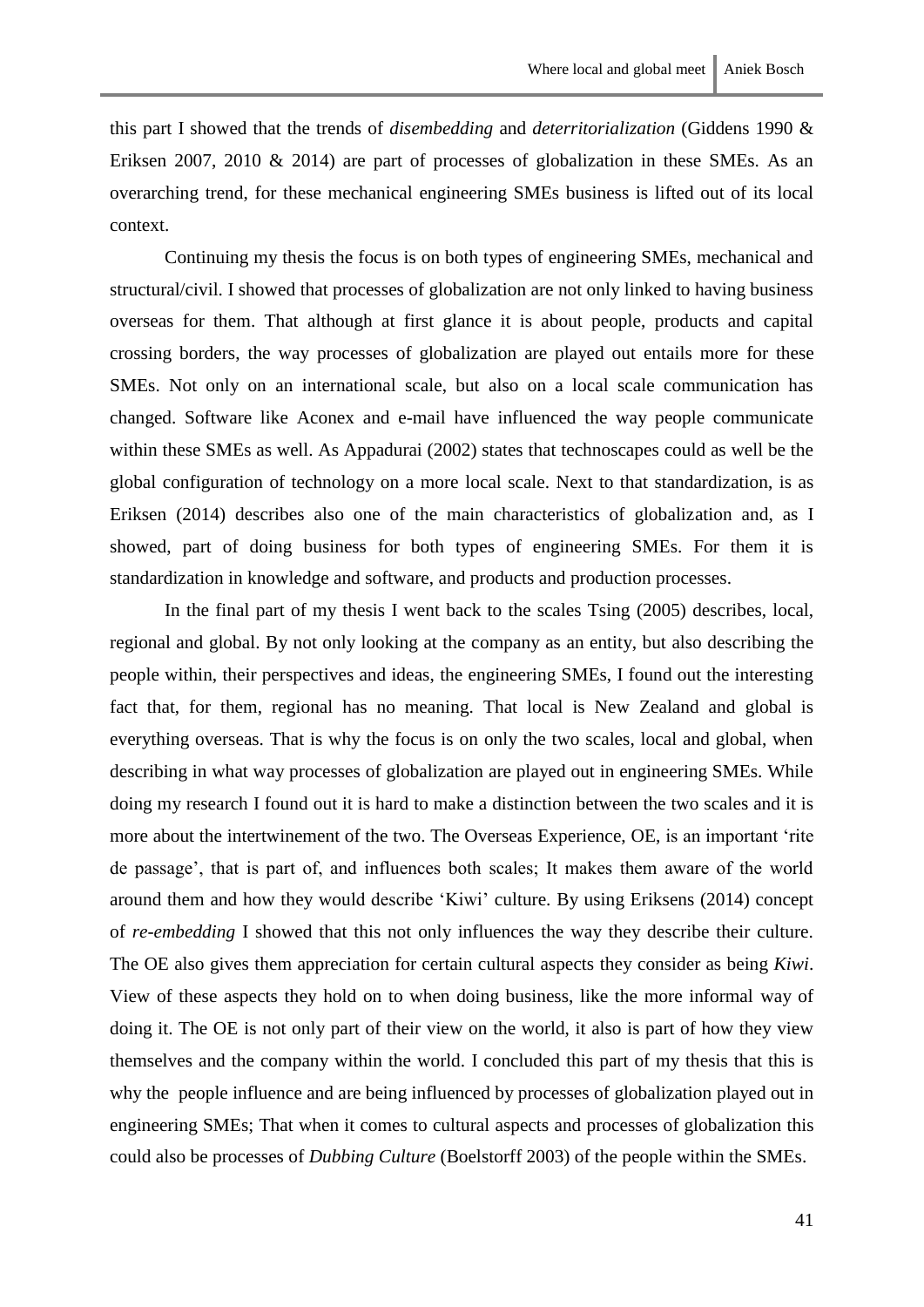Processes of globalization are multilayered and multi-scaled, visible and at the same time invisible. I showed a few of these layers in the context of Pakeha owned engineering SMEs in Auckland, New Zealand. The first layer I described concerns processes of globalization in the context of having business international and the technology that enables this, on a more global scale. The second layer is, additional to the top, also part of processes of globalization that concern technology, but affecting businesses on a more local scale; Both in communication and in standardization. Getting to the end of this thesis I showed that these layers are wrapped around the core; The personal experiences and perceptions of the people within these engineering SMEs. Although they are part of and form the first two layers as well, showing them more central and personal, the complicatedness of how processes of globalization are played out becomes even more clear. It shows the processes of globalization, on local and global scale, work both ways and could be hard to divide. With that it shows the importance of not dividing these processes, but look at their intertwinement and their *'interconnectedness'*.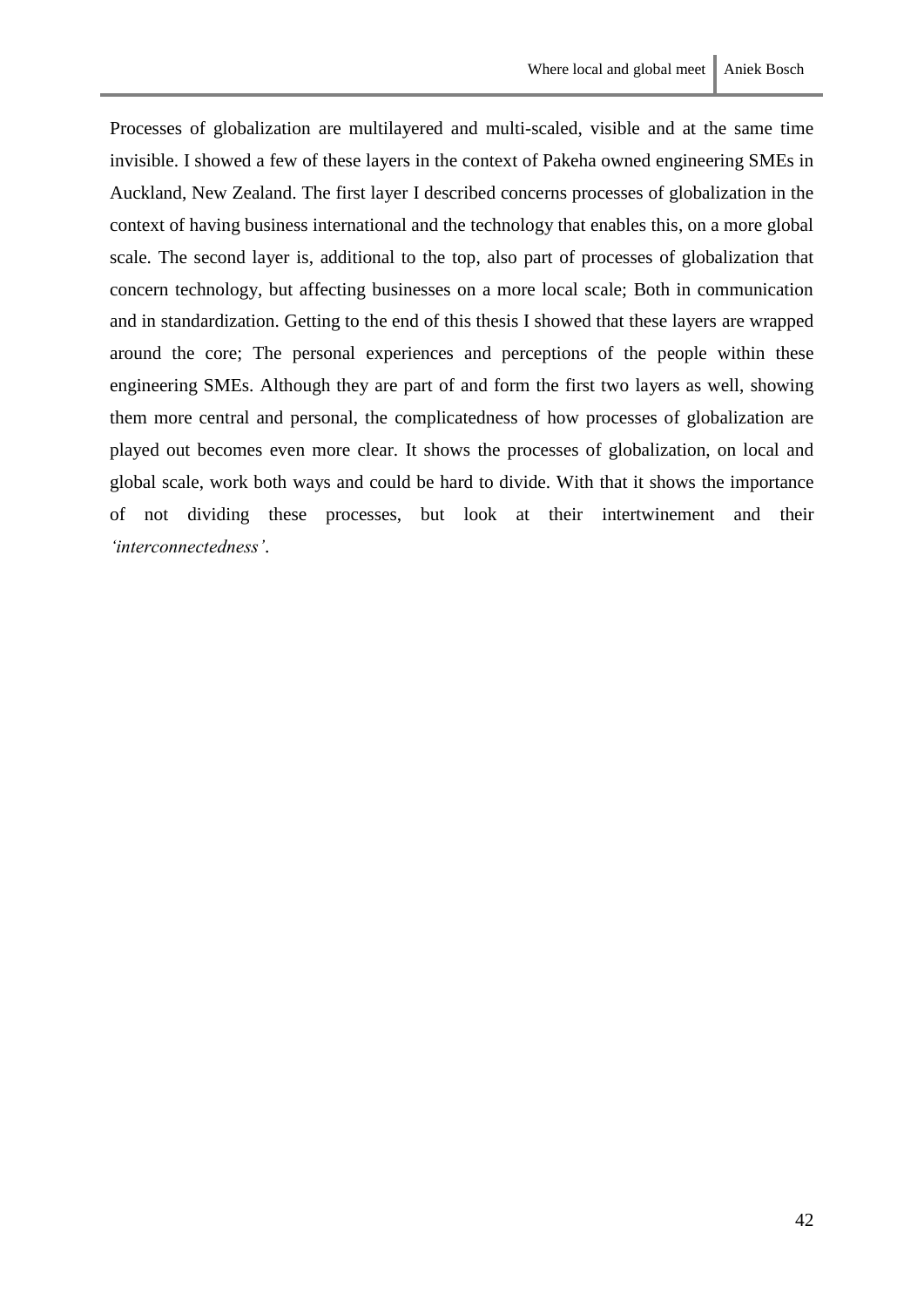# <span id="page-44-0"></span>**Epilogue**

*'The organization as a 'whole' may exist in our imagination only (Cook et al. 2009) and it is perhaps precisely the disconnected and fragmented nature of the networked world, together with ways in which 'wholes' are being assembled and pulled apart, which need to be documented and understood in order for us better to manage organizations*' (Huby, Harries & Grant 2011:222).

Nowadays the question arises how contemporary anthropological research can contribute to both theoretical and societal debates. As Huby, Harries and Grant show, doing ethnographic research should be aimed at looking at how networks are created, their *connections, disruptions and intersections*, the flexibility of organizations and follow the flow of information and people.

Looking at how processes of globalization are played out in a society and its organizations within show that it can be found both online and offline. These processes happen at the same time and affect the way society is, and organization are formed. '*The deterritorialization of social relations and the deconstruction of the distinction between macro and micro processes raises the question of how we 'cut the network' (Strathern 1996) so as to create a manageable 'field' for ethnographic research, which also sustains evolving analytical and theoretical interest. The notion of 'following the actors', (e.g. Latour 2007: 11–12), is the key to the creation of the 'fields' of multi-sited ethnographic research, in which the theoretical interest of the research can be fore-grounded'* (Huby, Harries & Grant 2011:219/220). Communication is not always made visible, like through e-mail, and stays partly more hidden than face to face contact. Therefore it is harder to 'see' the emotions behind communication. That is why Ingold (2013) states that through modern technology we more and more lose *correspondence* with the world around us and we need to get back to being in *correspondence*. But since changing this is not really an option in a more and more technological developing society it is important to look at new ways to do research among these changing societies and its organizations within.

Globalization has become a popular discourse and trying to give grip to this concept has not become easier. So why is it important to do research to these processes of globalization? As mentioned getting insights in the flow of people, information, goods and capital is important. Here it is that cultures meet or more important, people are in dialogue and new ideas are formed, ending with Tsing (2000 & 2005).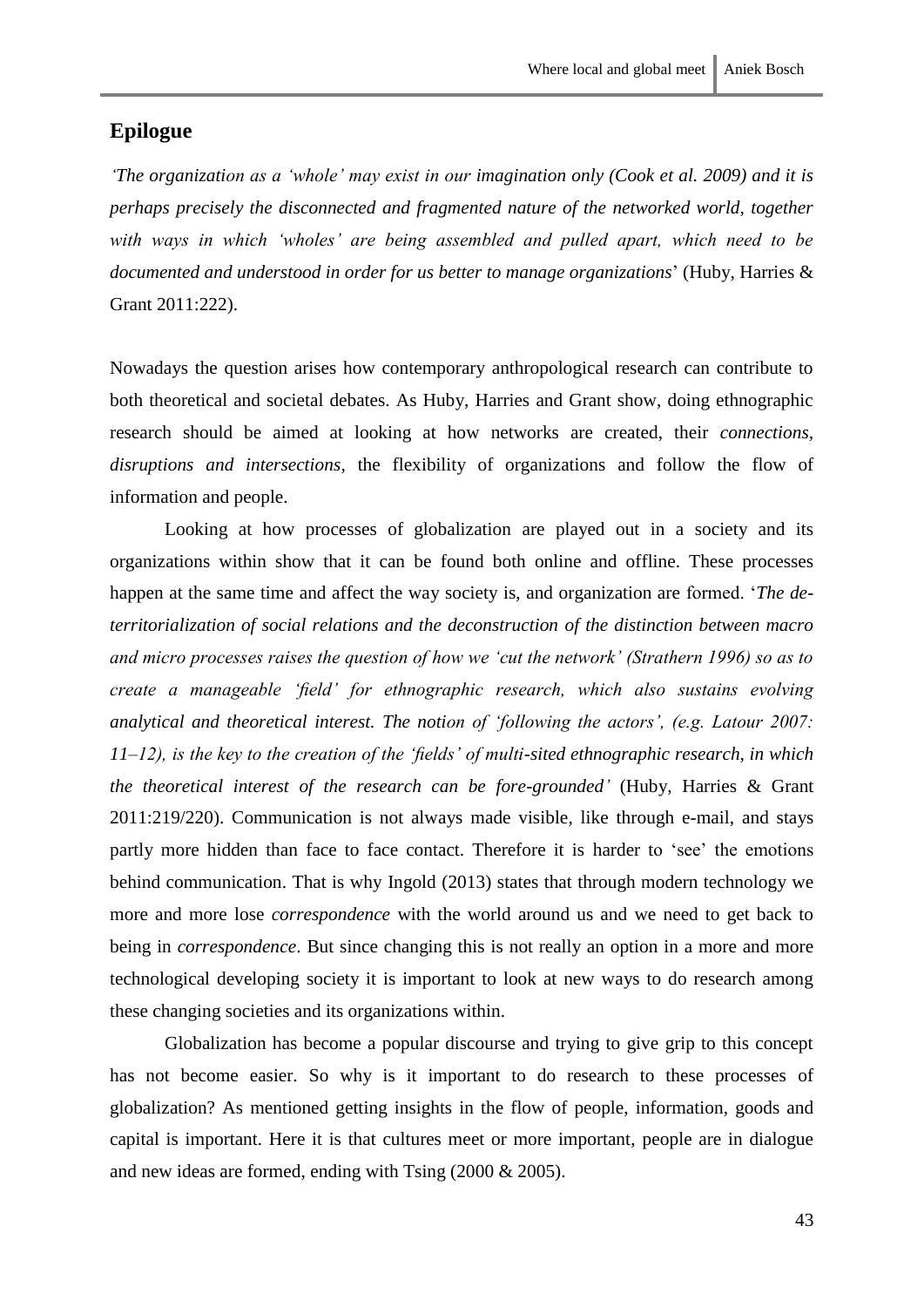# <span id="page-45-0"></span>**Bibliography**

#### Allpress, Jesse

2013 The Labour Market and Skills in Auckland. Auckland Council technical report. TR2013/005.

#### Allpress, Jesse

2013 The Match between the Supply of and Demand for Labour in Auckland. Auckland Council. Business and Economy in Auckland 2013.

#### Appadurai, Arjun

1996 Modernity at Large: Cultural Dimensions of Globalization. Minneapolis: University of Minnesota Press.

#### Appadurai, Arjun

2002 Disjuncture and Difference in the Global Cultural Economy. Malden: Blackwell Publishing.

## Appadurai, Arjun

2006 Fear of Small Numbers: An Essay on the Geography of Anger. Durham and London: Duke University Press.

#### Bell, Claudia

2002 The big 'OE'Young New Zealand travellers as secular pilgrims. University of Auckland. Sage publications London, Thousand Oaks and New Delhi 2(2):143-158.

#### Boellstorff, Tom

2003 Dubbing Culture: Indonesian Gay and Lesbi Subjectivities and Ethnography in an Already Globalized World. American Ethnologist 30(2):225-242.

#### Bosch, Aniek and de Jong, Ilsa

2013 @ Home in een mondiale wereld: Nationale identiteitsbeleving en home making in Auckland, Nieuw-Zeeland. Universiteit Utrecht: Bachelor Scriptie Culturele Antropologie.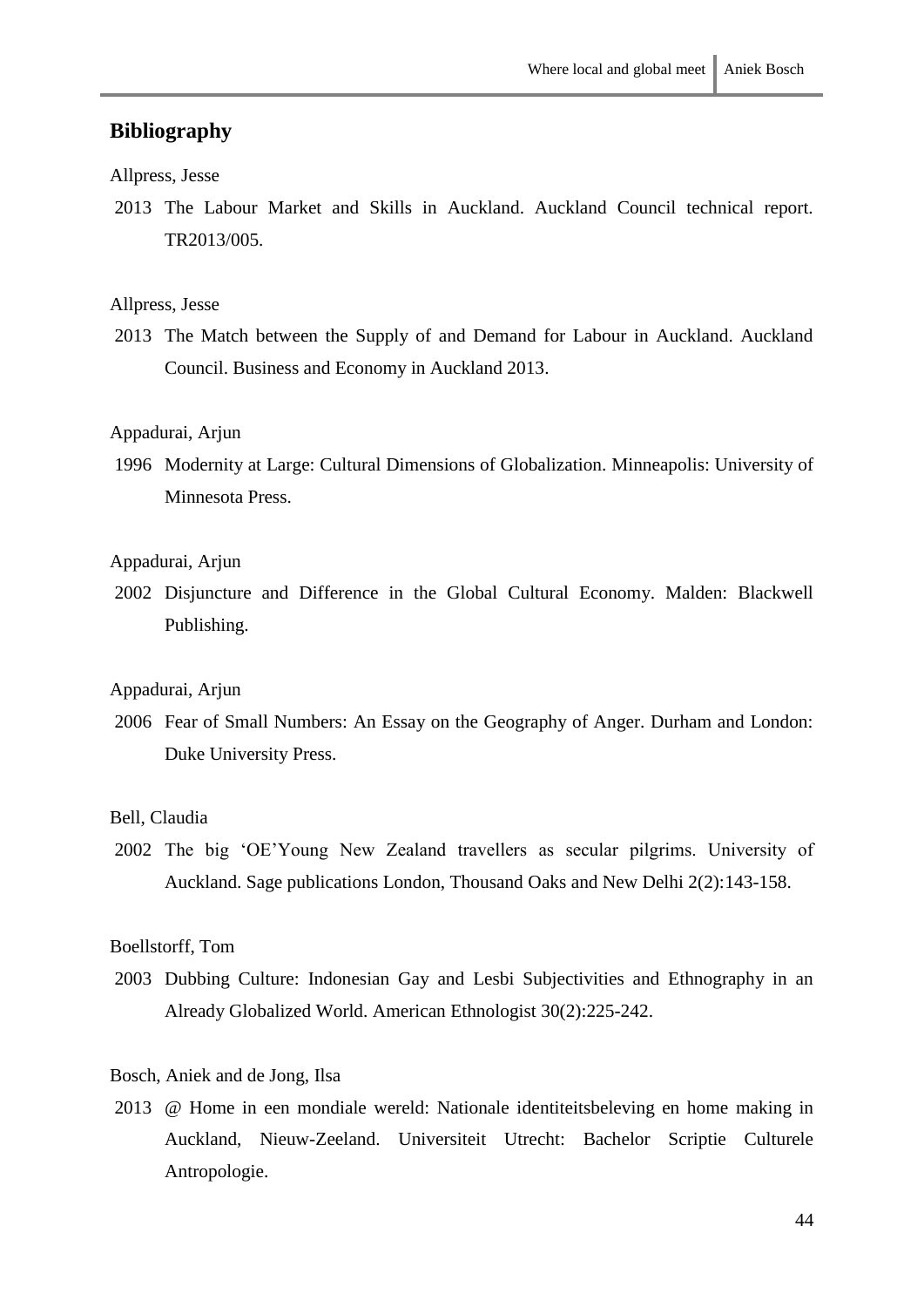Bowen, Eugene, Haworth, Nigel and Wilson, Heather

2003 Encouraging more SMEs to take the Big OE. Business Review 5(2):1-10.

Castells, Manuel

2010 The Rise of the Network Society. Oxford: Blackwell Publishing.

Castells, Manuel

2013 Communication Power. Oxford: Oxford University Press.

Cefkin Melissa

2010 Ethnography and the Corporate Encounter: Reflections on Research in and of Corporations. New York Oxford: Berghahn Books.

Coleman, William D. and Sajed, Alina

2013 Fifty Key Thinkers on Globalization. New York: Routledge.

#### Eriksen, Thomas Hylland

2007 Globalization: The Key Concepts. London: Bloomsbury Publishing plc.

Eriksen, Thomas Hylland

2010 Ethnicity and Nationalism. London: Pluto Press.

#### Eriksen, Thomas Hylland

2014 Globalization: The Key Concepts. London: Bloomsbury Publishing plc

Freeman, Richard B.

2006 People Flows in Globalization. Working Paper 12315. Cambridge: National Bureau of Economic Research.

#### Gibson, Anne

2014 New Zealand Herald Gibson, Anne. Clever Kiwi design on display in Europe.  $7<sup>th</sup>$  of February 2014.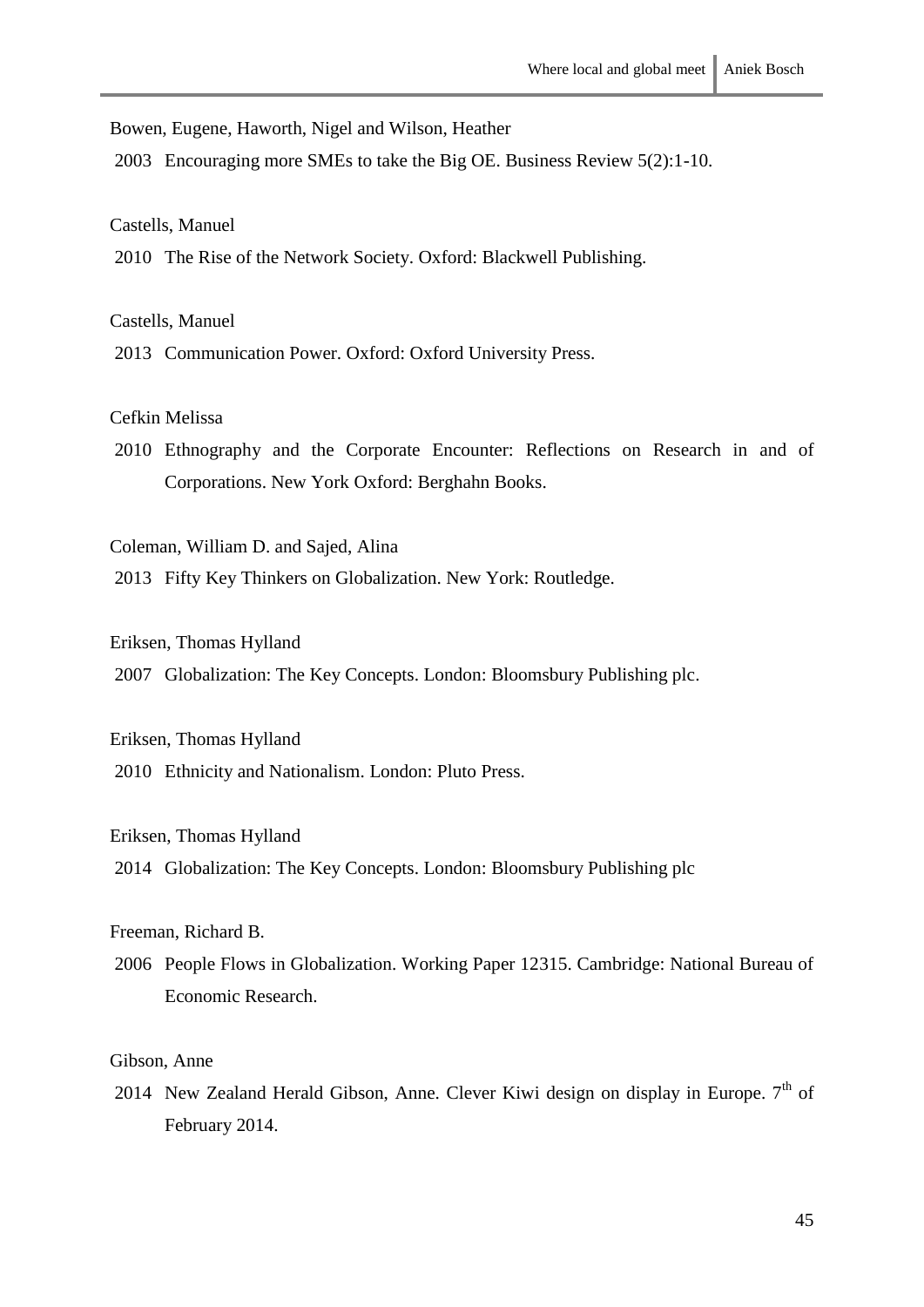# Hall, Peter A.

2002 Great Britain: The Role of Government and the Distribution of Social Capital In: Putnam, Robert D. 2002 Democracies in Flux: The Evolution of Social Capital in Contemporary Society. New York: Oxford University Press.

## Hannerz, Ulf

1996 Transnational Connections, Culture, People, Places. New York: Routledge.

#### Harvey, David

1990 Accumulation through Urbanization Reflections on "Post-Modernism" in the American City. Perspecta, 26(Theater, Theatricality, and Architecture):225-272.

#### Heller, Monica

2003 Globalzation, the new economy, and the commodification of language and identity. Journal of Sociolinguistics: 7(4):47-492.

## Herod, Andrew

2009 Geographies of Globalization, Critical Introductions to Geography, West Sussex: Blackwell Publishing.

#### Hill, Richard S.

2010 Fitting Multiculturalism into Biculturalism: Maori-Pasifika Relations in New Zealand from the 1960s. Ethnohistory 57(2):291-319.

#### Ho, Karen

2005 Situating Global Capitalism: A View from Wall Street Investment Banks. Cultural Anthropology 20(1):68-96.

#### Huby, Guro, Harries, John and Grant, Suzanne

2011 Contributions of Ethnography to the Study of Public Services Management. Public Management Review 13(2):209-225.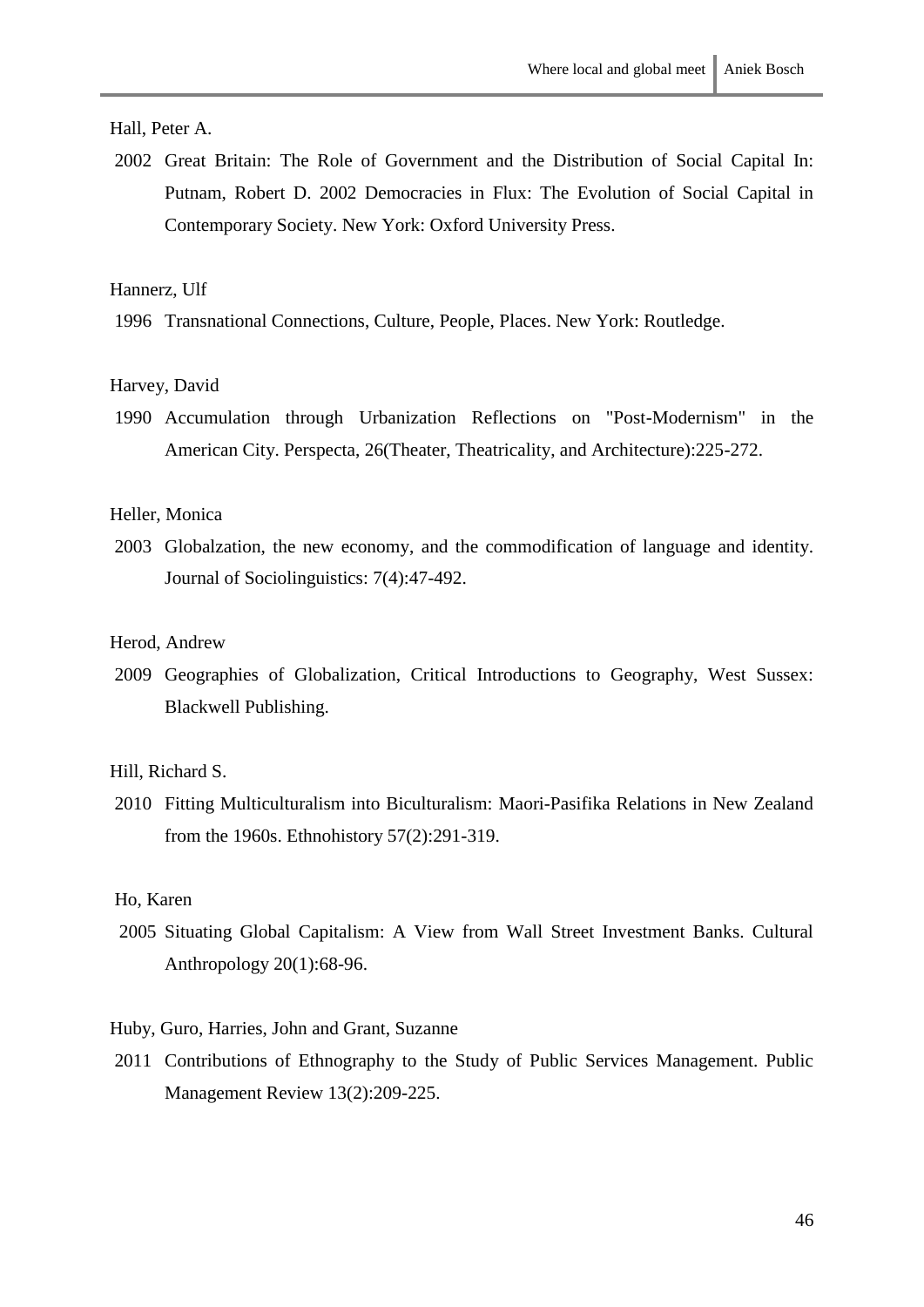Inda, Jonathan Xavier and Rosaldo, Renato

2008 1 Tracking Global flows. *In* The anthropology of globalization. A reader. Malden, Oxford en Victoria: Blackwell publishing.

#### Ingold, Tim

2013 Making: Anthropology, Archaeology, Art and Architecture. London & New York: Routledge.

Koene, Bas, Garsten, Christina and Galais, Nathalie

2014 Management and Organization of Temporary Agency Work. Oxon: Routledge.

#### Lewellen, Ted C.

2002 The Anthropology of Globalization, Cultural Anthropology Enters the  $21<sup>st</sup>$  Century. Portsmouth: Greenwood Publishing Group.

#### Lin, Nan

2003 Social Capital: A Theory of Social Structure and Action. Cambridge: Cambridge University Press.

#### New Zealand Now

2012 Our NZ Way of Working. Ministry of Business, Innovation & Employment. [www.newzealandnow.govt.nz](http://www.newzealandnow.govt.nz/) Consulted on July 1, 2014.

#### New Zealand Ministry of Foreign Affairs and Trade

2010 The Agreement. [www.chinafta.govt.nz](http://www.chinafta.govt.nz/) Consulted on December 13, 2013.

#### Nijkamp, Peter

2003 Globalization, International Transport and the Global Environment: A Research and Policy Challenge. Transportation Planning and Technology 26(1):1-8.

#### Nordstrom, Carolyn

2007 Global Outlaws: Crime, Money, and Power in the Contemporary World. California: University of California Press.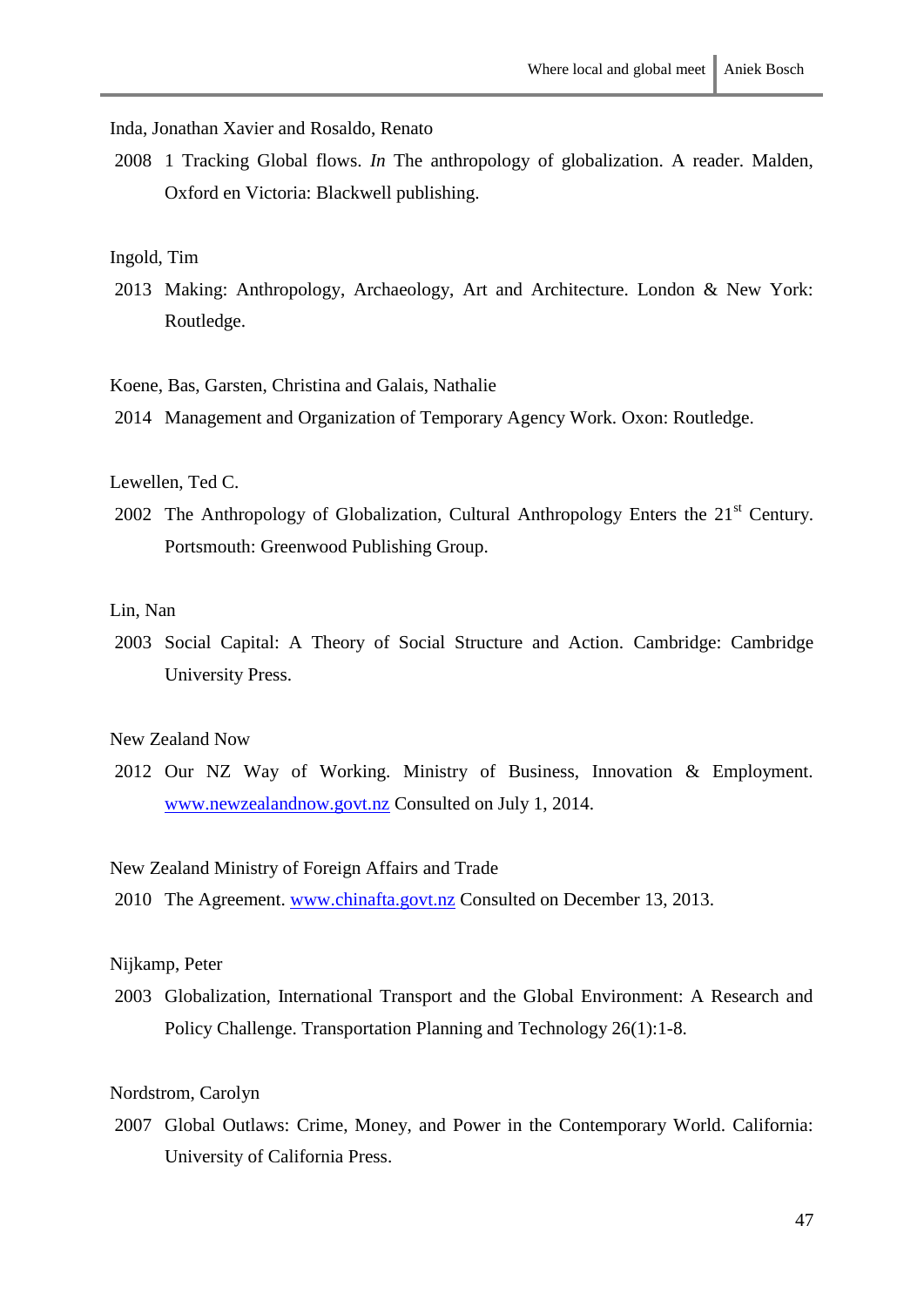Rata, Elizabeth

- 2005 Rethinking Biculturalism. Anthropological Theory 5(3):267–284
- Rauch, James E. & Trinadade, Vitor
- 2002 Ethnic Chinese Networks in International Trade. Review of Economics and Statistics 84(1):116–130.

Smallbone, David, Deakins, David, Battisti, Martina and Kitching, John

2012 Small business responses to a major economic downturn: Empirical perspectives from New Zealand and the United Kingdom. International Small Business Journal 30(7):754-777.

Statistics New Zealand

2013 Census 2013. 2013 Census QuickStats about a place: Auckland Region. [www.stats.govt.nz](http://www.stats.govt.nz/) Consulted on Augustus 2, 2014.

#### Tsing, Anna Lowenhaupt

2000 The Global Situation. Cultural Anthropology 15(3):327-360.

Tsing, Anna Lowenhaupt

2005 Friction. Princeton & Oxford: Princeton University Press.

Tyler, Joshua R., Wilkinson, Dennis M. and Huberman, Bernardo A.

2005 E-Mail as Spectroscopy: Automated Discovery of Community Structure within Organizations. The Information Society: An International Journal 21(2):143-153.

Ungan, Mustafa C.

2006 Standardization through process documentation. Business Process Management Journal 12(2):135 – 148.

Viswanathan, Nanda K. and Dickson, Peter R.

2007 The Fundamentals of Standardizing Global Marketing Strategy. International Marketing Review 24(1):46-63.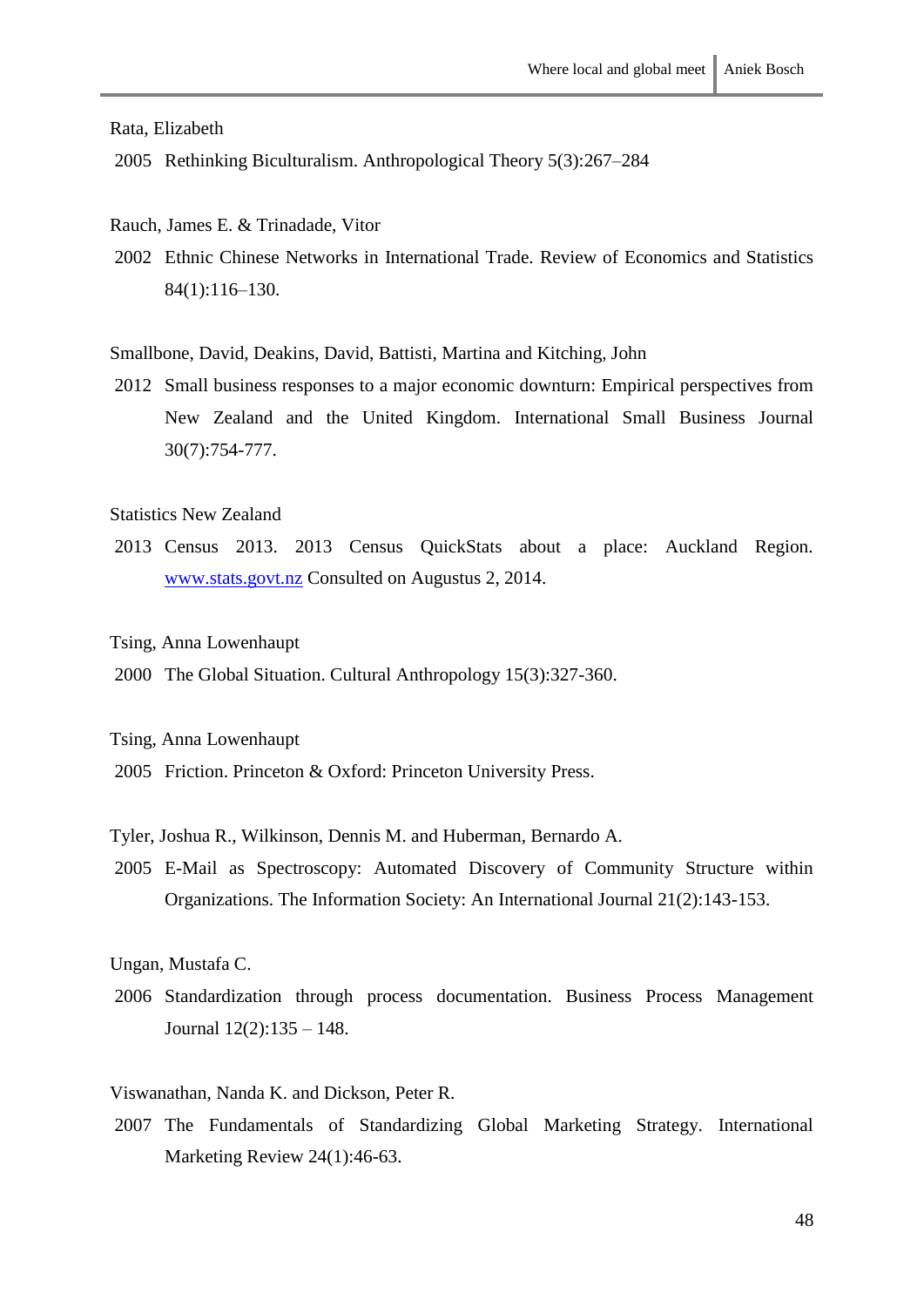Wolf, Martin

2001 Will the Nation-State Survive Globalization. Foreign Affairs 80(1):178-190.